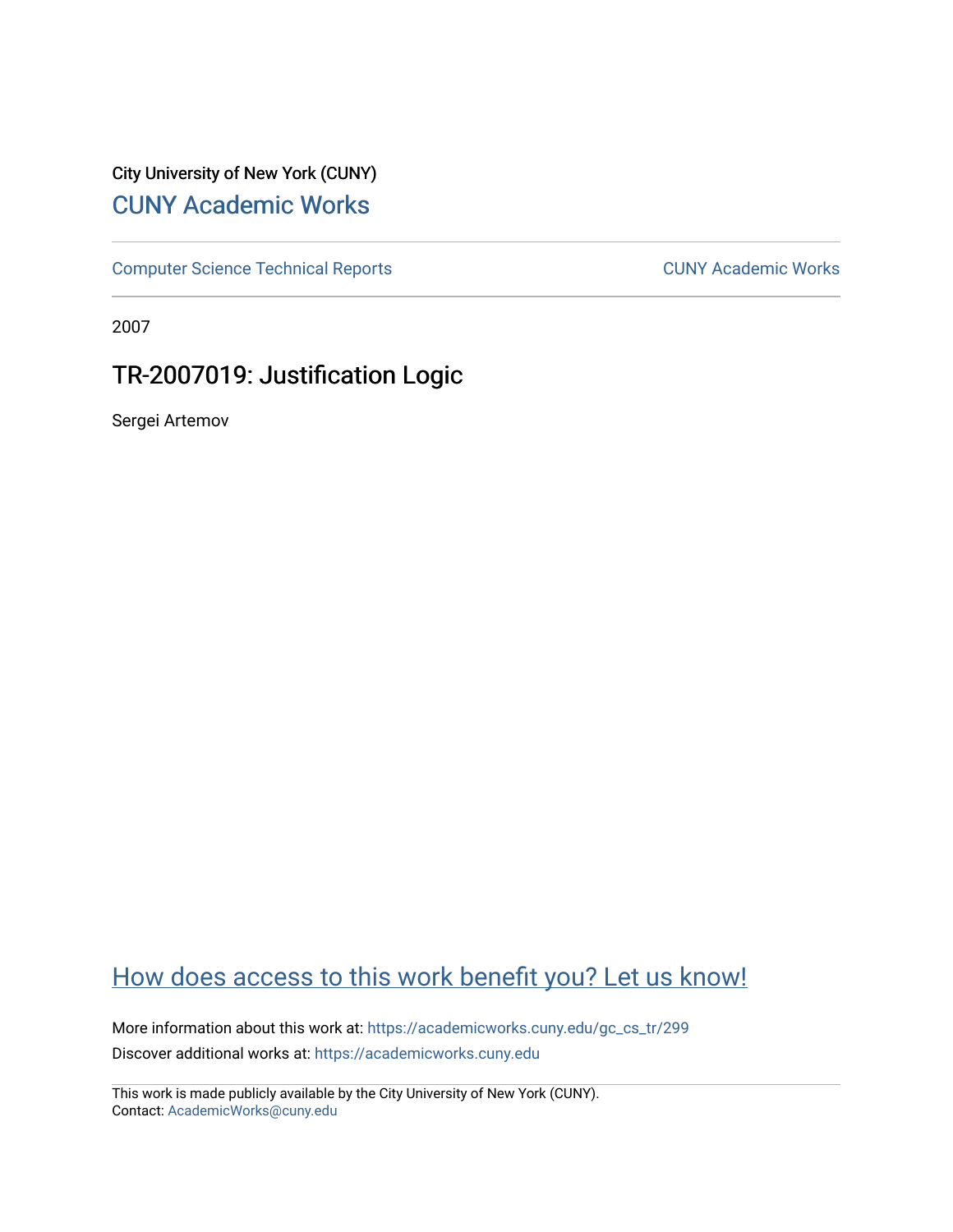## Justification Logic

Sergei Artemov

Graduate Center CUNY 365 Fifth Avenue, New York City, NY 10016 sartemov@gc.cuny.edu

October 27, 2007

#### Abstract

We describe a general logical framework, Justification Logic, for reasoning about epistemic justification. Justification Logic is based on classical propositional logic augmented by justification assertions t:F that read t is a justification for F. Justification Logic absorbs basic principles originating from both mainstream epistemology and the mathematical theory of proofs. It contributes to the studies of the well-known Justified True Belief vs. Knowledge problem.

As a case study, we formalize Gettier examples in Justification Logic and reveal hidden assumptions and redundancies in Gettier reasoning. We state a general Correspondence Theorem showing that behind each epistemic modal logic, there is a robust system of justifications. This renders a new, evidence-based foundation for epistemic logic.

### 1 Introduction

Plato's celebrated account of Knowledge as Justified True Belief in the dialogues *Theaetetus* and Meno was widely accepted until 1963 when a paper by Edmund Gettier [26] opened the door to a broad philosophical discussion of the subject (cf. [17; 29; 42; 49; 57] and many others).

Meanwhile, commencing from seminal works [34; 62], the notions of Knowledge and Belief have acquired formalization by means of modal logic with atoms  $\boldsymbol{K}F$  (*F is known*) and  $\boldsymbol{B}F$  (*F is believed*). Within this approach, the following analysis is adopted:

$$
F \text{ is known} \qquad \sim \qquad \text{F holds in all possible situations.} \tag{1}
$$

The resulting *Epistemic Logic* has been remarkably successful in terms of developing a rich mathematical theory and applications (cf.  $[20; 44]$ , and other sources). However, the notion of justification, which has been an essential component of epistemic studies, was notoriously absent in the mathematical models of knowledge within the epistemic logic framework. This deficiency is displayed most prominemtly, in the Logical Omniscience defect of the modal logic of knowledge (cf. [18;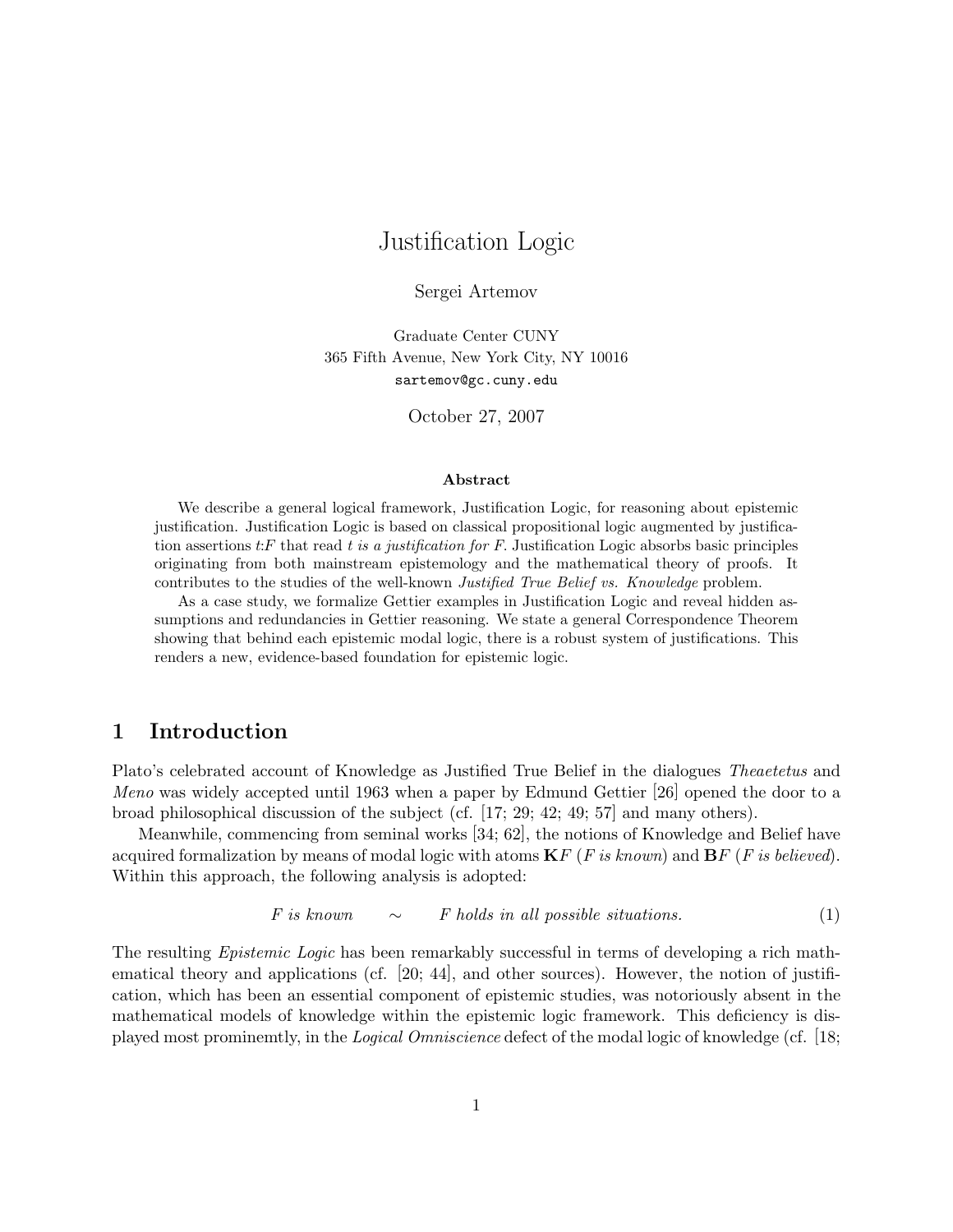19; 35; 47; 51]). In the provability domain, the absence of an adequate description of the logic of justifications (here mathematical proofs) remained an impediment to both the formalizing of Brouwer-Heyting-Kolmorogorov semantics of proofs and providing a long-anticipated exact provability semantics for Gödel's provability logic  $\mathsf{S4}$  ([3; 4; 6; 61]). This lack of a justification component has, perhaps, contributed to a certain gap between epistemic logic and mainstream epistemology ([31; 32]). We wish to think that Justification Logic is a step towards filling this void.

The contribution of this paper to epistemology can be briefly summarized as follows.

We argue that justifications have structure which can be formalized and studied by logical methods. We describe basic logical principles for justifications and relate them to mainstream epistemology and formal epistemology. We establish a general result (the Correspondence Theorem) stating that behind each major epistemic modal logic system, there is a robust system of justifications. This renders a new, evidence-based foundation for epistemic modal logic.

Justification Logic extends the Logic of Knowledge in two major ways. It adds a long-anticipated formal notion of justification to epistemic logic/formal epistemology which makes logic more expressive. It validates the choice of logical principles in epistemic logic by providing them with a natural justification semantics.

The formal theory of justification has roots in the mathematical theory of proofs. It can be traced back to Brouwer-Heyting-Kolmogorov informal semantics for intuitionistic logic [60], typed combinatory logic (cf.  $[59]$ ), Kleene realizability semantics for intuitionistic logic  $[36]$ , Gödel's logic of provability [27], and Logic of Proofs [2; 4; 28].

There are several natural interpretations of Justification Logic. Justification assertions of the format  $t$ :  $F$  read generically as

$$
t \t{is a justification of } F. \t(2)
$$

There is also a more strict 'justificationist' reading in which  $t$ : $F$  is understood as

$$
t \text{ is accepted by agent as a justification of } F. \tag{3}
$$

We believe that the language and tools of Justification Logic accommodate both readings of  $t$ : $F$ .

Moreover, the Justification Logic is general enough to incorporate other semantics, not necessarily terminologically related to justifications or proofs. For example,  $t$ : $F$  can be read as

$$
t \text{ is a sufficient resource for } F. \tag{4}
$$

Tudor Protopopescu suggests that  $t$ : F could also be assigned an externalist, non-justificationist reading, something like

$$
F \ satisfies \ conditions \ t. \tag{5}
$$

In this setting, t would be something like a set of causes or counterfactuals. Such a reading would still maintain the distinction between partial and factive justifications, since  $t$  may not be all that is required for *belief that*  $F$  to count as knowledge.

Within Justification Logic, we do not directly analyze what it means for t to justify  $F$  beyond the format  $t$ : $F$ , but rather attempt to characterize this relation axiomatically. This is similar to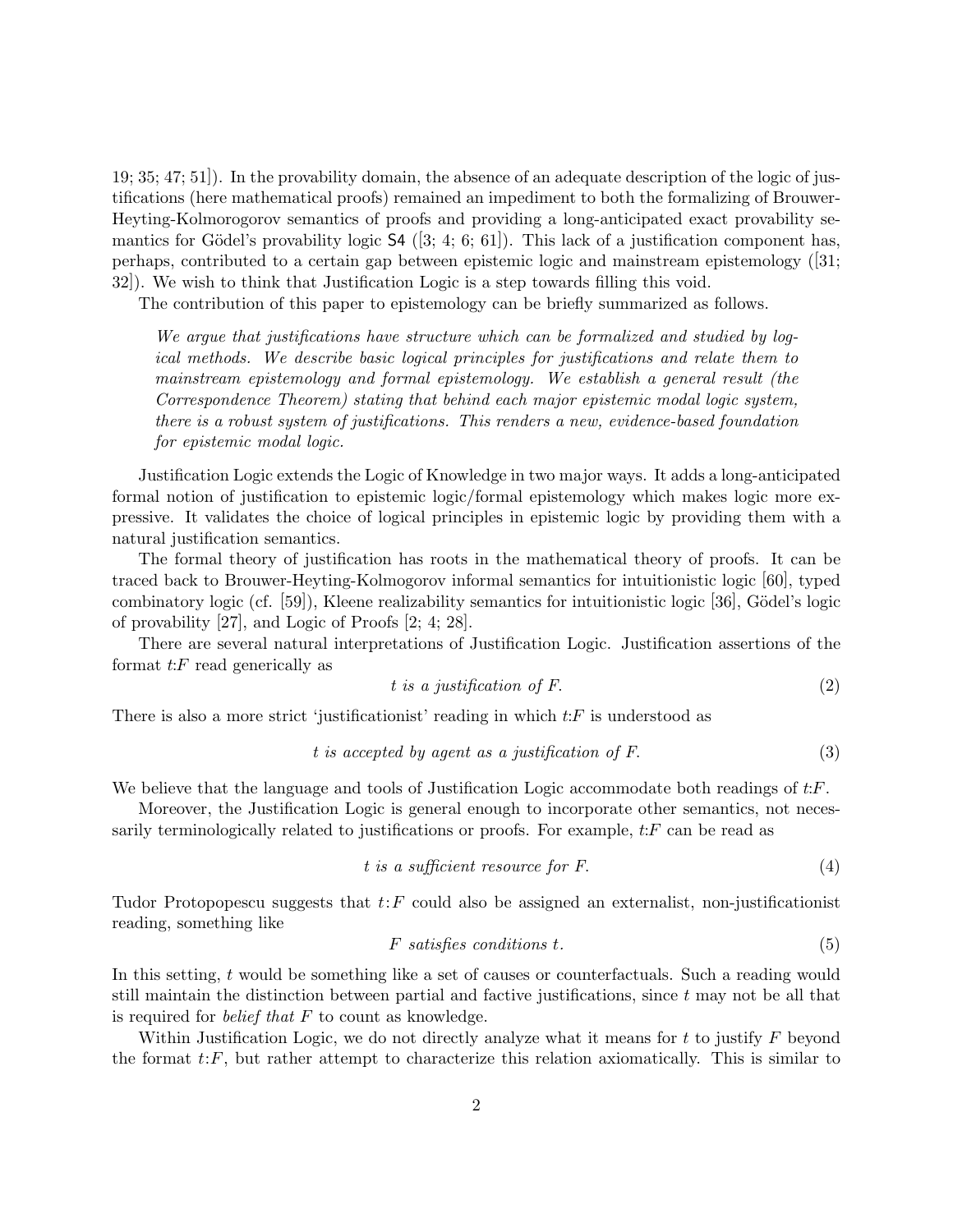the way Boolean logic treats its connectives, say, disjunction: it does not analyze formula  $p \vee q$  but rather assumes certain logical axioms and truth tables about this formula.

There are several design decisions made for this installment of Justification Logic.

1. We decide to limit our attention at this stage to *propositional* and *quantifier-free* systems of Justification Logic and leave quantified systems for further study.

2. We build our systems on the simplest base: *classical Boolean logic*, though we are completely aware that there are much more elaborate logical models, e.g., intuitionistic and substructural logics, conditionals, relevance logics, and logics of counterfactual reasoning, just to name a few. There are several good reasons for choosing the Boolean logic base here. At this stage, we are concerned first with justifications, which provide a sufficiently serious challenge even on the simplest Boolean base. After this case is sorted out in a satisfactory way, we can move on to incorporating justifications into other logics. Second, the paradigmatic examples which we will consider (e.g., Gettier examples), can be handled with the Boolean Justification Logic. Third, the core of Epistemic Logic consists of modal systems with a classical Boolean base (K, T, K4, S4, K45, KD45, S5, etc.). We provide each of them with a corresponding Justification Logic companion based on Boolean logic.

3. Within the Justification Logic framework, we treat both partial and factive justifications. This helps to capture the essence of discussion on these matters in epistemology, where justifications are not always assumed to be factive.

4. In this paper, we consider the case of one agent only, although several examples of multi-agent Justification Logic systems have already been developed ([5; 12; 56]).

Formal logical methods do not directly solve philosophical problems, but rather provide a tool for analyzing assumptions and making sure that we draw correct conclusions. Our hope is that Justification Logic will do just that.

### 2 Preliminary Analysis of Principles Involved

In this section, we will survey the Logic of Proofs, Gettier's paper [26] and look at some classical post-Gettier sources to determine what logical principles in the given Justification Logic format (propositional Boolean logic with justification assertions  $t$ :  $F$ ) can be extracted from there. As is usual with converting informally stated principles into formal ones, a certain amount of good will is required. This does not at all mean that the considerations adduced in [17; 29; 42; 49; 57] may be readily formulated in the Boolean Justification Logic. The aforementioned papers are written in the natural language which is richer than any formal one; a more sophisticated formal language could probably provide a better account here, which we leave to future studies.

#### 2.1 The Logic of Proofs

The Logic of Proofs LP was suggested by Gödel in  $[28]$  and developed in full in  $[2; 4]$ . In LP, justifications are represented by *proof polynomials* which are terms built from *proof variables*  $x, y, z, ...$ and proof constants  $a, b, c, \ldots$  by means of two binary operations: application '' and sum (union, *choice*)  $\pm$ , and one unary *proof checker*  $\cdot$ !'. The formulas of LP are those of propositional classical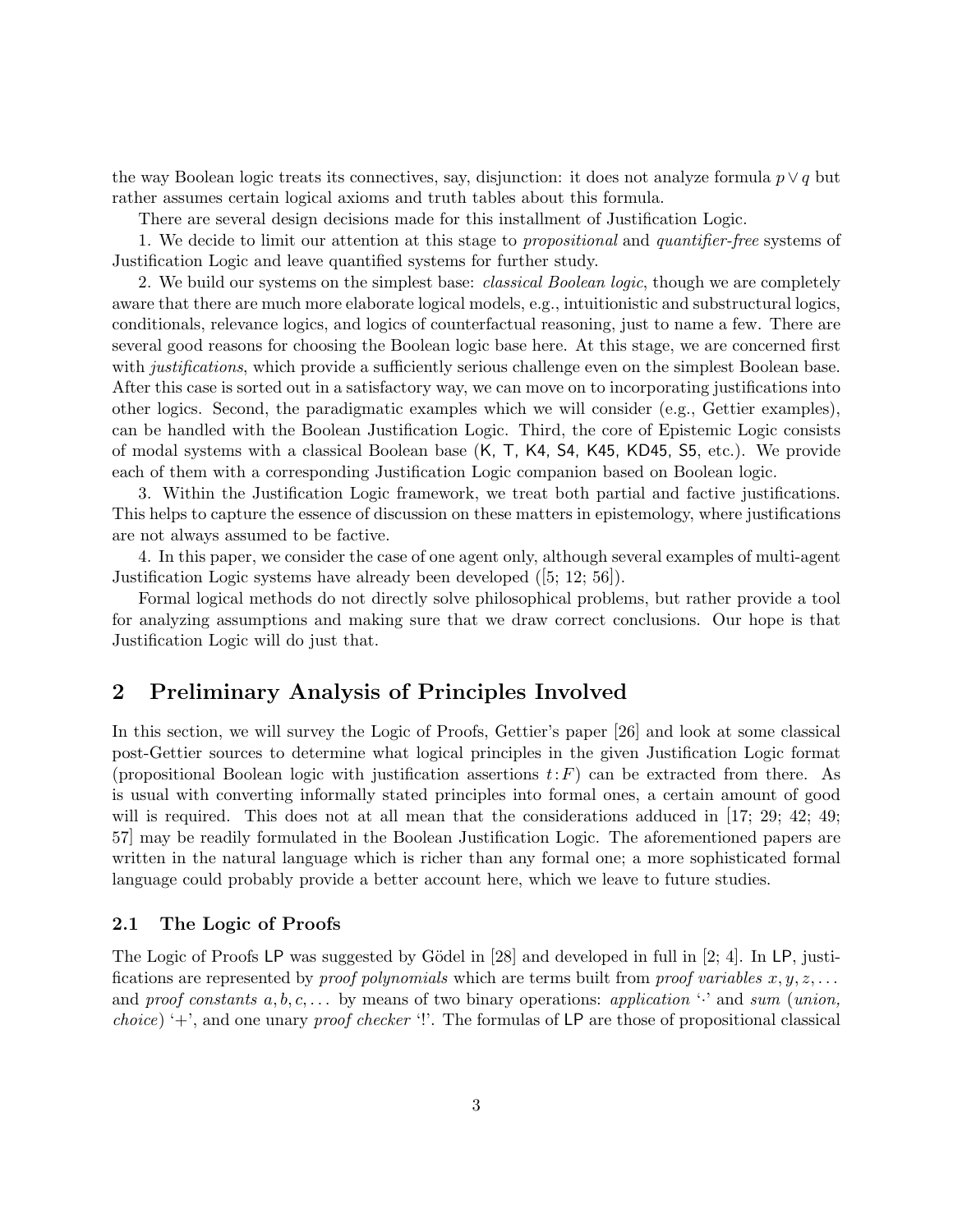logic augmented by the formation rule: if t is a proof polynomial and F a formula, then  $t$ : F is again a formula.

Axioms and rules of LP reflect the properties of the proof predicates in formal mathematical theories.

#### I. Axioms of classical propositional logic

Standard axioms of classical logic, e.g., A1-A10 from [37]

#### II. Axioms of the Logic of Proofs LP

| $s(F \rightarrow G) \rightarrow (t: F \rightarrow (s \cdot t):G)$ | (Application)        |
|-------------------------------------------------------------------|----------------------|
| $t:F \rightarrow !t:(t:F)$                                        | $(Proof \; Checker)$ |
| $s:F \rightarrow (s+t):F, \quad t:F \rightarrow (s+t):F$          | (Monotonicity)       |
| $t\text{:}F$ $\rightarrow$ $F$                                    | (Reflection)         |

III. Rules of inference

 $F, F \rightarrow G \vdash G$  (Modus Ponens)  $\vdash c:A$ , where A is an axiom from I and II, and c is a proof constant (Axiom Internalization)

In addition to the usual logical properties, such as being closed under substitution and respecting the Deduction Theorem, LP enjoys the Internalization property:

if  $\vdash$  F, then there is a proof polynomial p such that  $\vdash$  p: F.

LP gives a complete axiomatization of the notion of mathematical proof with natural interpretations of operations  $\langle \cdot, \cdot \rangle$ , and  $\langle \cdot \rangle$ . We discuss these operations below in a more general epistemic setting.

#### 2.2 Gettier Examples

Gettier in [26] described two situations, Case I and Case II, that were supposed to provide examples of justified true belief which should not be considered knowledge. In this paper we will focus on formalizing Case I, which proved to be more challenging. Case II can be easily formalized in a similar fashion.

Here is a shortened exposition of Case I from [26].

Suppose that Smith and Jones have applied for a certain job. And suppose that Smith has strong evidence for the following conjunctive proposition:

(d) Jones is the man who will get the job, and Jones has ten coins in his pocket. Proposition (d) entails:

(e) The man who will get the job has ten coins in his pocket.

Let us suppose that Smith sees the entailment from  $(d)$  to  $(e)$ , and accepts  $(e)$  on the grounds of  $(d)$ , for which he has strong evidence. In this case, Smith is clearly justified in believing that  $(e)$  is true. But imagine, further, that unknown to Smith, he himself, not Jones, will get the job. And, also, unknown to Smith, he himself has ten coins in his pocket. Then, all of the following are true:

1) (e) is true,

2) Smith believes that (e) is true, and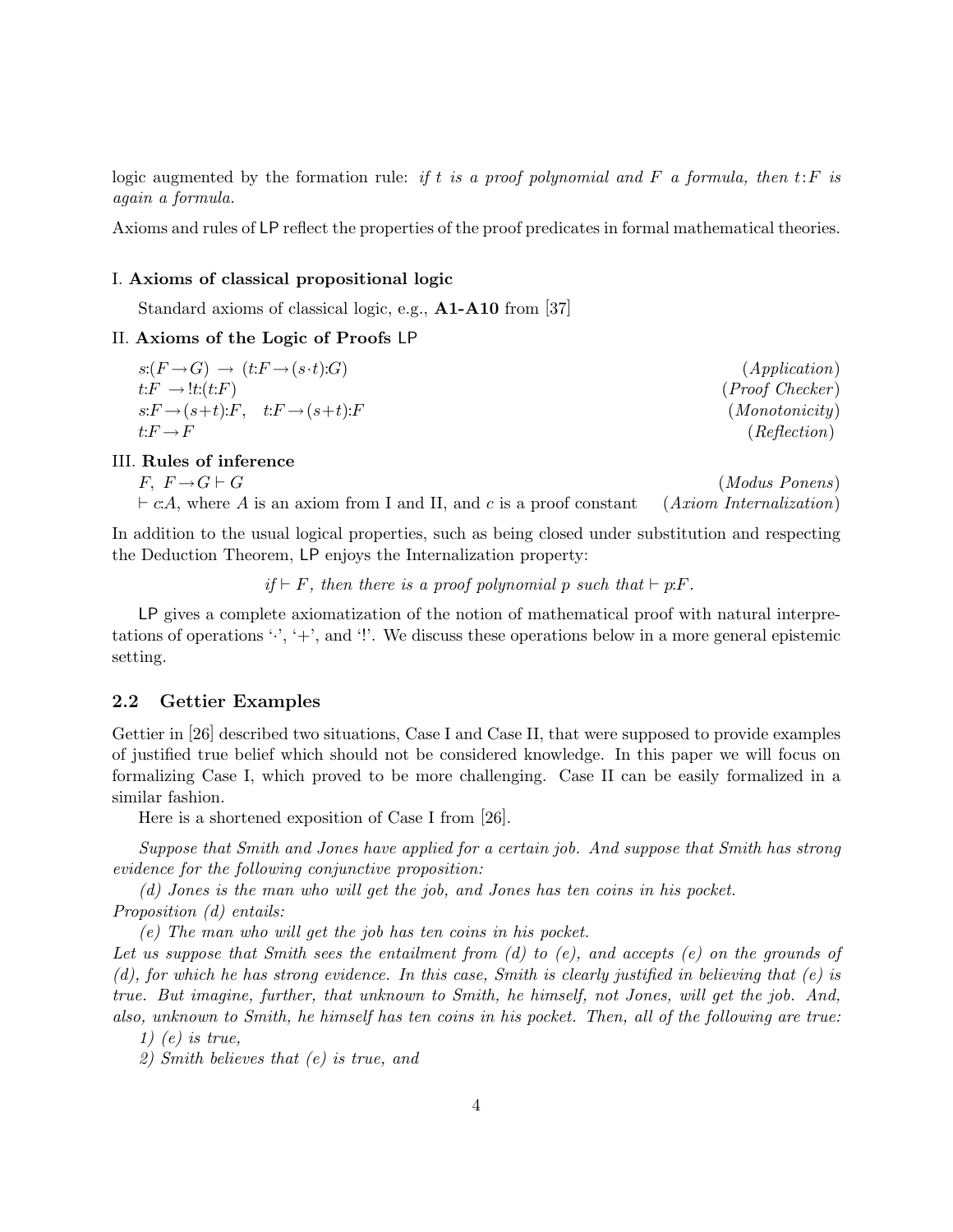3) Smith is justified in believing that (e) is true.

But it is equally clear that Smith does not know that  $(e)$  is true...

Gettier uses a version of the epistemic closure principle, closure of justification under logical consequence:

 $\ldots$  if S is justified in believing P,  $\ldots$  and S deduces Q from P  $\ldots$ , then S is justified in believing Q.

Here is its natural formalization:

S is justified in believing P can be formalized as "for some  $x, x : P$ ";

S deduces Q from P — "there is a deduction of  $P \rightarrow Q$  available to S";

S is justified in believing  $Q$  — "t:Q for some t."

Such a rule holds for the Logic of Proofs, as well as for all other Justification Logic systems considered in this paper. It is a combination of the Internalization Rule:

$$
if \vdash F, \ then \vdash s \colon F \ for \ some \ s \tag{6}
$$

and the Application Axiom:

$$
s: (P \to Q) \to (x: P \to (s \cdot x):Q). \tag{7}
$$

Indeed, suppose x:P and there is a deduction of  $P \rightarrow Q$ . By the Internalization Rule,  $s:(P \rightarrow Q)$  for some s. From the Application Axiom, by *Modus Ponens* twice, we get  $(s \cdot x)$ :*Q*.

#### 2.3 Goldman's Reliabilism

Goldman in [29] offered the 'fourth condition' to be added to the Justified True Belief definition of knowledge. According to [29],

a subject's belief is justified only if the truth of a belief has caused the subject to have that belief (in the appropriate way), and for a justified true belief to count as knowledge, the subject must also be able to correctly reconstruct (mentally) that causal chain.

Goldman's principle makes it clear that a justified belief (in our language a situation t justifies  $F$  for some t) for an agent occurs only if F is true, which privides the Factivity Axiom for 'knowledgeproducing' justifications

$$
t: F \to F \qquad \qquad (Factivity \ Axiom). \tag{8}
$$

The Factivity Axiom is assumed for *factive justifications* (systems JT, LP, JT45 below) but not for partial justifications (systems J, J4, J45, J45D).

With a certain amount of good will, we can assume that the 'causal chain' leading from the truth of F to a justified belief that F manifests itself in the Principle of Internalization which holds for LP and all other Justification Logic systems considered in this paper:

if F is valid, then one could construct a justification p such that  $p$ : F is valid. (9)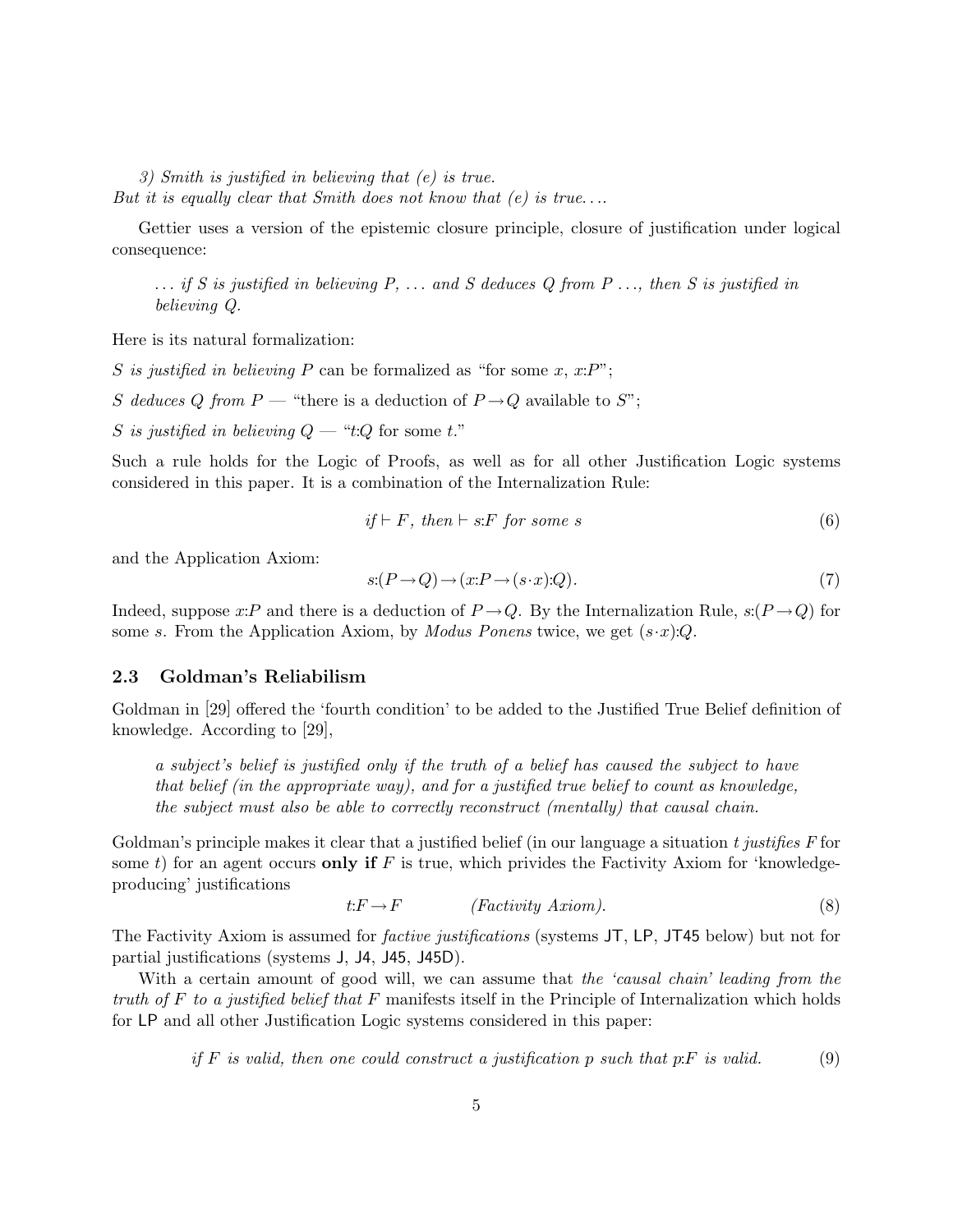Internalization is usually represented in an equivalent (in the presence of the Completeness Theorem) form as a meta-rule (6). The algorithm which builds a justified belief  $p: F$  from a strong evidence (proof) of the validity of  $F$  seems to be an instance of Goldman's 'causal chain.'

In particular, Internalization entails that all explicit assumptions are justified for an agent. For example, if the Factivity Axiom  $t: F \to F$  is assumed, then  $s: (t: F \to F)$  should also hold for some justification s. However, Justication Logic provides a flexible approach to Internalization by offering the mechanism of Constant Specifications (Section 3.4) which can keep Internalization under control. In particular, each Justification Logic system has the option to model an absolutely skeptical agent who does not have justifications even for logical axioms. Such an agent may not believe in the Factivity Axiom  $t: F \to F$  even if it is assumed true.

Principles (8) and (9) by no means represent Goldman's reliabilism in full, since it uses a much more elaborate natural language. However, the format and methods of Justification Logic could be helpful here too.

#### 2.4 Lehrer and Paxson's Indefeasibility Condition

Lehrer and Paxson in [42] offered the following 'indefeasibility condition':

there is no further truth which, had the subject known it, would have defeated [subject's] present justification for the belief.

The 'further truth' here could refer to a possible update of subject's database, or some possibleworlds situation, etc: these readings lie outside the scope of our language of Boolean Justification Logic. A natural reading of 'further truth' in our setting could be 'other postulate or assumption of the system,' which means a simple consistency property. Another plausible reading of 'further truth' could be 'further evidence,' and it leads to a fundamental principle of Justification Logic; we assume this particular reading here. Since there is no temporal or update component in our language yet, 'any further evidence' could be understood for now as 'any other justification,' or just 'any justification.'

Furthermore, Lehrer and Paxson's condition seems to involve a negation of an existential quantifier over justifications 'there is no further truth . . .,' or

#### there is no justification. . ..

However, within the classical logic tradition, we can read this as a universal quantifier over justifications followed by a negation

for any further evidence, it is not the case. . ..

Denoting 'present justification for the belief' as the assertion  $s:F$ , we reformulate Lehrer–Paxson's condition as

for any evidence t, it is not the case that t would have defeated  $s.F$ .

The next step is to formalize 't does not defeat  $s.F$ .' This informal statement seems to suggests an implication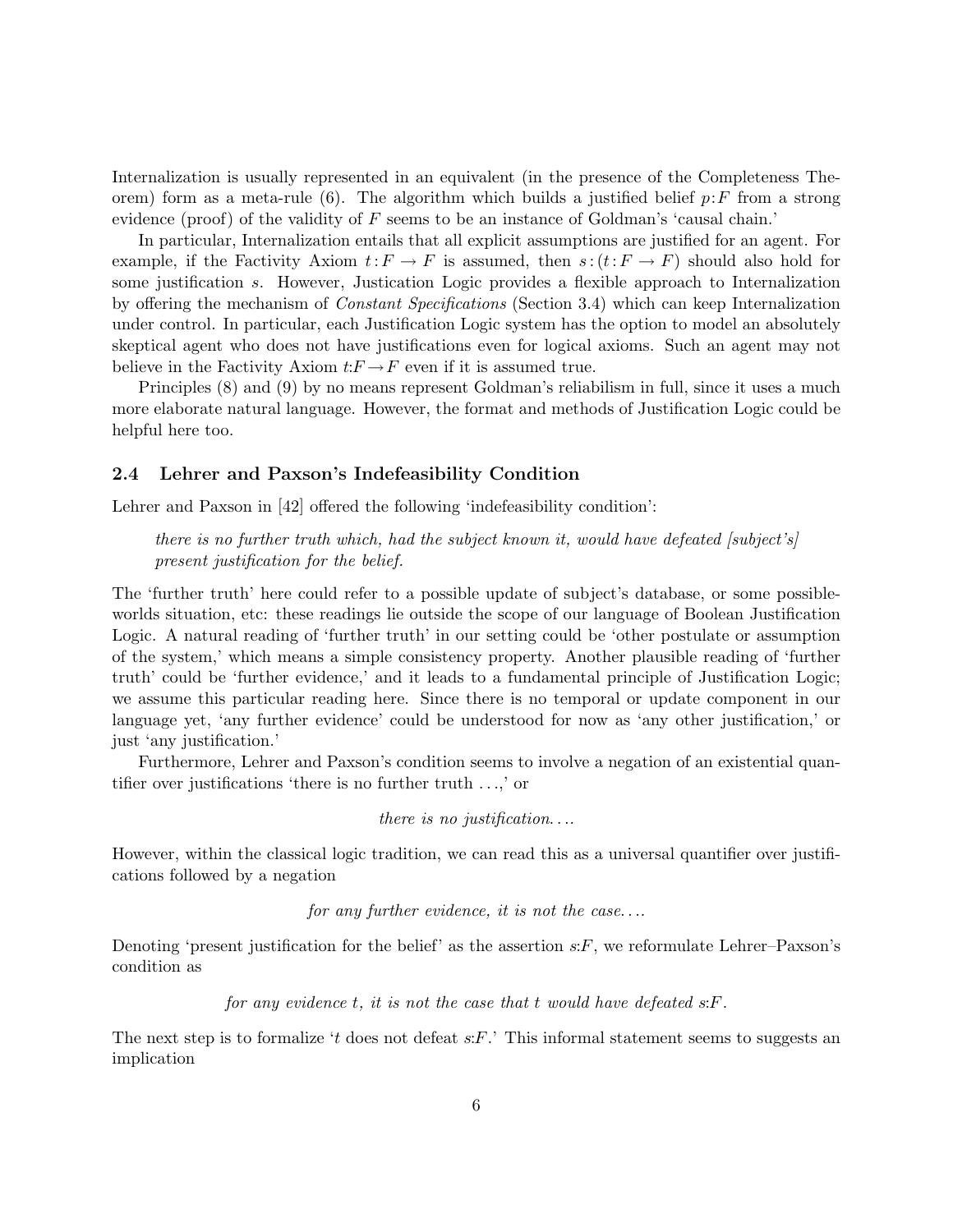if s: F holds, then the joint evidence of s and t, which we denote here as  $s + t$ , is also an evidence for F, i.e.,  $(s + t)$ : F holds.

Here is the resulting formal version of Lehrer–Paxson's condition: for any proposition  $F$  and any justifications  $s$  and  $t$ , the following holds

 $s: F \to (s + t): F$  (Monotonicity Axiom). (10)

Note that all principles  $(6)$ ,  $(7)$ ,  $(8)$ ,  $(9)$ , and  $(10)$  are LP-compliant.

#### 2.5 Further Assumptions

In order to build a formal account of justification, we will make some basic structural assumptions: justifications are abstract objects which have structure, operations on Justifications are potentially executable, agents do not lose or forget justifications, agents apply the laws of classical logic and accept their conclusions; etc.

In the following, we consider both: **partial justifications**, which do not necessarily yield the truth of a belief, and factive justifications, which yield the truth of the belief.

### 3 Basic Principles and Systems

#### 3.1 Application

The *Application* operation takes justifications s and t and produces a justification  $s \cdot t$  such that if  $s:(F \rightarrow G)$  and t:F, then  $(s \cdot t):G$ . Symbolically

$$
s: (F \to G) \to (t: F \to (s \cdot t): G). \tag{11}
$$

This is a basic property of justifications assumed in combinatory logic,  $\lambda$ -calculi, BHK-semantics, Kleene realizability, the Logic of Proofs LP, etc. Application corresponds to the closure under the known entailment principle

$$
\mathbf{K}(F \to G) \to (\mathbf{K}F \to \mathbf{K}G),\tag{12}
$$

which is widely accepted in formal epistemology. However, the principle (12) smuggles the *logical* omniscience defect into modal epistemic logic, which does not have the capacity to measure how hard it is to attain knowledge [18; 19; 35; 47; 51]. Justification Logic provides natural means of escaping logical omniscience by keeping track of the size of evidence terms [10].

#### 3.2 Monotonicity of Justification

The *Monotonicity property* of justifications has been expressed by the operation sum  $+$  which can be read from (10). If  $s: F$ , then whichever evidence t occurs, the combined evidence  $s + t$ remains a justification for F. Operation '+' takes justifications s and t and produces  $s + t$ , which is a justification for everything justified by  $s$  or  $t$ .

$$
s: F \to (s+t): F
$$
 and  $s: F \to (t+s): F$ .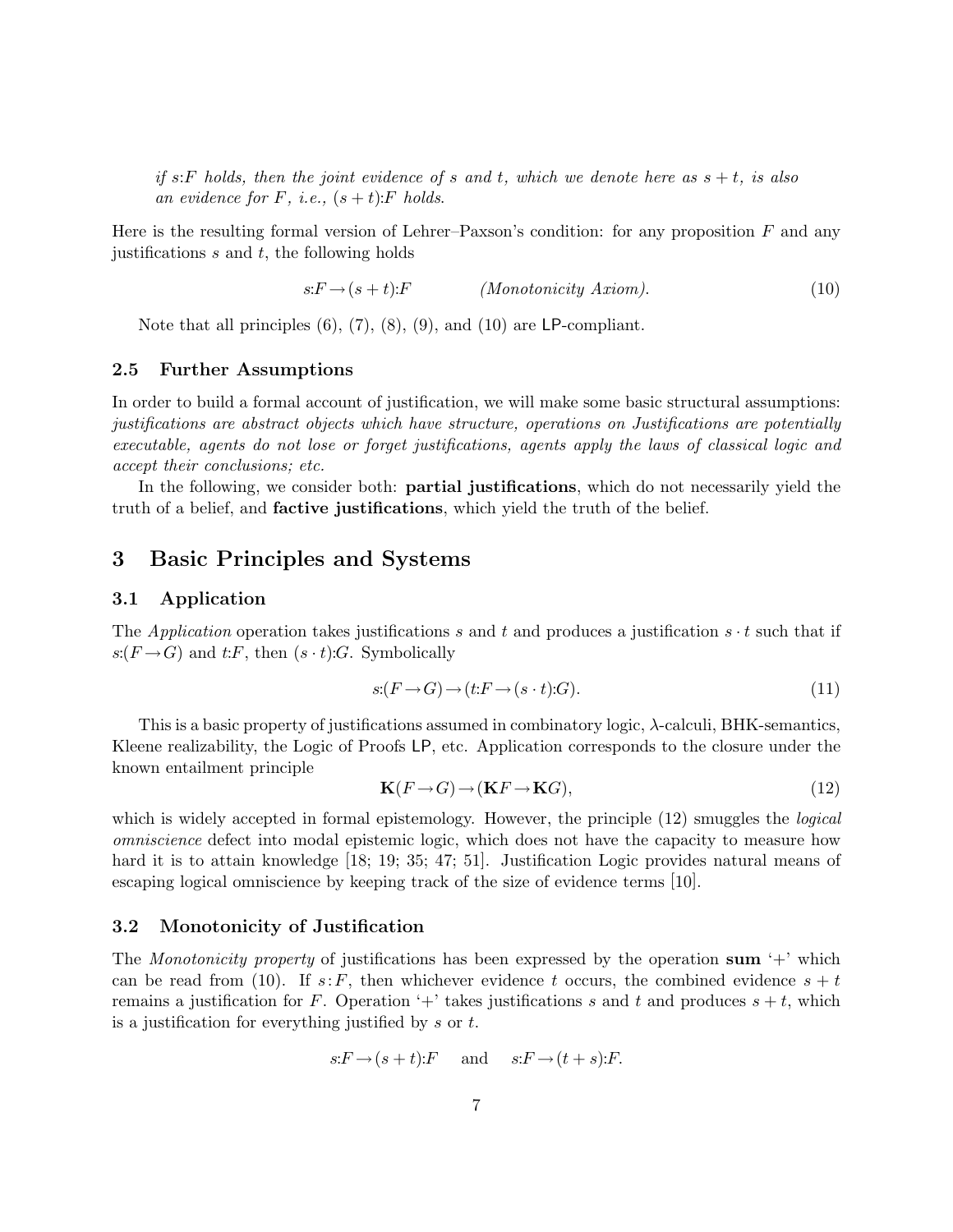A similar operation '+' is present in the Logic of Proofs LP, where the sum ' $s+t$ ' can be interpreted as a concatenation of proofs s and t.

From the technical point of view, assuming Monotonicity is necessary for connecting Jusitification Logic to Epistemic modal logic, Correspondence Theorem 11 holds only in the presence of Monotonicity. However, it is an intriguing challenge to develop a theory of non-monotonic justifications which prompt belief revision. Some Justification Logic systems without Monotonicity have been studied in [13; 39; 40].

#### 3.3 Basic Justification Logic  $J_0$

Justification terms (polynomials) are built from justification variables  $x, y, z, \ldots$  and justification constants  $a, b, c, \ldots$  by means of the operations application  $\cdot$  and sum  $+1$ . Constants denote atomic justifications which the system no longer analyzes; variables denote unspecified justifications.

#### Basic Logic of Justifications  $J_0$ :

A1. Classical propositional axioms and rule Modus Ponens,

- A2. Application Axiom  $s:(F \to G) \to (t:F \to (s \cdot t):G)$ ,
- A3. Monotonicity Axiom  $s: F \to (s + t): F$ ,  $s: F \to (t + s): F$ ,

 $J_0$  is the logic of partial (not factive) justifications for an absolutely skeptical agent for whom no formula is provably justified, i.e.,  $J_0$  does not derive  $t$ : F for any t and F. Such an agent is, however, capable of making *relative justification conclusions* of the form

$$
u_1:A_1\wedge u_2:A_2\wedge\ldots\wedge u_n:A_n\to t:B.
$$

Such conclusions have a natural reading:

If  $u_i$  are justifications for  $A_i$  for all  $i = 1, 2, \ldots, n$ , then t is a justification for B.

 $J_0$  is able, with this capacity, to adequately emulate other Justification Logic systems in its language.

#### 3.4 Logical Awareness and Justification Logic J

Logical Awareness principle states that logical axioms are justified ex officio. An agent accepts logical axioms (including the ones concerning justifications) as justified at any level of internalization. The natural way of formalizing this principle is postulating that

for each evidence constant c and for each axiom  $A, c : A$  is again an axiom. (13)

<sup>&</sup>lt;sup>1</sup>More elaborate models considered below in this paper also use additional operations on justifications, e.g., verifier '!' and negative verifier '?'.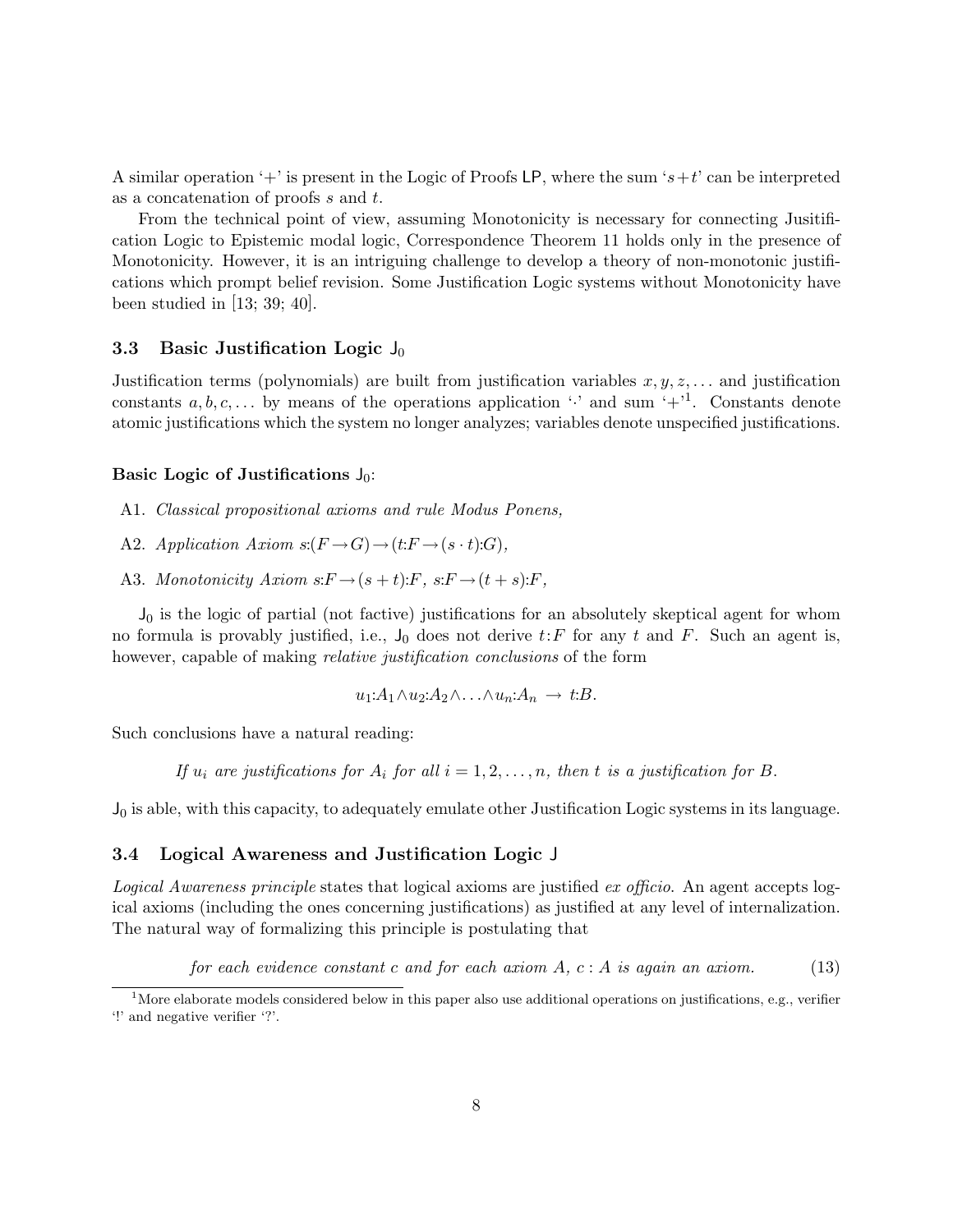A similar principle appeared in the Logic of Proofs LP; it has also been anticipated in Goldman's ([29]). Logical Awareness is an explicit reincarnation of the Necessitation Rule in modal epistemic logic:

$$
\vdash F \quad \Rightarrow \quad \vdash \mathbf{K}F \tag{14}
$$

applied to axioms.

**Logic of Partial Justifications**  $J = J_0 + R4$ **, where** 

R4. Axiom Internalization Rule: for each axiom A and each constant c, c.A is again an axiom.

Constant Specifications. An inseparable part of a derived formula in a Justification Logic system is the list of *constant specifications* of form  $c:A$  introduced in a derivation by the Rule R4. Indeed, one cannot properly read a Justification Logic theorem F without given specifications of justification constants occurring in  $F$ . Let us consider some basic examples of derivations in  $J$ .

Example 1 This example shows how to build a justification of a conjunction from justifications of both of the conjuncts.

1. 
$$
A \rightarrow (B \rightarrow (A \land B))
$$
, by A1;

2.  $c[A \rightarrow (B \rightarrow (A \land B))]$ , from 1, by R4;

3.  $x:A \rightarrow (c \cdot x):(B \rightarrow (A \wedge B))$ , from 2, by A2 and Modus Ponens;

- 4.  $x:A \rightarrow (y:B \rightarrow (c \cdot x \cdot y):(A \land B))$ , from 3, by A2 and some propositional reasoning;
- 5.  $x:A \wedge y:B \rightarrow (c \cdot x \cdot y):(A \wedge B)$ , from 4, by propositional reasoning.

The derived formula 5 contains constant  $c$  which was introduced in line 2 by R4. The constant specification here is

$$
\{c[A \rightarrow (B \rightarrow (A \wedge B))] \},\
$$

and the complete reading of the result of this derivation is

$$
x:A\wedge y:B\rightarrow (c\cdot x\cdot y):(A\wedge B), \text{ given } c[A\rightarrow (B\rightarrow (A\wedge B))].
$$

Example 2 This example shows how to build a justification of a disjunction from justifications of either of the disjuncts.

1.  $A \rightarrow (A \lor B)$ , by A1; 2.  $a:[A \rightarrow (A \vee B)]$ , from 1, by R4; 3.  $x:A\rightarrow(a\cdot x):(A\vee B)$ , from 2, by A2 and Modus Ponens; 4.  $B \rightarrow (A \lor B)$ , by A1; 5. b:[ $B \rightarrow (A \vee B)$ ], from 4, by R4; 6.  $y: B \rightarrow (b \cdot y): (A \vee B)$  from 5, by A2 and Modus Ponens; 7.  $(a \cdot x):(A \vee B) \rightarrow (a \cdot x+b \cdot y):(A \vee B)$ , by A3; 8.  $(b \cdot y):(A \vee B) \rightarrow (a \cdot x + b \cdot y):(A \vee B)$ , by A3; 9.  $(x:A\vee y:B)\rightarrow(a\cdot x+b\cdot y):(A\vee B)$  from 3, 6, 7, 8, by propositional reasoning.

Constant specification:

$$
\{a:[A\rightarrow(A\vee B)],\quad b:[B\rightarrow(A\vee B)]\}.
$$

The complete reading of the result of this derivation is

$$
(x:A\vee y:B)\rightarrow (a\cdot x+b\cdot y):(A\vee B), \text{ given } a:[A\rightarrow (A\vee B)] \text{ and } b:[B\rightarrow (A\vee B)].
$$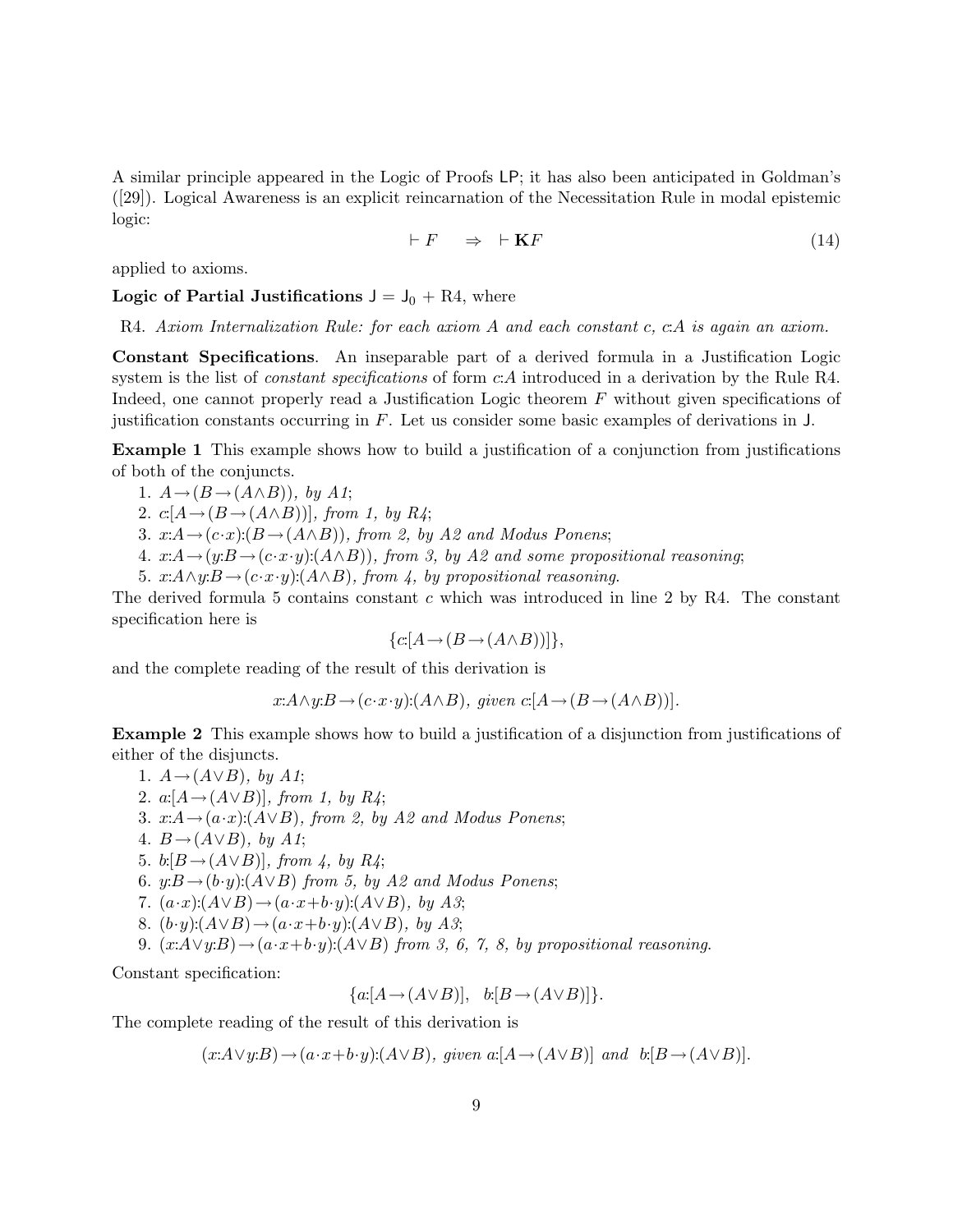Note that the set of constant specifications associated with a given derivation is *closed downward*:

if  $c_1:c_2:A$  is in CS, then  $c_2:A$  is in CS as well.

Let us introduce a general definition of *Constant Specification* as a *downward closed set of formulas* of form c:A where c is a constant and A is an axiom. Examples of Constant Specifications:

- empty:  $CS = \emptyset$ ;
- axiomatically appropriate: for any axiom A, there is a constant c such that  $c.A \in CS$ ;
- Total Constant Specification:  $TCS = \{cA \mid A \text{ is any axiom and } c \text{ is any constant}\}.$

Constant Specifications provide an alternative way to axiomatize Justification Logic systems and a flexible devise to keep justification assignments in check. For any Justification Logic L, by  $\mathsf{L}_{CS}$  we understand L without rule R4 but with CS to be an additional set of axioms. In particular,  $J_{\emptyset}$  is the same system as  $J_0$ ,  $J_{TCS}$  is J, etc.

Obviously,

 $\mathsf{L}_{CS}$  proves F iff L proves F with R4 limited to producing only formulas from CS.

Explicit mention of Constant Specifications of Justification Logic systems is normally used when semantic issues are concerned: e.g., arithmetical, symbolic, and epistemic semantics. To define the truth value of a formula under a given interpretation, one should be given the specification of constants involved.

Theorem 1 J enjoys the Deduction Theorem, closure under substitutions, and Internalization:

if  $\vdash$  F, then  $\vdash$  p: F for some justification term p.

**Proof.** The Deduction Theorem holds because J contains propositional axioms and modus ponens as the only rule of inference. The closure property follows from the schema-style formulation of the systems.

Internalization can be established by induction on derivation length. Suppose  $\vdash F$ . If F is an axiom, then by the Axiom Internalization rule  $R_4$ ,  $c: F$  is again an axiom. If F is obtained by Modus Ponens from  $X \to F$  and X, then, by the Induction Hypothesis,  $\vdash s:(X \to F)$  and  $\vdash t:X$ for some s, t. By the Application Axiom,  $\vdash s \cdot t$ : F. Note that Internalization can require a growth of constant specification sets; if  $\vdash F$  with a Constant Specification CS, then the proof of p:F may need some Constant Specification  $CS'$  which is different from  $CS$ .

### 4 Basic Epistemic Semantics

The standard epistemic semantics for J has been provided by a proper adaptation of Fitting models [22] and Mkrtychev models [46].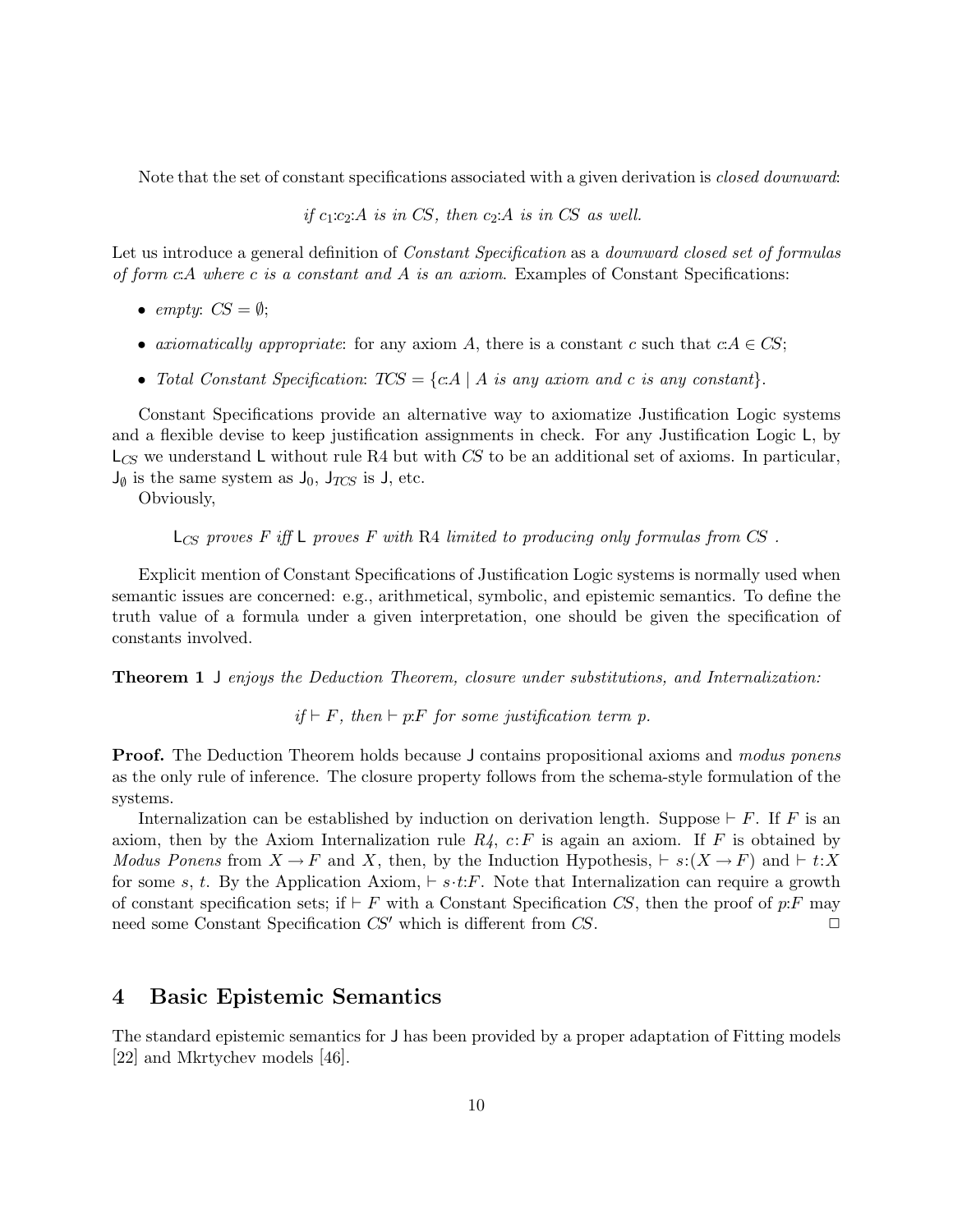A Fitting **J-model**  $\mathcal{M} = (W, R, \mathcal{A}, \Vdash)$  is an arbitrary Kripke model  $(W, R, \Vdash)$  supplied with an admissible evidence function A such that  $A(t, F) \subseteq W$  for any justification t and formula F. Informally,  $\mathcal{A}(t, F)$  specifies the set of possible worlds where t is considered admissible evidence for F. The intended use of  $A$  is in the truth definition for justification assertions:

#### $u \Vdash t$ : F if and only if

- 1. F holds for all possible situations, i.e.,  $v \Vdash F$  for all v such that  $uRv$ ;
- 2. t is an admissible evidence for F at u, i.e.,  $u \in \mathcal{A}(t, F)$ .

An admissible evidence function satisfies the closure conditions with respect to operations '·' and  $`+$ :

- Application:  $A(s, F \to G) \cap A(t, F) \subseteq A(s \cdot t, G)$ . This condition states that whenever s is an admissible evidence for  $F \to G$  and t is an admissible evidence for F, their 'product,' s·t, is an admissible evidence for G.
- Sum:  $\mathcal{A}(s, F) \cup \mathcal{A}(t, F) \subseteq \mathcal{A}(s+t, F)$ . This condition guarantees that  $s+t$  is an admissible evidence for  $F$  whenever either  $s$  is admissible for  $F$  or  $t$  is admissible for  $F$ .

Those are natural conditions to place on A because they are necessary for making basic axioms of Application and Monotonicity valid.

We say that  $\mathcal{A}(t, F)$  holds at a given world u if  $u \in \mathcal{A}(t, F)$ .

Given a model  $\mathcal{M} = (W, R, \mathcal{A}, \Vdash)$ , the forcing relation  $\Vdash$  is extended from sentence variables to all formulas as follows: for each  $u \in W$ 

- 1. ⊩ respects Boolean connectives at each world  $(u \Vdash F \wedge G$  iff  $u \Vdash F$  and  $u \Vdash G$ ;  $u \Vdash \neg F$  iff  $u \Vdash F$ . etc.);
- 2.  $u \Vdash t$ : If  $u \in \mathcal{A}(t, F)$  and  $v \Vdash F$  for every  $v \in W$  with  $u R v$ .

Note that an admissible evidence function  $A$  may be regarded as a Halpern-Moses awareness function [20] equipped with the structure of justifications.

A model respects a Constant Specification CS if  $\mathcal{A}(c, A) = W$  for all formulas c:A from CS.

For each given world  $u \in W$  we define the minimal admissible evidence function A respecting CS at u. We first postulate that  $u \in \mathcal{A}(c, A)$  for all formulas c:A from CS and  $\mathcal{A}(t, F) = \emptyset$  for all other  $t, F$ . Then we use the following completion steps:

- Application: if  $u \in \mathcal{A}(s, F \to G)$  and  $u \in \mathcal{A}(t, F)$ , then add u to  $\mathcal{A}(s \cdot t, G)$ .
- Sum: if  $u \in \mathcal{A}(s, F)$  or  $u \in \mathcal{A}(t, F)$ , then add u to  $\mathcal{A}(s+t, F)$ .

Obviously, for any  $CS$  and any model with a minimal admissible evidence function  $A$  respecting CS at each world, for each t and F, either  $\mathcal{A}(t, F) = W$  (in this case we say that  $\mathcal{A}(t, F)$  holds in a model) or  $\mathcal{A}(t, F) = \emptyset$  ( $\mathcal{A}(t, F)$  does not hold in a model).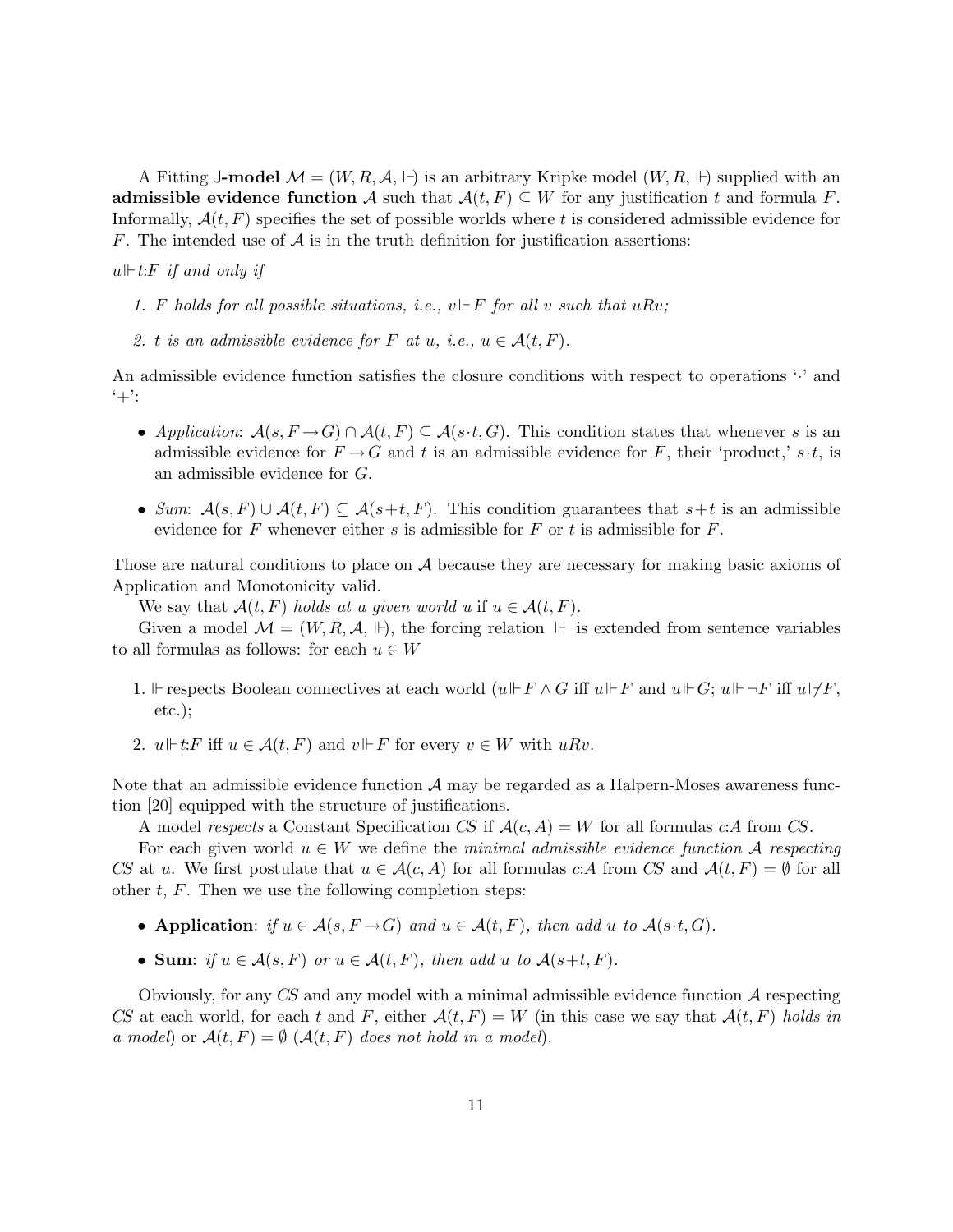**Theorem 2** For any Constant Specification CS,  $J_{CS}$  is sound and complete with respect to the corresponding class of Fitting models.

#### Proof.

1. J. Fix a Constant Specification CS and consider  $J_{CS}$ .

Soundness is straightforward. It suffices to check that all axioms of J are true at each node of any J-model. Let us check the axioms of J.

Application. Suppose  $u \Vdash s:(F \to G)$  and  $u \Vdash t:F$ . Then, by the definition of forcing,  $u \in \mathcal{A}(s, F \to G)$ G) and  $u \in \mathcal{A}(t, F)$ , hence, by the closure condition for  $\mathcal{A}, u \in \mathcal{A}(s.t, G)$ . Moreover, for each v such that  $uRv, v \Vdash F \to G$  and  $v \Vdash F$ , hence  $v \Vdash G$ . Thus  $u \Vdash (s \cdot t):G$  and  $u \Vdash s \cdot (F \to G) \to (t \cdot F \to (s \cdot t):G)$ .

Sum. Suppose  $u \Vdash t$ : Then  $u \in \mathcal{A}(t, F)$ , hence, by the closure condition for  $\mathcal{A}, u \in \mathcal{A}(s+t, F)$ . In addition,  $v \Vdash F$  for each v such that  $uRv$ , hence  $u \Vdash (s+t):F$ . Thus  $u \Vdash t:F \to (s+t):F$ .

Axiom Internalization. Induction on R4. If F is an axiom from  $A1-A3$ , then it has already been proven to hold at each node. Suppose  $c:A \in CS$  and A holds at each node. Then, by the definition of CS-model,  $A(c, A)$  holds at each node, hence c:A does as well.

To establish completeness, we use standard canonical model construction. The canonical model  $\mathcal{M} = (W, R, \mathcal{A}, \Vdash)$  for J is defined relative to a given Constant Specification CS:

- W is the set of all maximal consistent sets in  $J_{CS}$ . Following an established tradition, we denote elements of W as  $\Gamma, \Delta$ , etc.;
- ΓRΔ iff  $\Gamma^{\sharp} \subseteq \Delta$ , where  $\Gamma^{\sharp} = \{F \mid t: F \in \Gamma \text{ for some } t\};$
- $A(s, F) = \{ \Gamma \in W \mid s: F \in \Gamma \};$
- Γ $\Vdash p$  iff  $p \in \Gamma$ .

The Truth Lemma claims that for all F's

$$
\Gamma \Vdash F \quad \text{if and only if} \quad F \in \Gamma.
$$

This is established by the standard induction on the complexity of F. The atomic cases are covered by the definition of  $\vdash$ . The Boolean induction steps are standard. Consider the case when F is  $t:G$  for some t and  $G$ .

If  $t:G \in \Gamma$ , then  $G \in \Delta$  for all  $\Delta$  such that  $\Gamma R\Delta$  by the definition of R. By the Induction Hypothesis,  $\Delta \vdash G$ . In addition,  $\Gamma \in \mathcal{A}(t, G)$  by the definition of A. Hence  $\Gamma \vdash t:G$ , i.e.,  $\Gamma \vdash F$ . If  $t:G \notin \Gamma$ , then  $\Gamma \notin \mathcal{A}(t, G)$ , i.e.,  $\Gamma \not\Vdash t:G$  and  $\Gamma \not\Vdash F$ .

The conclusion of the proof of Theorem 2 is standard. Let F be not derivable in  $J_{CS}$ . Then the set  $\{\neg F\}$  is consistent. Using the standard saturation construction ([20; 44]), extend it to a maximal consistent set Γ containing  $\neg F$ . By consistency,  $F \notin \Gamma$ . By the Truth Lemma,  $\Gamma \not\vdash F$ .

There are several features of the canonical model which could be included into the formulation of the Completeness Theorem to make it formally stronger.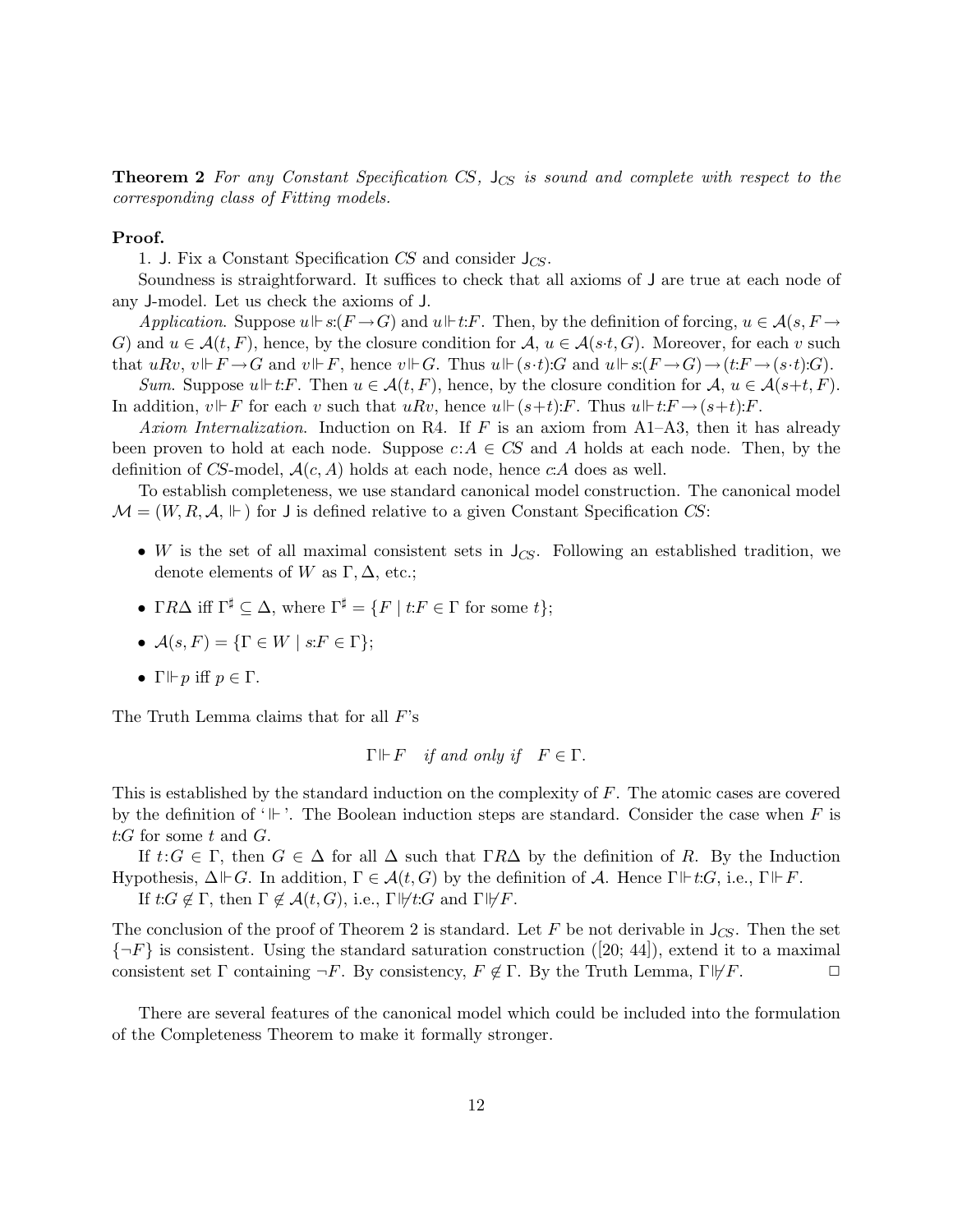Strong Evidence. We can show that the canonical model considered in this proof satisfies the Strong Evidence property

$$
\Gamma \in \mathcal{A}(t, F) \quad implies \quad \Gamma \Vdash t \colon F.
$$

Indeed, let  $\Gamma \in \mathcal{A}(t, F)$ . By the definition of  $\mathcal{A}, t: F \in \Gamma$ , hence  $F \in \Gamma^{\sharp}$  and  $F \in \Delta$  for each  $\Delta$  such that  $\Gamma R\Delta$ . By the Truth Lemma,  $\Delta \Vdash F$ , hence  $\Gamma \Vdash t$ : In a model with the Strong Evidence property there are no void or irrelevant justifications; if  $t$  is an admissible evidence for  $F$ , then  $t$  is a 'real evidence' for  $F$ , i.e.,  $F$  holds at all possible worlds.

Fully Explanatory property:

#### if  $\Delta \Vdash F$  for all  $\Delta$  such that  $\Gamma R\Delta$ , then  $\Gamma \Vdash t$ : F for some t.

This property holds in canonical models associated with axiomatically appropriate constant specifications CS (i.e. those which contain formulas  $c : A$  for each axiom A). For such CS's, the internalization property holds: if  $G$  is provable in a logic with an axiomatically appropriate  $CS$ , then  $t:G$  is also provable there for some term  $t$ . Here is the proof of the Fully Explanatory property for canonical models with axiomatically appropriate constant specifications<sup>2</sup>. Suppose  $\Gamma \not\vdash t: F$ for any justification term t. Then the set  $\Gamma^{\sharp} \cup \{\neg F\}$  is consistent. Indeed, otherwise for some  $t_1:X_1, t_2:X_2, \ldots, t_n:X_n \in \Gamma, X_1 \to (X_2 \to \ldots \to (X_n \to F) \ldots)$  is provable. By internalization, there is a justification s such that  $s:(X_1 \to (X_2 \to \ldots \to (X_n \to F)\ldots))$  is also provable. By Application,  $t_1:X_1\to(t_2:X_2\to\ldots\to(t_n:X_n\to(st_1t_2\ldots t_n):F)\ldots)$  is provable, hence  $\Gamma\vdash t:F$  for  $t=s\cdot t_1\cdot t_2\cdot\ldots\cdot t_n$ . Therefore,  $\Gamma \Vdash t \cdot F$  — a contradiction. Let  $\Delta$  be a maximal consistent set extending  $\Gamma^{\sharp} \cup \{\neg F\}$ . By the definition of R,  $\Gamma R\Delta$ , by the Truth Lemma,  $\Delta \psi F$ , which contradicts the assumptions.

The Mkrtychev semantics is a predecessor of the Fitting semantics  $(46)$ . Mrktychev models are Fitting models with a single world, and the proof of Theorem 2 can be easily modified to establish completeness of J with respect to Mkrtychev models.

**Theorem 3** For any Constant Specification CS,  $J_{CS}$  is sound and complete with respect to the corresponding class of Mrktychev models.

Proof. Soundness follows immediately from Theorem 2. For completeness, define the canonical model as in Theorem 2 except for  $R$ , which should be taken empty. This assumption makes the condition  $\Delta \vdash F$  for all  $\Delta$  such that  $\Gamma R\Delta'$  vacuously true and the forcing condition for justification assertions  $\Gamma \Vdash t$ : F becomes equivalent to  $\Gamma \in \mathcal{A}(t, F)$ , i.e.,  $t$ :  $F \in \Gamma$ . This simplification immediately makes the Truth Lemma true.

The conclusion of the proof of Theorem 3 is standard. Let F be not derivable in  $J_{CS}$ . Then the set  $\{\neg F\}$  is consistent. Using the standard saturation construction, extend it to a maximal consistent set Γ containing  $\neg F$ . By consistency,  $F \notin \Gamma$ . By the Truth Lemma, Γ $\not\vdash F$ . The Mkrtychev model consisting of this particular  $\Gamma$  is the desired counter-model for F. The rest of the canonical model is irrelevant.  $\Box$ 

Note that Mkrtychev models built in Theorem 3 are not reflexive, and have the Strong Evidence property. On the other hand, Mkrtychev models cannot be Fully Explanatory since  $\Delta \vdash F$  for all  $\Delta$  such that  $\Gamma R\Delta'$  is vacuously true, but  $\Gamma \Vdash t$ : F is not.

<sup>&</sup>lt;sup>2</sup>This proof for LP was offered by Fitting in [22].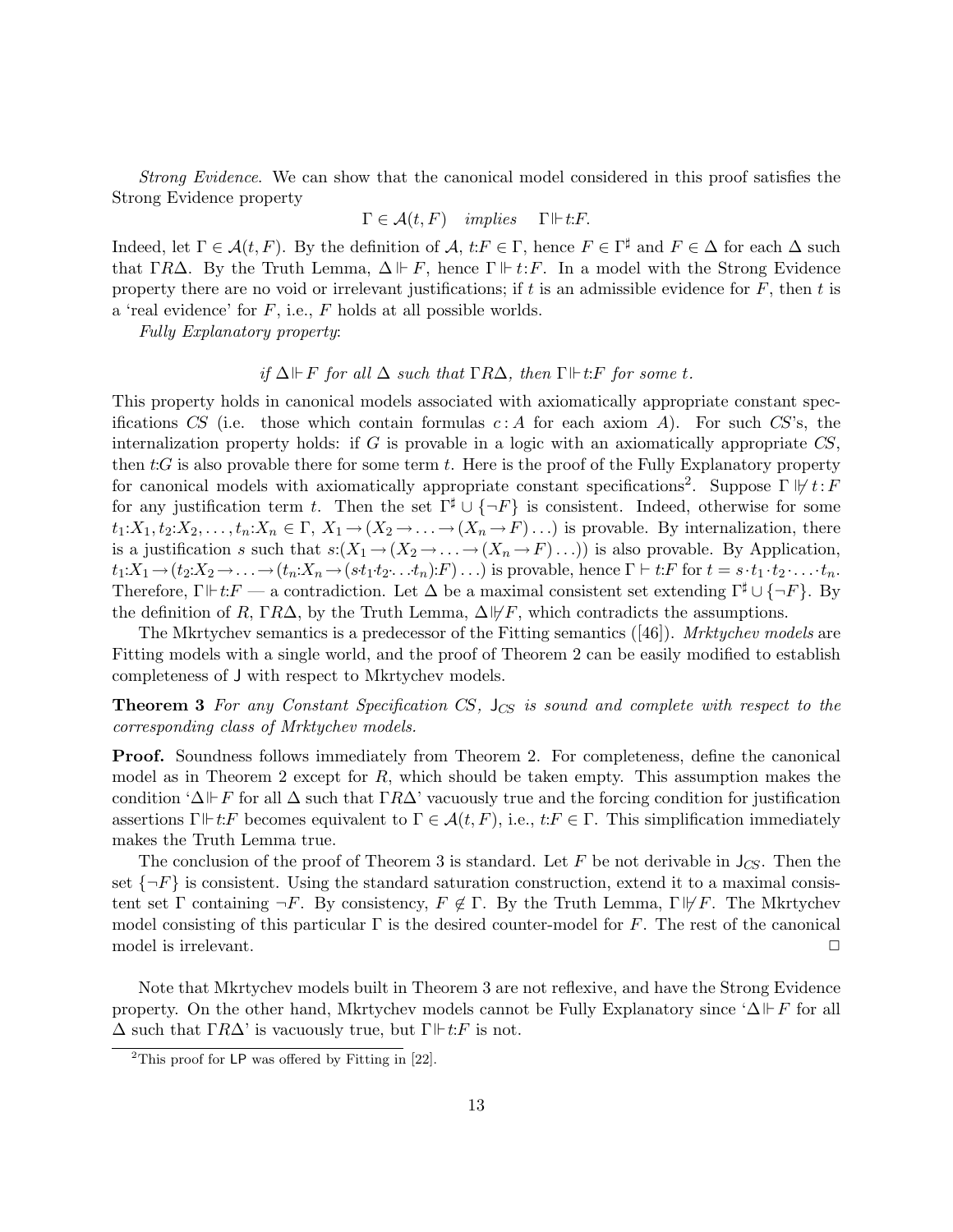Theorem 3 shows that the information about Kripke structure in Fitting models can be completely encoded by the admissible evidence function. Mkrtychev models play an important theoretical role in Justification Logic [7; 16; 38; 41; 45]. On the other hand, as we will see in Section 6, Fitting models can be useful a counter-models with desired properties as they take into account both epistemic Kripke structure and evidence structure. The main application area of Fitting-style models is Justification Logic with both epistemic modalities and justification assertions (cf. [5; 12]).

As a corollary, we get a nice characterization of minimal admissible evidence functions.

**Corollary 1** (cf. [38]) Let A be the minimal admissible evidence function respecting CS. Then for any model M

 $\mathcal{A}(t, F)$  holds in M if and only if  $J_{CS} \vdash t: F$ .

**Proof.** 'If' is shown by the model argument. Suppose  $\mathcal{A}(t, F)$  does not hold for the minimal admissible evidence function A respecting CS. Consider a Mkrtychev model for  $J_{CS}$  with the reflexive accessibility relation and with this  $A$  as an admissible evidence function. Obviously,  $t$ :  $F$ is false in this model, since t is not an admissible evidence for  $F$  there. Contradiction.

'Only if' is established by induction on the number of Application and Sum steps in building A from CS. The base is obvious since for any  $c:A \in CS$ ,  $c:A$  is derivable in  $J_{CS}$ . Suppose the claim holds for assumptions of the Application completion step  $\mathcal{A}(s, F \to G)$  and  $\mathcal{A}(t, F)$ . By Induction Hypothesis, both  $s:(F \to G)$  and  $t:F$  are derivable in  $J_{CS}$ . By Application Axiom and Modus *Ponens*,  $(s \cdot t)$ : G is derivable in  $J_{CS}$ . The case of Sum is similar.

Note that this proof uses only the 'soundness" part of Theorem 2.  $\Box$ 

5 Quantifier-Free First-Order Justification Logic

In this section, we extend J from the propositional language to the quantifier-free first-order language. To simplify formalities, we will regard here the first-order language without functional symbols, but with equality. Later in Section 6, we will introduce definite descriptions in the form  $\iota x F(x)$ .

The language under consideration in this section is the first-order predicate language with individual variables and constants, predicate symbols of any arity and the equality symbol  $\prime =$ ', along with justification terms (with operations  $\cdot$  and  $\cdot$  +  $\cdot$ ) and the formula formation symbol  $\cdot$ . as in Section 3.3. Formulas are defined in the usual first-order way (without quantifiers) with an additional clause that if F is a formula and t is a justification polynomial, then  $t$ : F is again a formula. qfJ (standing for the 'quantifier-free J') has all the axioms and rules of J plus the equality axioms.

The formal system  $qfJ_0$  has the following postulates:

- A1. Classical axioms of quantifier-free first-order logic with equality and Modus Ponens,
- A2. Application  $Axiom s:(F \to G) \to (t:F \to (s \cdot t):G),$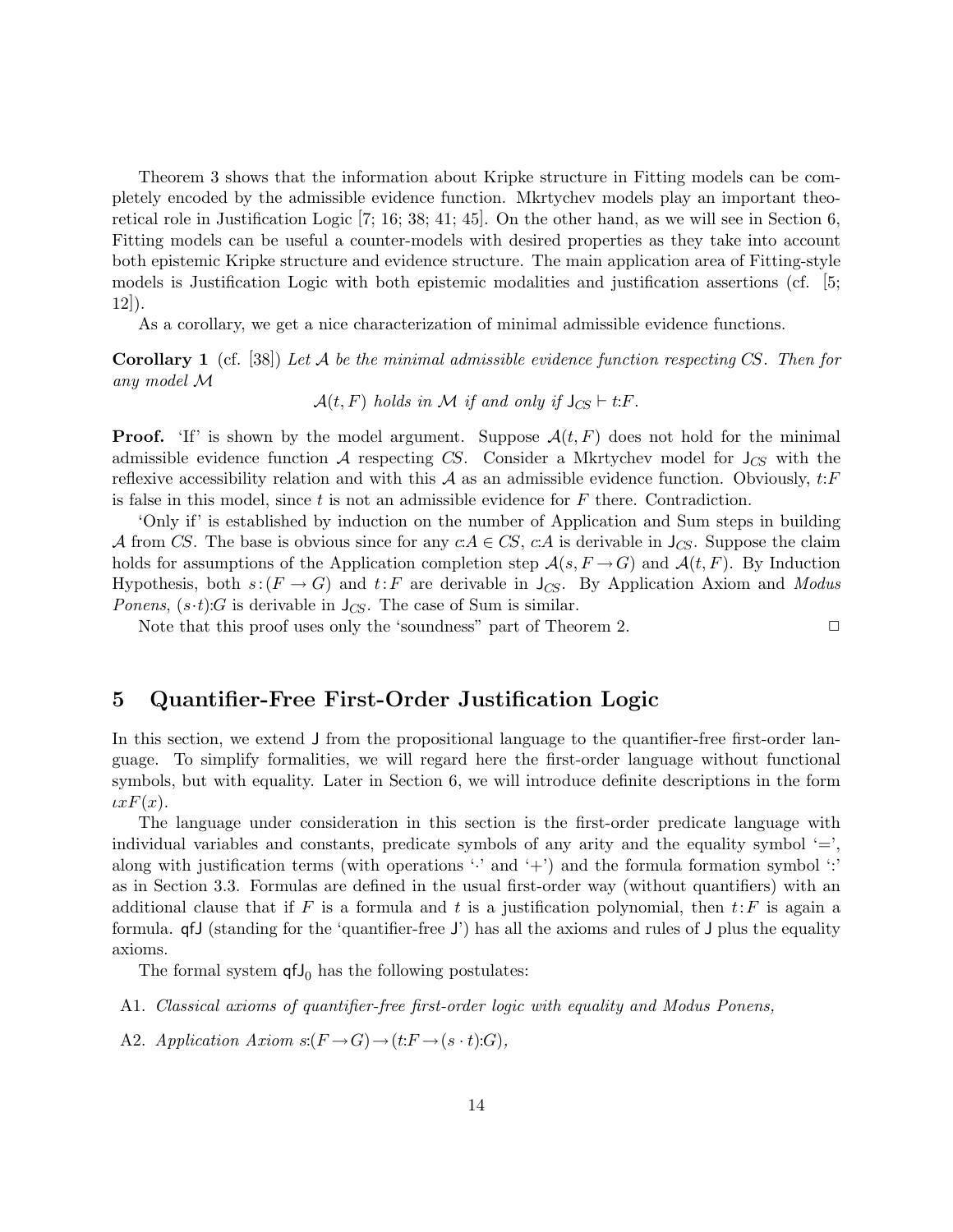- A3. Monotonicity Axiom  $s:F \rightarrow (s+t):F, s:F \rightarrow (t+s):F,$
- E1.  $g = g$  for any individual term g (Reflexivity of Equality);
- E2.  $f = g \rightarrow (P[f/x] \rightarrow P[g/x])$  (Substitutivity of Equality), where f and g are individual terms, P is any atomic formula,  $P[f/x]$  and  $P[g/x]$  are the results of replacing all the occurrences of a variable x in P by f and g respectively; we will use notations  $P(f)$ ,  $P(g)$  for that.

The system  $qfJ$  is  $qfJ$ <sub>0</sub> + R4, where

R4. Axiom Internalization Rule: for each axiom A and each constant c, c.A is again an axiom.

As in Section 3.4, we define Constant Specifications and systems  $\mathsf{qfJ}_{CS}$ . In particular,  $\mathsf{qfJ}_{\emptyset}$  is  $\mathsf{qfJ}_0$ and  $qfJ_{TCS}$  is qfJ.

The following proposition follows easily from the definitions.

Proposition 1 Deduction Theorem and Internalization hold for qfJ.

**Proposition 2** [Justified Substitution] For any individual terms f and g, justification variable  $u$ , and atomic formula  $P(x)$ , there is a justification term  $s(u)$  such that  $qfJ$  proves

$$
u(f = g) \rightarrow s(u): [P(f) \leftrightarrow P(g)].
$$

**Proof.** Taking into account Example 1, it suffices to establish

$$
u(f = g) \rightarrow s(u): [P(f) \rightarrow P(g)].
$$

From E2 it follows that qfJ proves

$$
(f = g) \rightarrow [P(f) \rightarrow P(g)].
$$

By R4, there is a justification constant  $c$  such that  $qf$  proves

$$
c\{(f = g) \rightarrow [P(f) \rightarrow P(g)]\}.
$$

By A2, qfJ proves

$$
c\!\!:\!\!\big\{(f=g)\!\rightarrow\! [P(f)\!\rightarrow\! P(g)]\big\}\!\rightarrow\! \{w\!\!:\!\! (f=g)\!\rightarrow\! (c\!\cdot\! u)\!\!:\!\! [P(f)\!\rightarrow\! P(g)]\}.
$$

By Modus Ponens, qfJ proves

$$
u(f = g) \rightarrow (c \cdot u): [P(f) \rightarrow P(g)].
$$

It suffices now to pick  $c \cdot u$  as  $s(u)$ .

However, Frege cases ([25]) can be represented in qfJ: an unjustified substitution can fail in qfJ. Namely, for any individual variables  $x$  and  $y$ , a predicate symbol  $P$ , and justification term  $s$ , the formula

$$
(x = y) \rightarrow s:[P(x) \leftrightarrow P(y)]
$$
\n(15)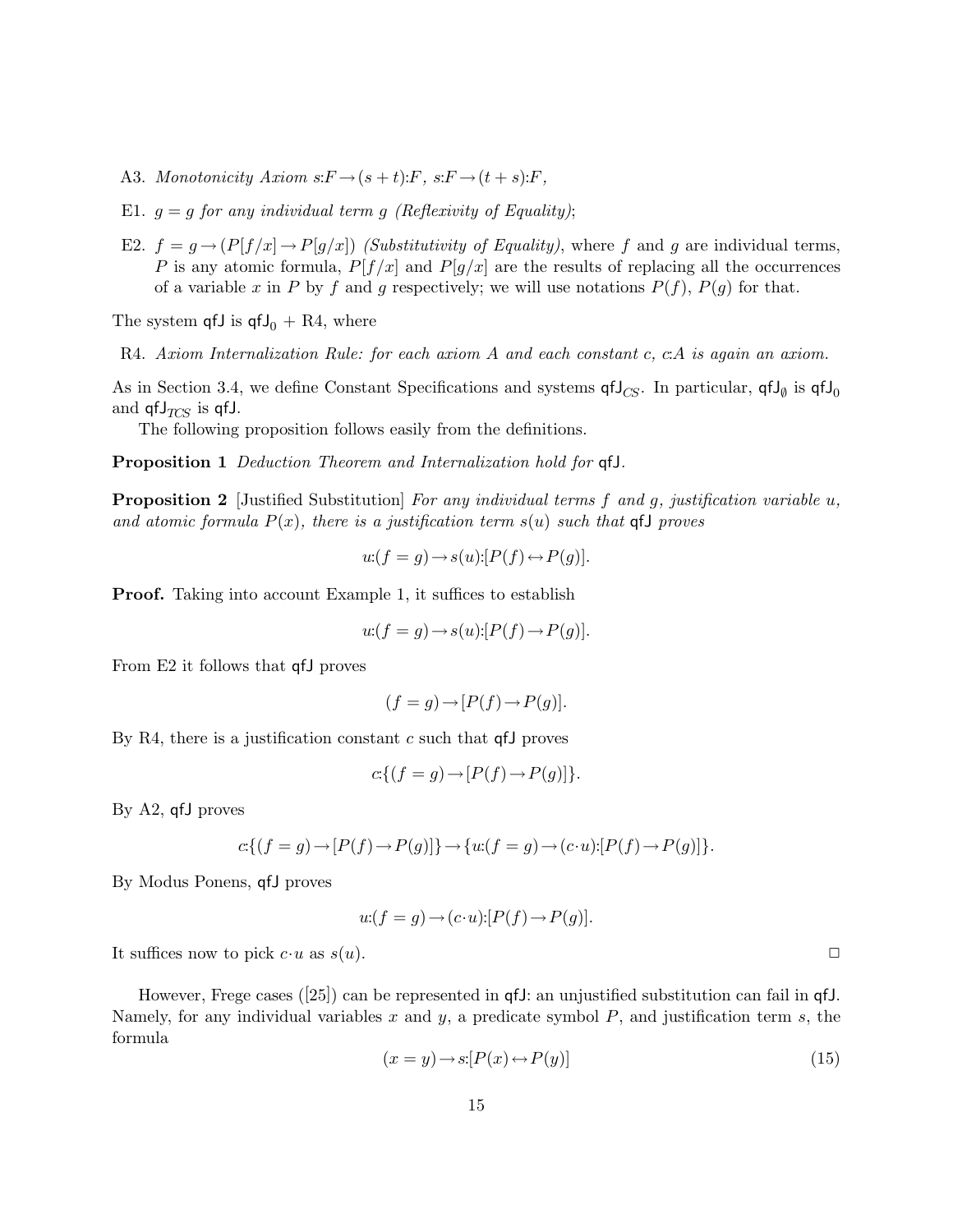is not valid. To establish this, one needs some model theory for qfJ.

We define qfJ-models as the usual extensional<sup>3</sup> first-order Kripke models equipped with the admissible evidence function. A model is  $(W, \{D_w\}, R, \mathcal{A}, \Vdash)$  such that the following properties hold.

- $W$  is an nonempty set of worlds.
- $\{D_w\}$  is the collection of nonempty domains  $D_w$ , one for each  $w \in W$ .
- $R$  is the binary (accessibility) relation on  $W$ .
- A is the admissible evidence function which for each justification term t, and formula  $F$ returns the set of worlds  $\mathcal{A}(t, F) \subseteq W$ . Informally, these are the worlds where t is admissible evidence for F. We also assume that  $\mathcal A$  satisfies the usual closure properties *Application* and Sum (Section 4).
- $\bullet \Vdash$  is the forcing (truth) relation such that
	- $\parallel$  assigns elements of  $D_w$  to individual variables and constants for each  $w \in W$ ,

for each n-ary predicate symbol P, and any  $a_1, a_2, \ldots, a_n \in D_w$ , it is specified whether  $P(a_1, a_2, \ldots, a_n)$  holds in  $D_w$ ,

 $\mathbb{I}$  is extended to all the formulas by emulating that

 $w \Vdash s = t$  iff ' $\Vdash$ ' maps s and t to the same element of  $D_w$ ,

 $w \Vdash P(t_1, t_2, \ldots, t_n)$  iff ' $\Vdash$ ' maps  $t_i$ 's to  $a_i$ 's and  $P(a_1, a_2, \ldots, a_n)$  holds in  $D_w$ ,

 $w \Vdash F \wedge G$  iff  $w \Vdash F$  and  $w \Vdash G$ ,

 $w \Vdash \neg F$  iff  $w \Vdash F$ ,

 $w \Vdash t$ : If  $v \Vdash F$  for all v such that  $w R v$ , and  $w \in \mathcal{A}(t, F)$ .

The notion of a model respecting given constant specification is directly transfered from the case of J-models, presented in Section 4. A direct analogue of Corollary 1 also holds for qfJ.

The following Theorem is established in the same manner as the soundness part of Theorem 2:

**Theorem 4** For any Constant Specification CS,  $\mathfrak{gl}_{CS}$  is sound with respect to the corresponding class of epistemic models.

Corollary 2 Let CS be a Constant Specification and A be the minimal admissible evidence function respecting CS. Then for any model M

 $\mathcal{A}(t, F)$  holds in M if and only if  $qf|_{CS} \vdash t:F$ .

 $3A$  model is *extensional* if equality is interpreted as the identity in the model.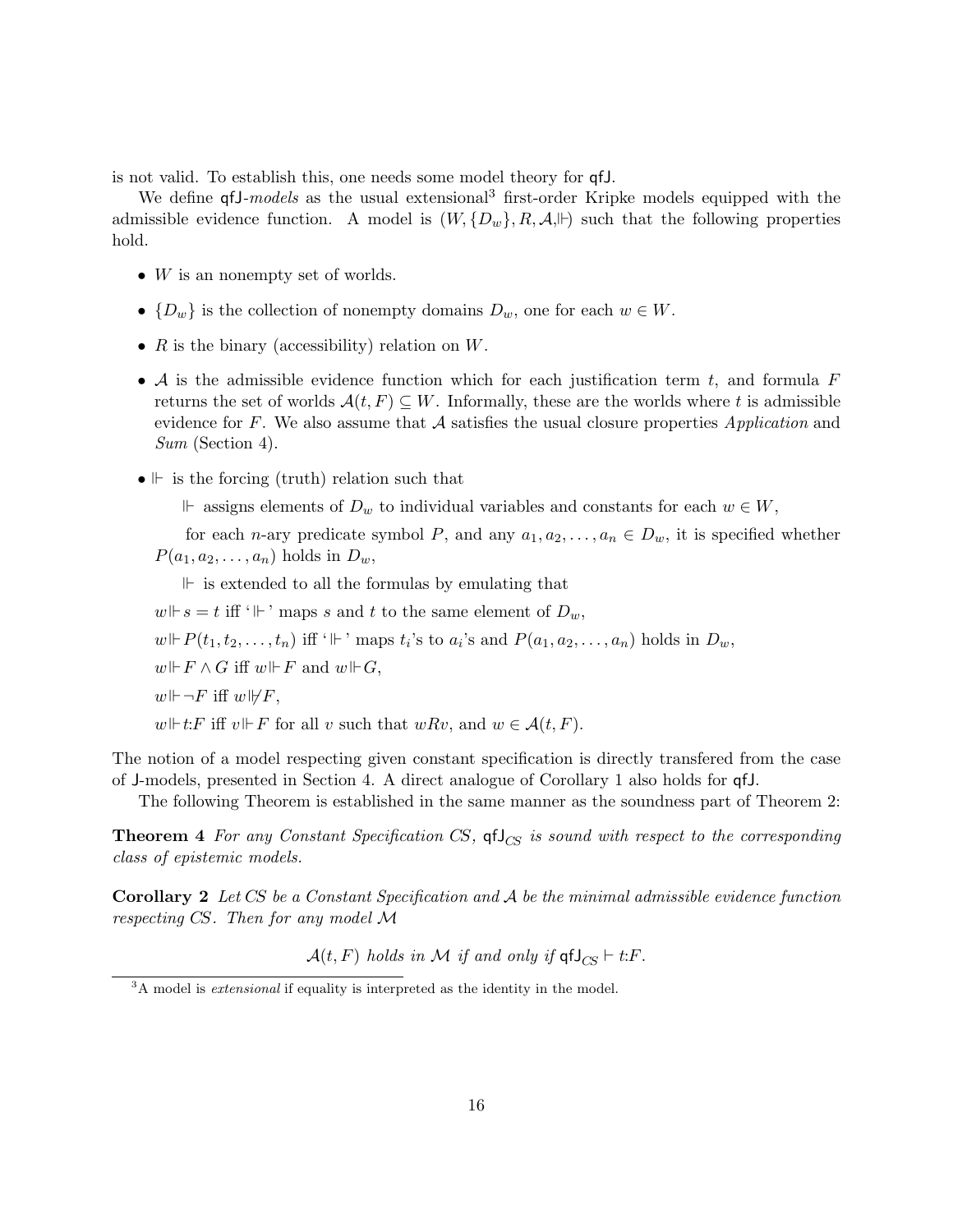**Proof.** Similar to Corollary 1. ◯

Now we are ready to show that instances of unjustified substitution can fail in qfJ. To do this, it now suffices to build a qfJ-counter-model for (15) with the total constant specification

$$
TCS = \{cA \mid c \text{ is any constant and } A \text{ is any axiom}\}.
$$

Obviously, the maximal A (i.e.  $\mathcal{A}(t, F)$  holds at each world for any t and F) respects TCS.

Fitting counter-model in Figure 1 exploits the traditional modal approach to refute a belief assertion by presenting a possible world where the object of this belief does not hold. In the picture only true atomic formulas are shown next to possible worlds.

$$
\begin{array}{c}\n\begin{array}{c}\n1 \\
\bullet \\
\bullet \\
\bullet \\
\bullet \\
\bullet\n\end{array}\n\end{array}
$$
\n
$$
\begin{array}{c}\n\bullet \\
\bullet \\
\bullet \\
\bullet \\
\bullet \\
\bullet\n\end{array}
$$
\n
$$
\begin{array}{c}\n\bullet \\
\bullet \\
\bullet \\
\bullet \\
\bullet\n\end{array}
$$

Figure 1: Fitting counter-model for unjustified substitution

- $W = \{0, 1\}; R = \{(0, 1)\}; D_0 = D_1 = \{a, b\};$
- $1 \Vdash P(a)$  and  $1 \Vdash P(b)$ ; the truth value of P at 0 does not matter;
- x and y are interpreted as a at 0; x is interpreted as a and y as b at 1;
- $\mathcal A$  is maximal at 0.

Obviously,  $\mathbf{0} \Vdash x = y$ . Since  $\mathbf{1} \Vdash P(x) \leftrightarrow P(y)$ , for any justification term s,  $\mathbf{0} \Vdash s: [P(x) \leftrightarrow P(y)]$ . Hence

$$
0 \,\forall x = y \rightarrow s: [P(x) \leftrightarrow P(y)].
$$

Note that other instances of unjustified substitution for different, not necessarily atomic,  $P(x)$  and  $P(y)$  require different counter-models.

Figure 2 displays Mkrtychev counter-model, which uses an approach which is specific to Justification Logic where a belief assertion fails because the agent does not have evidence for it.

$$
minimal \mathcal{A} \, \, respectively \, \begin{array}{cc} \text{ } & \bullet \\ \text{ } & 0 \end{array}
$$

Figure 2: Mkrtychev counter model for unjustified substitution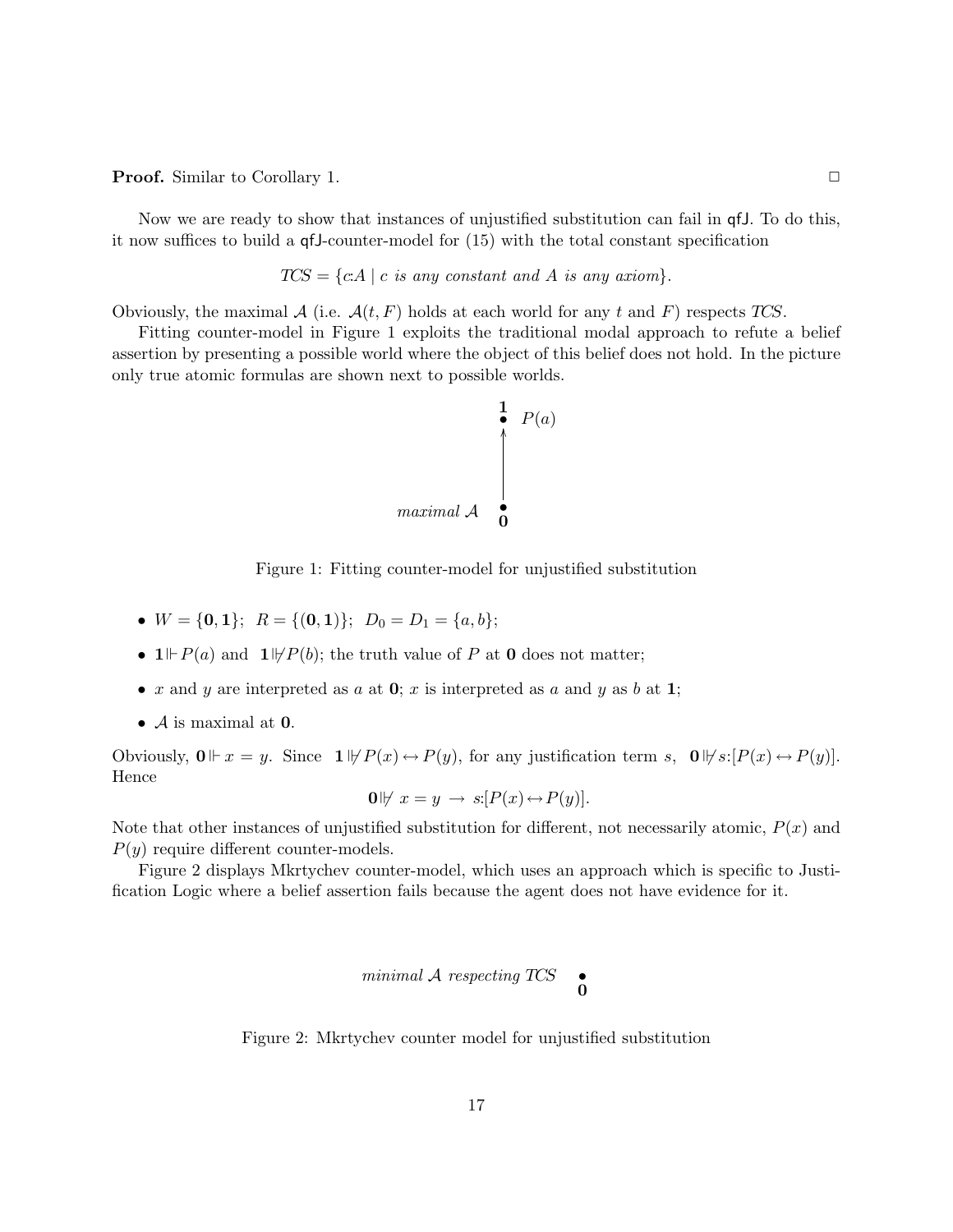- $W = \{0\}; R = \emptyset; D_0 = \{a\};$  the truth value of P does not matter;
- $x$  and  $y$  are interpreted as  $a$ ;
- $\mathcal A$  is the minimal admissible evidence function respecting TCS.

To establish that

$$
0 \,\forall x = y \rightarrow s: [P(x) \leftrightarrow P(y)],
$$

it suffices to show that

$$
\mathbf{0} \, \mathbf{B}[F(x) \leftrightarrow F(y)].
$$

To do that we must check that  $A(s, P(x) \leftrightarrow P(y))$  does not hold in the model. By Corollary 2, it suffices to show that

$$
\mathsf{qfJ} \not\vdash s:[P(x) \!\leftrightarrow\! P(y)].
$$

By soundness Theorem 4, it now suffices to find a qfJ-counter-model for  $s:[P(x) \leftrightarrow P(y)]$ . Consider a first-order counter-model M for  $P(x) \leftrightarrow P(y)$ . As in Corollary 1, make M a single-world qfJ-model by adding a reflexive accessibility relation and the minimal admissible evidence function respecting TCS. In this model, since  $P(x) \leftrightarrow P(y)$  is false and the model is reflexive,  $s:[P(x) \leftrightarrow P(y)]$  is false too, for any justification s.

In Mkrtychev counter-model,

$$
\mathbf{0} \Vdash P(x) \leftrightarrow P(y),
$$

which reflects the fact that there are situations in which  $P(x)$  and  $P(y)$  may be equivalent but at the same time an agent may simply not be aware of this fact. Note that Mkrtychev counter-model will also suffice to refute any instance of  $(15)$  for any formula P (not necessarily atomic) where  $P(x) \leftrightarrow P(y)$  is not a tautology.

### 6 Formalization of Gettier Examples

We consider Gettier's Case I in detail; Case II is much simpler logically and can be given a similar treatment. We will present a complete formalization of Case I in qfJ with a definite description operation. Let

- $J(x)$  be the predicate x gets the job;
- $C(x)$  be the predicate x has (ten) coins (in his pocket);
- Jones and Smith be individual constants denoting Jones and Smith, respectively<sup>4</sup>;
- $\bullet$  *u* be a justification variable.

<sup>4</sup>Assuming that there are people seeking for the job other than Jones and Smith does not change the analysis.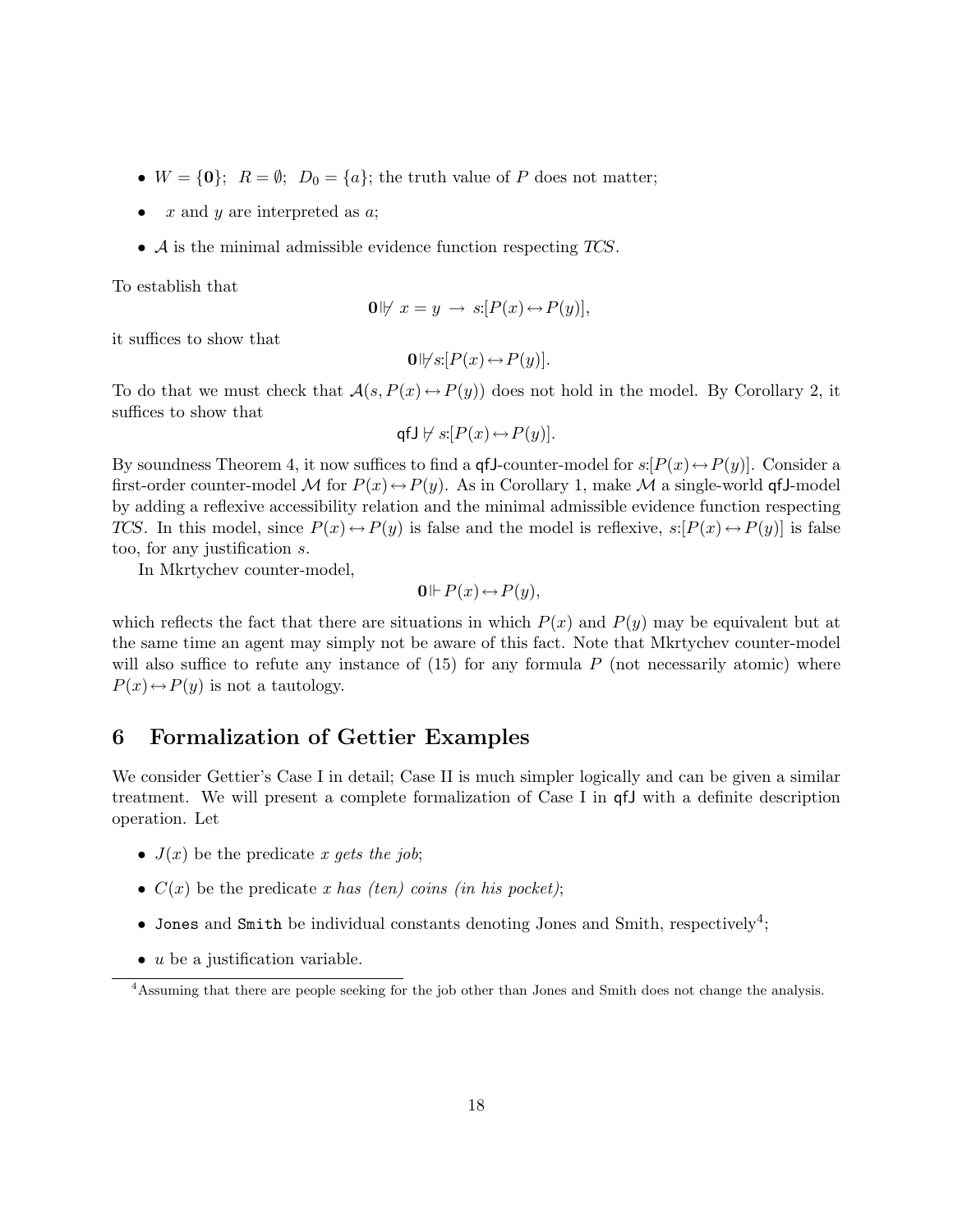#### 6.1 Natural Models for Case I

Gettier's assumptions (d) and (e) contain a definite description

the man who will get the job. 
$$
(16)
$$

In this section, we will formalize Case I using a definite description *ι*-operation such that  $\iota xP(x)$  is intended to denote

the x such that  $P(x)$ .

We interpret  $\iota x P(x)$  in a world of a qfJ-model as the element a such that  $P(a)$  if there exists a unique a satisfying  $P(a)$ . Otherwise,  $\iota x P(x)$  is undefined and any atomic formula where  $\iota x P(x)$ actually occurs is taken to be false. Definite description terms are non-rigid designators:  $\iota x P(x)$ may be given different interpretations in different worlds of the same qfJ-model (cf. [23]). The use of a definite description

Jones is the man who will get the job

as a justified belief by Smith hints that Smith has strong evidence for the fact that at most one person will get the job. This is implicit in Gettier's assumption.

We now present a Fitting model  $M$  which may be regarded as an exact epistemic formulation of Case I.

- 1. It the actual world  $0$ ,  $J(\text{Smith})$ ,  $C(\text{Smith})$ , and  $C(\text{Jones})^5$  hold and  $J(\text{Jones})$  does not hold.
- 2. There is a possible belief world 1 for Smith at which  $J(\text{Jones})$  and  $\neg J(\text{Smith})$  hold. These conditions follow from proposition (d)

Jones is the man who will get the job, and Jones has coins

or, in the logic form,

$$
(\texttt{Jones} = \iota x J(x)) \ \land \ C(\texttt{Jones})
$$

for which Smith has a strong evidence. In addition, Smith has no knowledge of 'Smith has coins' and there should be a possible world at which  $C(\text{Smith})$  is false; we use 1 to represent this possibility.

- 3. The world 1 is accessible from 0.
- 4. We assume the Logical Awareness principle according to which the agents (the observer/reader, Smith) follow all logical axioms and postulates of  $\mathfrak{af}J$ . In particular, M agrees with the Axiom Internalization Rule R4, hence the admissible evidence function  $A$  respects the total constant specification

 $TCS = \{cA \mid c \text{ is a constant and } A \text{ is an axiom}\}.$ 

In fact, a small finite fragment of TCS suffices to reproduce Gettier's reasoning in Case I.

 $5$ Strictly speaking, Case I explicitly says only that Smith has a strong evidence that  $C(\text{Jones})$ , which is not sufficient to conclude that  $C(\text{Jones})$  since Smith's justifications are not necessarily factive. However, since the actual truth value of  $C(\text{Jones})$  does not matter in Case I, we assume that in this instance, Smith's believe that  $C(\text{Jones})$ was true.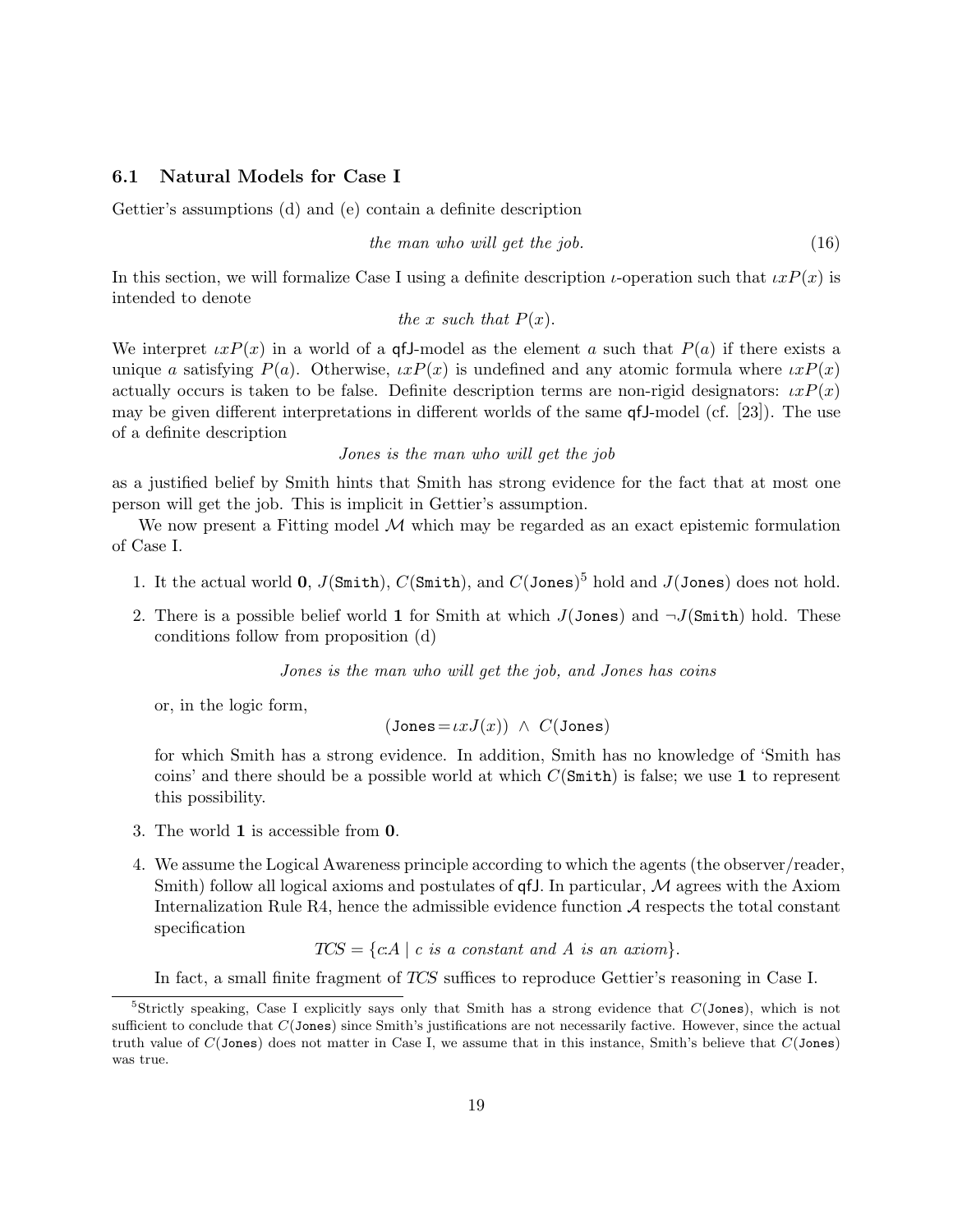5. Smith has a *strong evidence of (d)*, which we will represent by introducing a justification variable u such that

$$
u:[(\text{Jones} = \iota x J(x)) \land C(\text{Jones})]
$$
\n(17)

holds at the actual world  $0$ . We further assume that the admissible evidence function  $A$ respects both TCS and the justification assertion (17), which yields

$$
\mathbf{0} \in \mathcal{A}(u, (\text{Jones} = \iota x J(x)) \land C(\text{Jones})).
$$

6. Since no other features of the model may be read off directly from the Case I description, no other structure features are assumed of  $M$ . In particular,  $A$  is the minimal admissible evidence function at **0** that respects TCS and (17).

These observations lead to the following model  $\mathcal M$  on Figure 3. At each location, the admissible evidence function  $A$  is the minimal one respecting TCS and conditions explicitly mentioned next to this location.

$$
\begin{array}{c|c} \multicolumn{1}{c}{\textbf{1}} & J(\text{Jones}), C(\text{Jones}) \\ & \multicolumn{1}{c}{\textbf{1}} & J(\text{Jones}), C(\text{Jones}) \\ \hline \\ \multicolumn{1}{c}{\textbf{1}} & J(\text{Jones}), C(\text{Jones}), C(\text{Smith}) \\ \multicolumn{1}{c}{\textbf{2}} & J(\text{Smith}), C(\text{Jones}), C(\text{Smith}) \end{array}
$$

Figure 3: Natural Fitting model for Gettier Case I

- $W = \{0, 1\}; \quad R = \{(0, 1)\};$
- $D_{0,1} = \{\text{Jones}, \text{Smith}\},$  Jones is interpreted as Jones and Smith as Smith;
- $0 \Vdash J(\text{Smith}), C(\text{Jones}), C(\text{Smith}), \neg J(\text{Jones});$
- $1 \Vdash J(\text{Jones}), C(\text{Jones}), \neg J(\text{Smith}), \neg C(\text{Smith});$
- $\iota x J(x)$  at 0 is interpreted as Smith and at 1 as Jones;
- A at 0 is the minimal evidence function respecting the total constant specification  $TCS$  and  $(17)$ , A at 1 is the minimal evidence function respecting TCS.

It is interesting to compare this model with the axiomatic description of Case I. Here is the list of explicit assumptions:

$$
J(\text{Smith}), C(\text{Smith}), C(\text{Jones}), \neg J(\text{Jones}), u:[(\text{Jones} = \iota x J(x)) \land C(\text{Jones})]. \tag{18}
$$

It follows from the Soundness Theorem 4 that assumptions (18) provide a sound description of the actual world: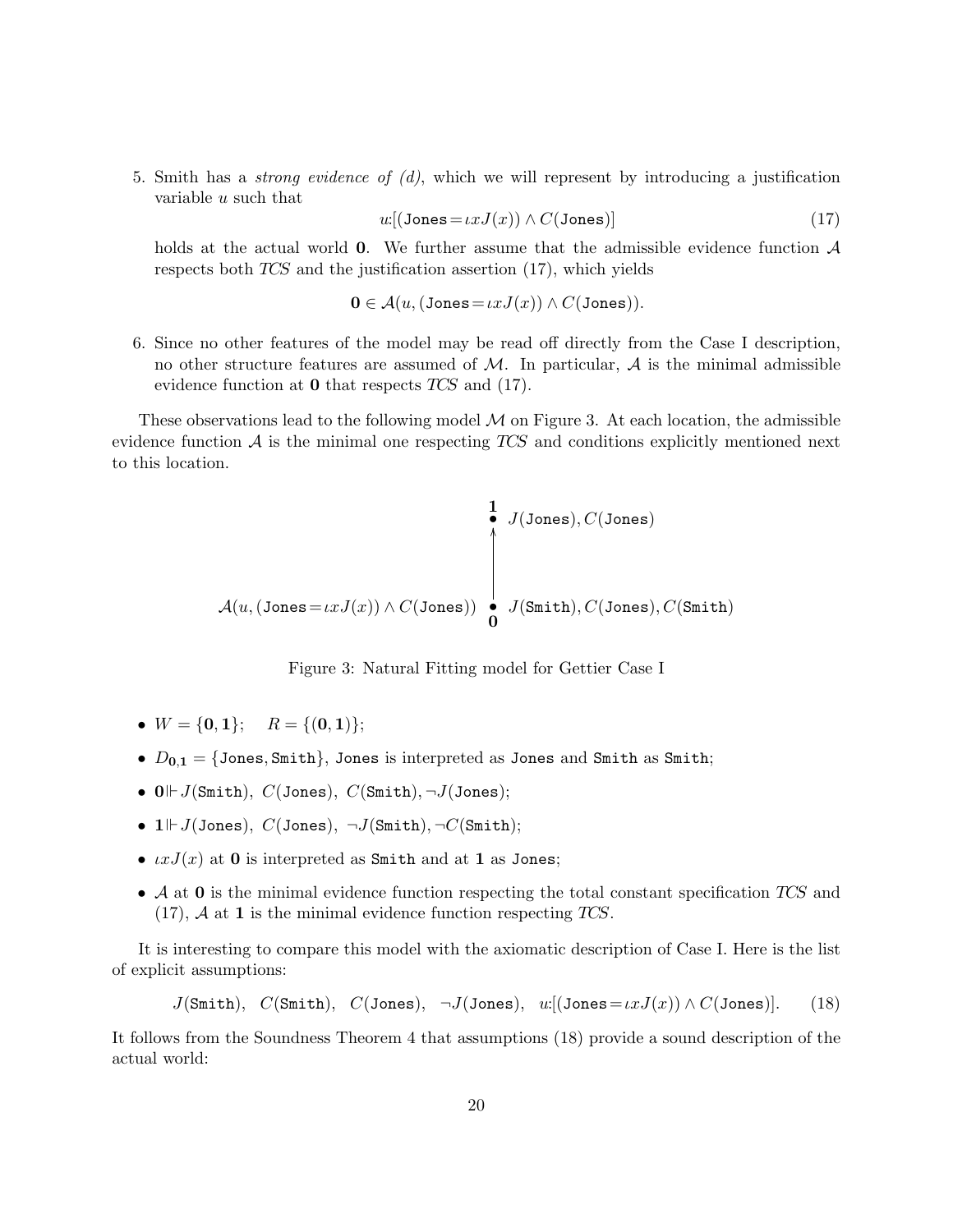**Proposition 3 qfJ** + (18)  $\vdash$  F entails 0  $\vdash$  F.

Example 3 The description of a model by (18) is not complete. For example, conditions (18) do not specifically indicate whether  $t:C(\text{Smith})$  holds at the actual world for some t whereas it is clear from the model that  $0 \mid \forall t$ :C(Smith) for any t since  $1 \mid \forall C$ (Smith) and 1 is accessible from 0. M provides a **complete** formal description of Case I: every ground proposition  $F$  is either true or false at the 'actual' world 0 of the model.

Fitting model  $M$  is not the only natural model for Case I: Figure 4 shows the natural Mkrtychev model  $\mathcal{M}'$  which looks simpler and also does the job.

$$
\mathcal{A}(u, (\text{Jones} = \iota x J(x)) \land C(\text{Jones})) \underset{\textbf{0}}{\bullet} \ J(\text{Smith}), C(\text{Jones}), C(\text{Smith})
$$

Figure 4: Natural Mkrtychev model for Gettier Case I

- $W' = \{0\};$   $R' = \emptyset;$
- $D_0' = \{\text{Jones}, \text{Smith}\},$  Jones is interpreted as Jones and Smith as Smith;
- $\bullet$  0<sup>||-</sup>' $J(\texttt{Smith}), C(\texttt{Jones}), C(\texttt{Smith}), \neg J(\texttt{Jones});$
- $\iota x J(x)$  is interpreted as Smith;
- $\bullet$  the admissible evidence function is the same as in model  $\mathcal{M}$ .

It is easy to notice that  $\mathcal{M}'$  is obtained from  $\mathcal M$  by deleting the belief world and relying on the admissible evidence function only to decide which propositions hold at the actual world 0. This works: Mkrtychev model  $\mathcal{M}'$  is equivalent to Fitting model  $\mathcal M$  as far as the truth relation at the actual world is concerned.

Proposition 4 For any proposition F,

 $\mathbf{0} \Vdash F$  if and only if  $\mathbf{0} \Vdash' F$ .

**Proof.** Induction on F. It suffices to check atomic formulas and justification assertions, since each proposition is their Boolean combination. Atomic formulas have the same truth value at the actual worlds of M and M'. Consider a proposition t:F. If  $qfJ + (17) \vdash t$ :F, then both  $0 \Vdash t$ :F and  $0 \Vdash 't$ :F (soundness property, similar to Proposition 3). If  $\mathsf{qfJ} + (17) \not\vdash t:F$ , then  $\mathcal{A}(t, F)$  does not hold at 0 of both models M and M' (similar to Corollary 1). In this case, both  $\mathbf{0} \parallel \forall t: F$  and  $\mathbf{0} \parallel \forall' t: F$ .

Which model is better,  $M$  or  $M'$ ? Mkrtychev model  $M'$  looks simpler, but this may be a deceiving simplicity. If one needs to show that  $\mathbf{0} \notin \mathcal{C}(\mathsf{Smith})$  for any t, then it is immediate in  $\mathcal{M}$ ,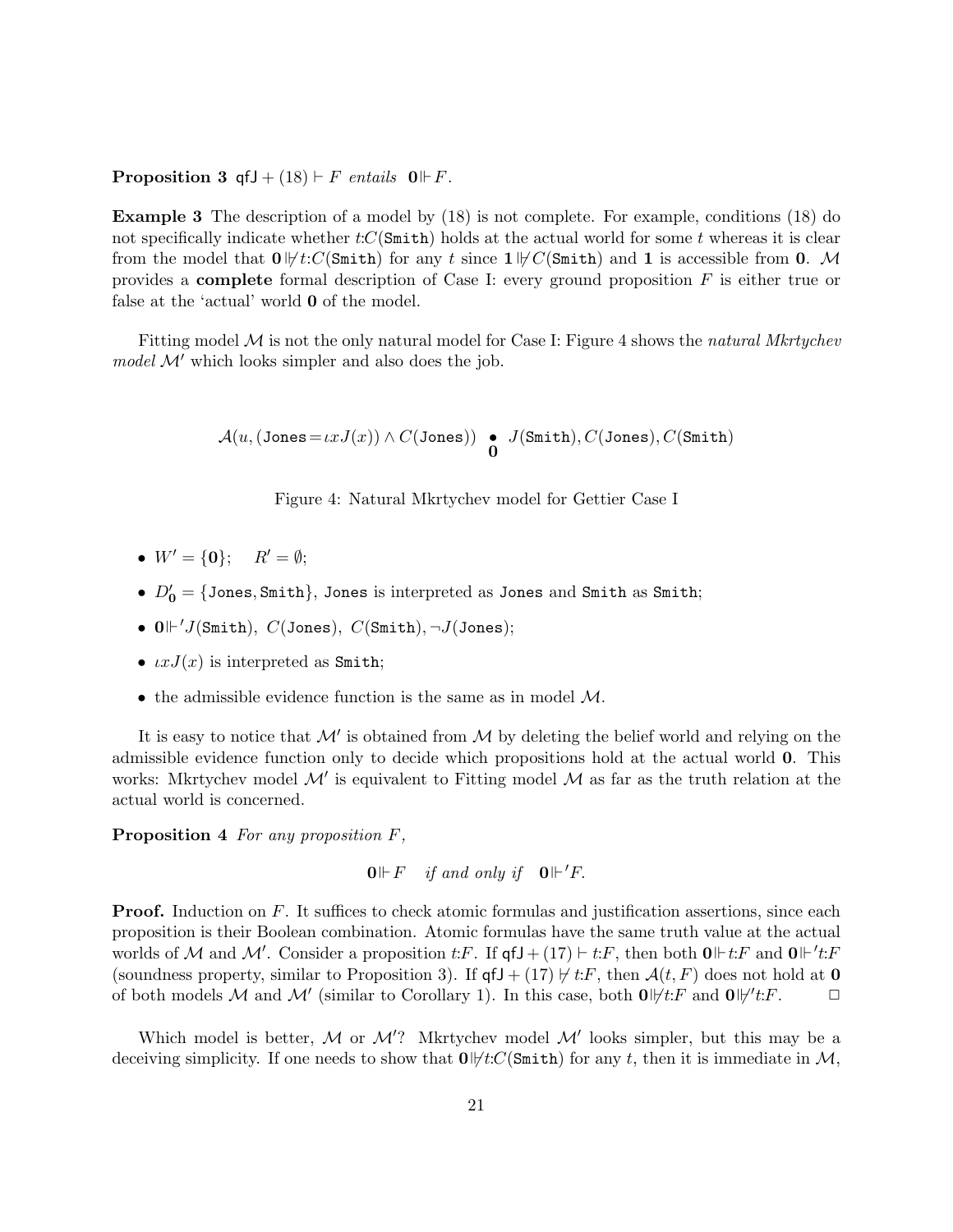but requires a special reasoning in M' (e.g., to show that  $qJ + (17) \not\vdash t:C(\text{Smith})$ , for which one might want to use a model like  $\mathcal{M}$ ).

Gettier's conclusion in Case I states that Smith is justified in believing that 'The man who will get the job has ten coins in his pocket.' In our formal language this amounts to a statement that for some justification term  $t$ ,

$$
t:C(\iota xJ(x))\tag{19}
$$

is derivable in qfJ from assumptions of Case I.

**Theorem 5** Gettier's conclusion t: $C(\iota x J(x))$  is derivable in qfJ from assumptions (18) of Case I.  $t:C(\iota xJ(x))$  holds at the 'actual world' **0** of the natural model M of Case I.

**Proof.** In order to find t we may mimic Gettier's informal reasoning. First, we formally derive (e) (i.e.,  $C(\iota xJ(x))$  from (d) (i.e., Jones =  $\iota xJ(x) \wedge C(\text{Jones})$  and then use the fact that (d) is justified (i.e.,  $u:[\text{Jones}=\iota xJ(x) \wedge C(\text{Jones})]$ ). We will show now this argument can be formalized in qfJ. Note that in qfJ we may reason as follows:

1. Jones =  $\iota xJ(x) \rightarrow [C(\text{Jones}) \rightarrow C(\iota xJ(x))]$ , an axiom of qfJ;

2. [Jones =  $\iota xJ(x) \wedge C(\text{Jones}) \rightarrow C(\iota xJ(x)),$  by propositional reasoning, from 1;

3. s: $\{[\text{Jones} = \iota x J(x) \wedge C(\text{Jones})] \rightarrow C(\iota x J(x))\},$  by Internalization, from 2;

4. u: Jones =  $\iota x J(x) \wedge C(\text{Jones}) \rightarrow (s \cdot u) : C(\iota x J(x)),$  by Axiom A2 and Modus Ponens, from 3; At this point we invoke our assumptions (18)

5. u:[Jones= $\iota xJ(x) \wedge C$ (Jones)], an assumption from (18);

6.  $(s \cdot u)$ : $C(\iota x J(x))$ , by Modus Ponens, from 4 and 5.

Now we can pick t to be  $s \cdot u$ . So,

$$
\mathsf{qfJ} + (18) \vdash (s \!\cdot\! u) \text{:}C(\iota x J(x))
$$

and, by Proposition 3,

$$
\mathbf{0} \mathbin{\vDash} (s \cdot u) \mathpunct{:} C(\iota x J(x)).
$$

 $\Box$ 

So, Gettier's claim that Smith is justified in believing that 'The man who will get the job has ten coins in his pocket' has been confirmed in our formal model of Case I.

#### 6.2 Eliminating Definite Description, Russell's style

We can eliminate definite descriptions from Case I using, e.g., Russell's translation (cf. [24; 48; 54; 55) of definite descriptions. According to Russell,  $C(1 \text{ or } 1 \text{ or } 2)$  contains a hidden *uniqueness* assumption and reads as

$$
\exists x [J(x) \land \forall y (J(y) \to y = x) \land C(x)], \tag{20}
$$

and Jones =  $\iota x J(x)$  as

$$
J(\text{Jones}) \land \forall y (J(y) \to y = \text{Jones}).\tag{21}
$$

In addition, in the universe of Case I consisting of two objects Jones, Smith, a universally quantified sentence  $\forall y F(y)$  reads as

 $F(\text{Jones}) \wedge F(\text{Smith})$ ,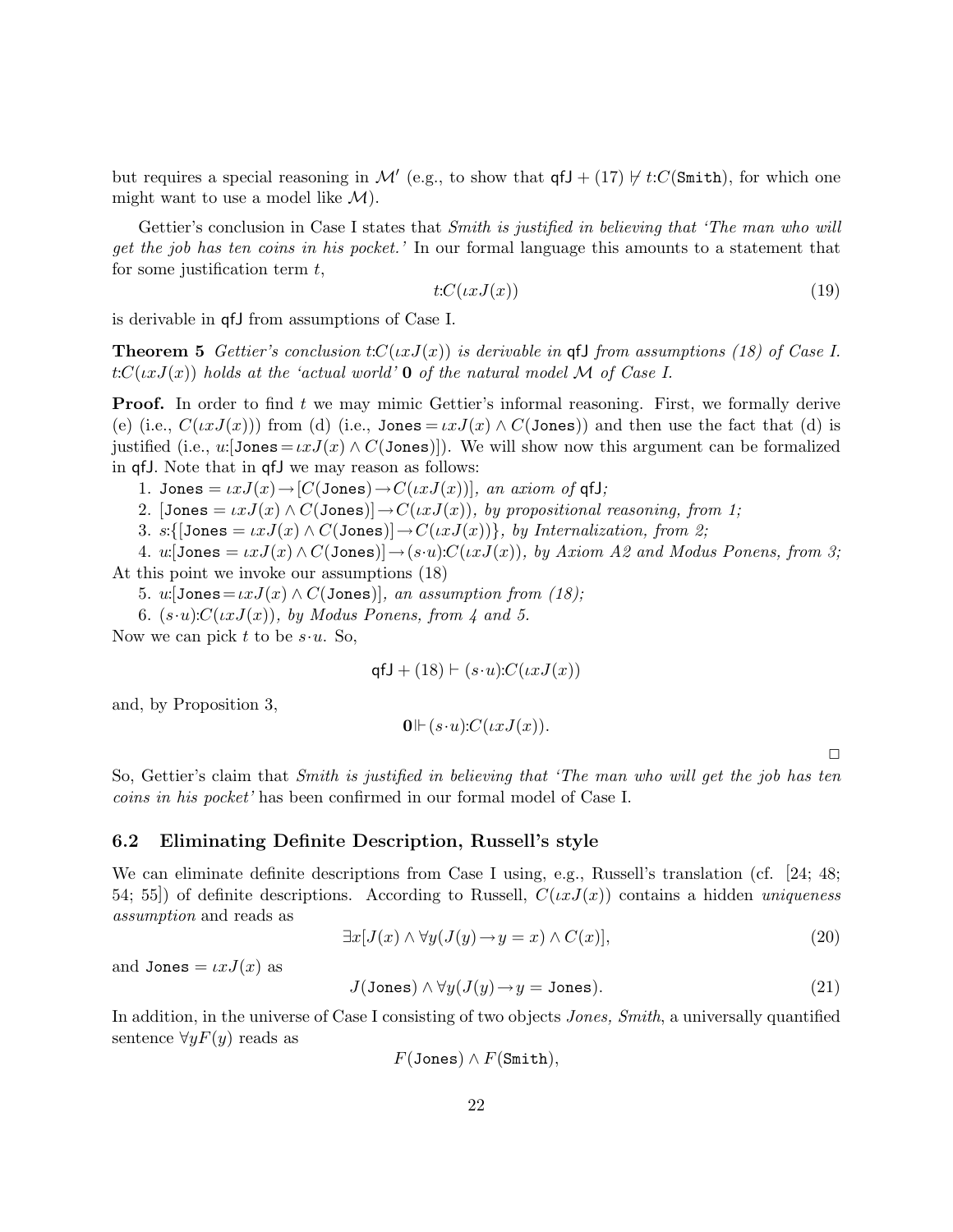and an existentially quantified statement  $\exists xG(x)$  reads as

$$
G(\text{Jones}) \vee G(\text{Smith}).
$$

Taking into account all of these simplifying observations, we may assume that for Smith (and the reader),  $\forall y(J(y) \rightarrow y = \text{Jones})$  reads as

$$
[J(\texttt{Jones})\!\rightarrow\!(\texttt{Jones}=\texttt{Jones})]\wedge [J(\texttt{Smith})\!\rightarrow\!(\texttt{Smith}=\texttt{Jones})],
$$

which is equivalent<sup>6</sup> to

$$
\neg J(\mathtt{Smith}).
$$

Now, (21) is equivalent to

 $J(\text{Jones}) \wedge \neg J(\text{Smith})$ ,

and the whole Gettier proposition (d) collapses to

$$
J(\text{Jones}) \land \neg J(\text{Smith}) \land C(\text{Jones}). \tag{22}
$$

The assumption that (d) is justified for Smith can now be represented by

$$
v:[J(\text{Jones}) \land \neg J(\text{Smith}) \land C(\text{Jones})],\tag{23}
$$

for some justification variable  $v$ .

Smith's justified belief

$$
the man who will get the job has coins,\tag{24}
$$

according to Russell, should read as

$$
\exists x [J(x) \land \forall y (J(y) \to y = x) \land C(x)]. \tag{25}
$$

The same considerations as above show that

$$
\forall y[J(y) \rightarrow (y = \text{Jones})]
$$

is equivalent to

$$
\neg J(\mathtt{Smith}),
$$

and

$$
\forall y[J(y) \rightarrow (y = \mathtt{Smith})]
$$

is equivalent to

$$
\neg J(\mathtt{Jones}).
$$

Since an existentially quantified formula  $\exists xG(x)$  is logically equivalent to a disjunction  $G(\text{Jones}) \vee$  $G(\text{Smith})$ , formula  $(25)$  is equivalent to

$$
[J(\text{Jones}) \land \neg J(\text{Smith}) \land C(\text{Jones})] \lor [J(\text{Smith}) \land \neg J(\text{Jones}) \land C(\text{Smith})]. \tag{26}
$$

Finally, the formalization of (24) in our language amounts to stating that for some justification term p,

$$
p:\{[J(\text{Jones}) \land \neg J(\text{Smith}) \land C(\text{Jones})] \lor [J(\text{Smith}) \land \neg J(\text{Jones}) \land C(\text{Smith})]\}.
$$
 (27)

<sup>&</sup>lt;sup>6</sup>We assume that everybody is aware that  $\texttt{Smith} \neq \texttt{Jones}.$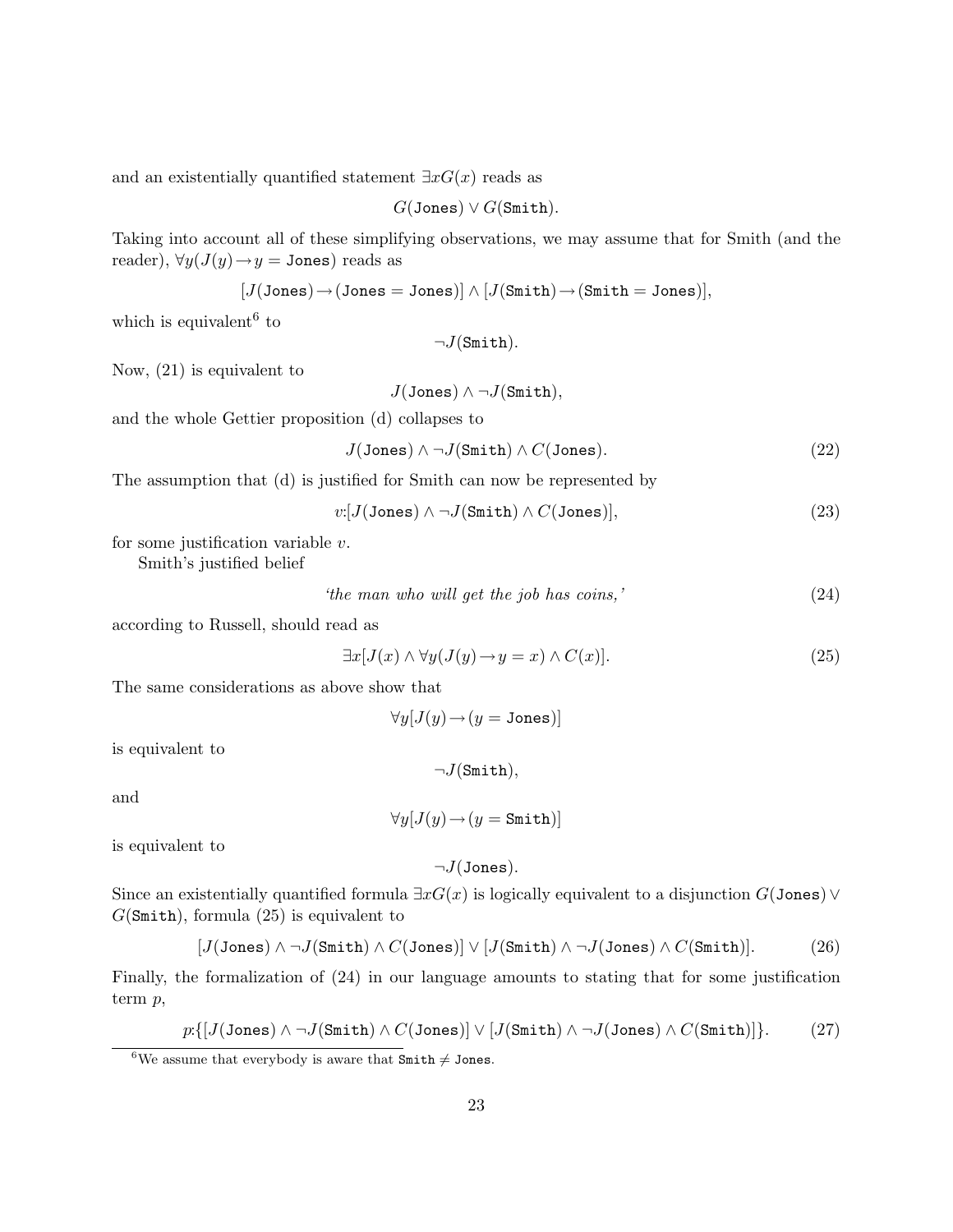**Theorem 6** Gettier's claim (27) is derivable in  $\mathsf{qfJ}$  from the assumption (23) of Case I, and holds in the 'actual world'  $\mathbf 0$  of the natural model  $\mathcal M$  of Case I.

**Proof.** After all the preliminary work and assumptions, there is not much left to do. We just note that  $(22)$  is a disjunct of  $(26)$ . A derivation of  $(27)$  from  $(23)$  in qfJ reduces now to repeating steps of Example 2, which shows how to derive a justified disjunction from its justified disjunct.  $\Box$ 

Figures 5 and 6 show the natural Fitting and Mkrtychev modes for Case I under Russell-style simplifications.

$$
\begin{array}{c|c} \mathbf{1} & J(\text{Jones}), C(\text{Jones}) \\ \hline \end{array}
$$
  
 
$$
\mathcal{A}(v, J(\text{Jones}) \land \neg J(\text{Smith}) \land C(\text{Jones})) \begin{array}{c} \mathbf{1} \\ \mathbf{0} \end{array} J(\text{Smith}), C(\text{Jones}), C(\text{Smith})
$$

Figure 5: Natural Fitting model for Case I with eliminated definite description

$$
\mathcal{A}(v, J(\text{Jones}) \land \neg J(\text{Smith}) \land C(\text{Jones})) \begin{array}{c} \bullet \\ 0 \end{array} J(\text{Smith}), C(\text{Jones}), C(\text{Smith})
$$

Figure 6: Natural Mkrtychev model for Case I with eliminated definite description

Comment 1 One can see clearly the essence of Gettier's example. In proposition (26), one of two disjuncts is justified but false, whereas the other disjunct is unjustified but true. The resulting disjunction (26) is both justified and true, but not really known to Smith.

#### 6.3 Hidden Uniqueness Assumption is Necessary

In this subsection, we study what happens if we deviate from Russell's reading of definite descriptions, in particular, if we skip the uniqueness of the defined object. For example, let us read Gettier's proposition (d) as

Jones will get the job, and Jones has ten coins in his pocket, (28)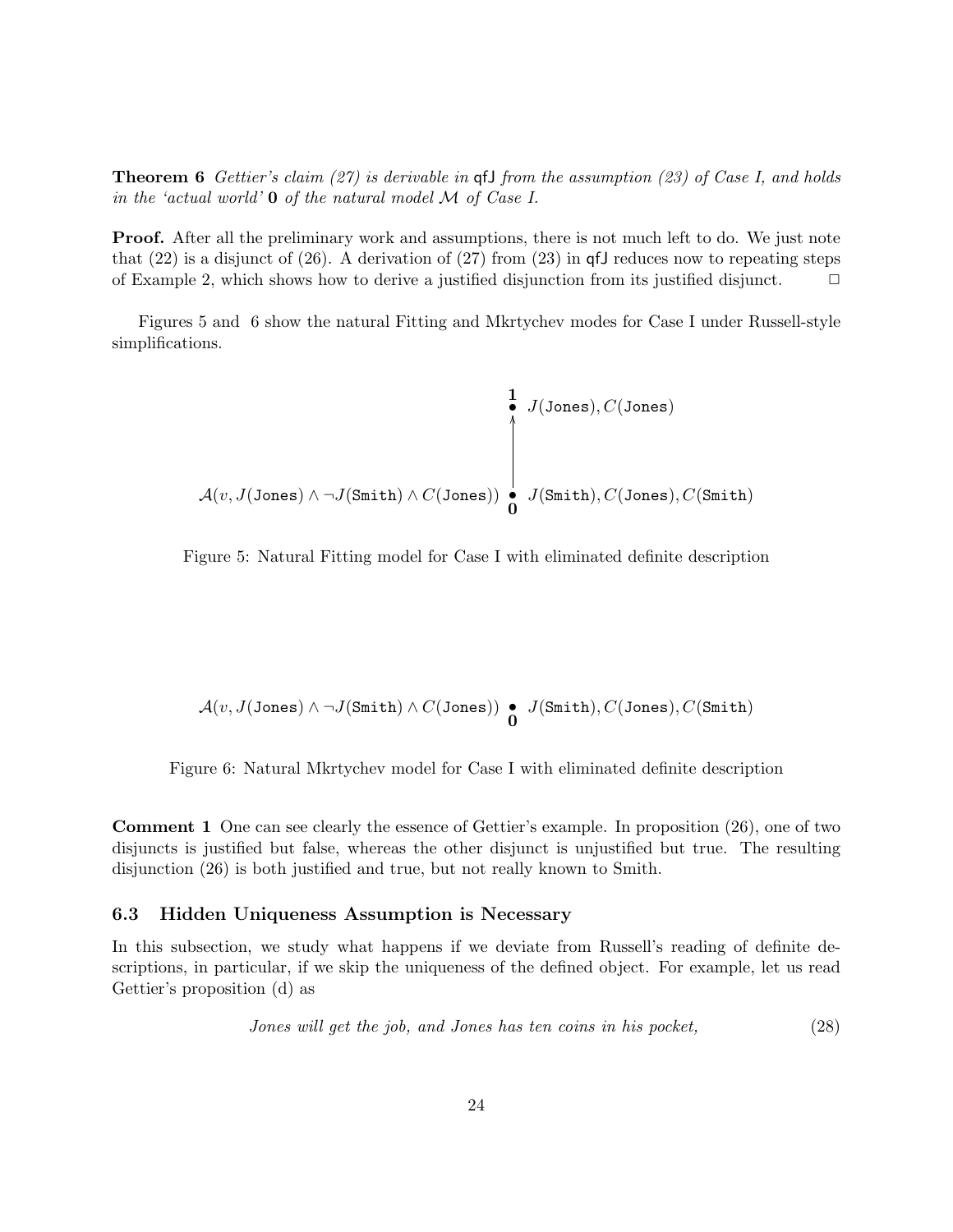and proposition (e) as

$$
A man who will get the job has ten coins in his pocket. \tag{29}
$$

Then a fair formalization of (28) would be

$$
J(\text{Jones}) \land C(\text{Jones}),\tag{30}
$$

and the assumption that (28) is justified for Smith is formalized as

$$
w[J(\text{Jones}) \wedge C(\text{Jones})]. \tag{31}
$$

In this case the set of explicitly made non-logical assumptions is

1.  $u:[J(\text{Jones}) \wedge C(\text{Jones})],$  assumption (31);

2.  $\neg J(\text{Jones})$  (Jones does not get the job);

3.  $J(\text{Smith})$  (Smith gets the job);

4. C(Smith) (Smith has coins).

Condition (29) naturally formalizes as

$$
[J(\text{Jones}) \to C(\text{Jones})] \land [J(\text{Smith}) \to C(\text{Smith})]. \tag{32}
$$

The claim that (32) is justified for Smith is formalized as

$$
t:\{[J(\text{Jones}) \to C(\text{Jones})] \land [J(\text{Smith}) \to C(\text{Smith})]\}\tag{33}
$$

for some justification term  $t$ .

We show that the assumptions  $1-4$  above do not suffice for proving  $(33)$ .

**Proposition 5** For any justification term t, formula (33) is not derivable in Justification Logic qfJ from assumptions  $1-\frac{1}{4}$ .

Proof. Suppose (33) is derivable in qfJ from assumptions 1–4. Then, by the Deduction Theorem, qfJ would derive

 $^{\circ}Conjunction of 1-4 \rightarrow (33).$  (34)

It now suffices to build a Fitting qfJ-model (Figure 7) where (34) does not hold at a certain world.

At  $0$ , all assumptions 1–4 hold, but (33) is false at  $0$  for all t's. Indeed, (32) is false at 1, since its conjunct

$$
J(\mathtt{Smith})\!\to\!C(\mathtt{Smith})
$$

is false at 1, and 1 is accessible from  $\mathbf{0}$ .  $\Box$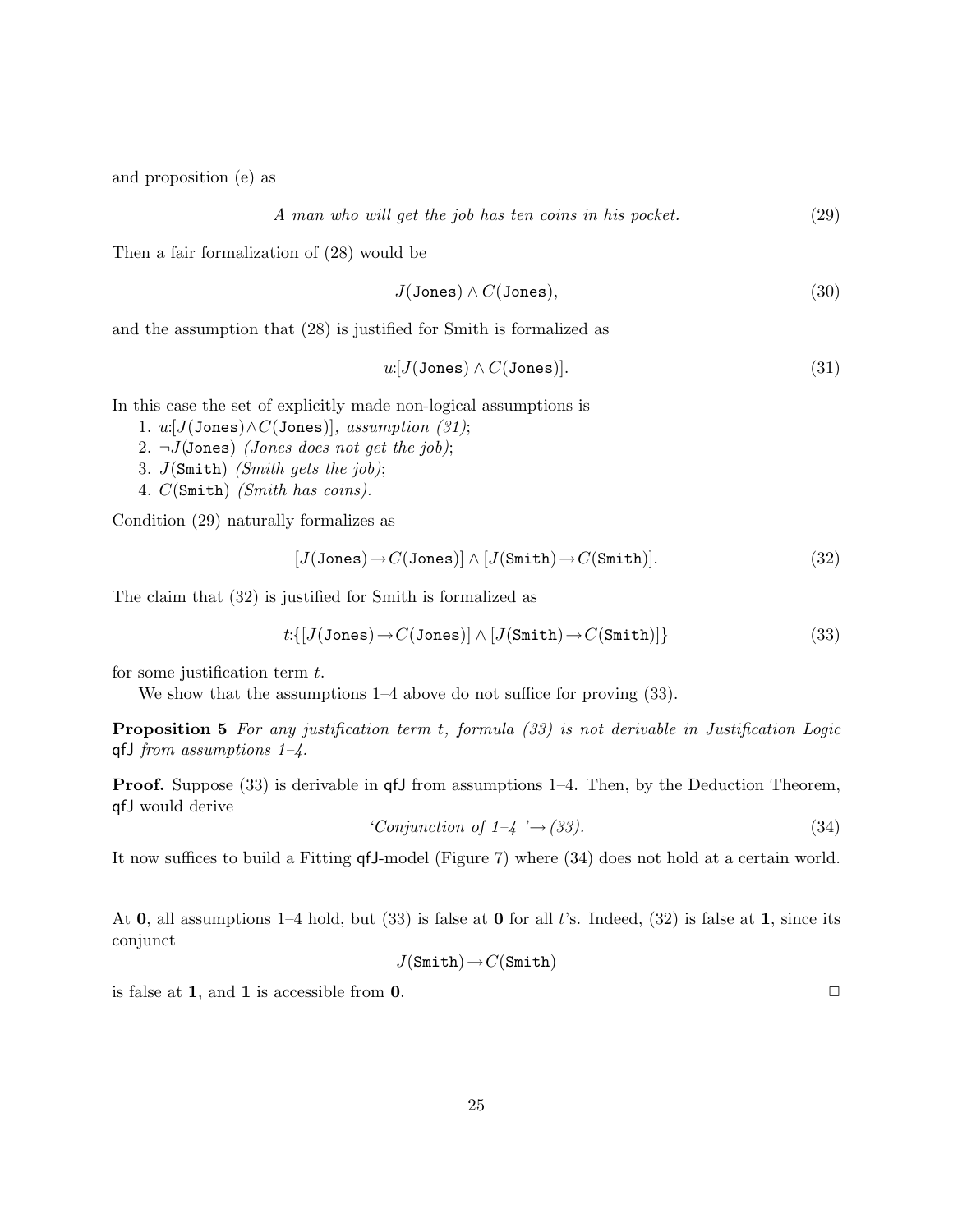$$
\begin{array}{c}\n\begin{array}{c}\n\bullet \\
\bullet \\
\bullet \\
\end{array}\n\end{array}\nJ(\text{Smith}), J(\text{Jones}), C(\text{Jones}) \\
\begin{array}{c}\n\bullet \\
\bullet \\
J(\text{Smith}), C(\text{Jones}), C(\text{Smith})\n\end{array}
$$

Figure 7: Counter-model for Case I without uniqueness

### 6.4 Streamlined Case I: No Coins/Pockets Are Needed

In this subsection, we show that references to coins and pockets, as well as definite descriptions, are redundant for making the point in Gettier example Case I. Here is a simpler, streamlined case based on the same material.

Smith has strong evidence for the proposition: (d) Jones will get the job.

Proposition (d) entails:

(e) Either Jones or Smith will get the job.

Let us suppose that Smith sees the entailment from  $(d)$  to  $(e)$ , and accepts  $(e)$  on the grounds of  $(d)$ , for which he has strong evidence. In this case, Smith is clearly justified in believing that  $(e)$  is true. But imagine further that unknown to Smith, he himself, not Jones, will get the job. Then

1) (e) is true,

2) Smith believes that (e) is true, and

3) Smith is justified in believing that (e) is true.

But it is equally clear that Smith does not know that  $(e)$  is true....

In this version the main assumption is

Smith has a strong evidence that Jones gets the job. 
$$
(35)
$$

Its straightforward formalization is

$$
v:J(\text{Jones}).\tag{36}
$$

The claim is that

Smith is justified in believing that either Jones or Smith will get the job.  $(37)$ 

The natural formalization of the claim

$$
t:[J(\text{Jones}) \vee J(\text{Smith})].\tag{38}
$$

The set of formal assumptions is

$$
v:J(\text{Jones}), J(\text{Smith}), \neg J(\text{Jones}).
$$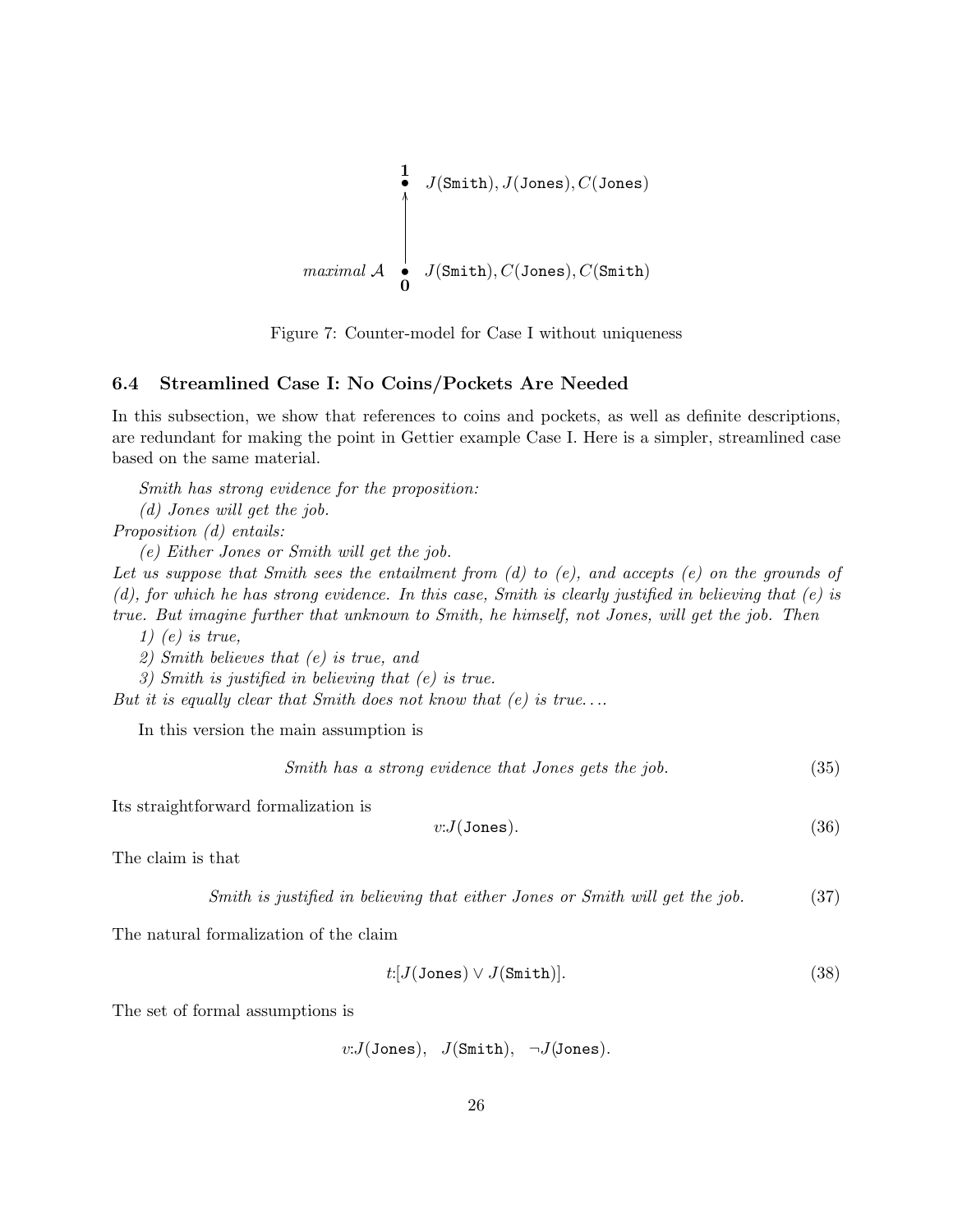It is easy now to derive (38) in qfJ from assumption 1.

- 1.  $v:J(\text{Jones})$ , assumption (36);
- 2.  $J(\text{Jones}) \rightarrow J(\text{Jones}) \vee J(\text{Smith})$ , propositional axiom;
- 3. c:[J(Jones)→J(Jones) $\vee J(\text{Smith})$ ], from 2, by Axiom Internalization R4;
- 4.  $c[J(\text{Jones}) \rightarrow J(\text{Jones}) \vee J(\text{Smith})] \rightarrow [v:J(\text{Jones}) \rightarrow (c \cdot v): (J(\text{Jones}) \vee J(\text{Smith}))],$  Axiom A2;
- 5.  $(c \cdot v) : [J(\text{Jones}) \vee J(\text{Smith})]$ , from 4, 3, and 1, by Modus Ponens twice.

$$
\begin{array}{c}\n1 \\
J(\text{Jones}) \\
\uparrow \\
\downarrow \\
J(\text{Smith}) \\
\downarrow \\
0\n\end{array}
$$

Figure 8: Natural Fitting model for the streamlined Case I

$$
\mathcal{A}(v, J(\text{Jones})) \quad \bullet \quad J(\text{Smith}) \\ \quad 0
$$

Figure 9: Natural Mkrtychev model for the streamlined Case I

At the actual world 0, both hold:

$$
J(\texttt{Jones}) \vee J(\texttt{Smith}) \text{ (meaning } (e) \text{ is true})
$$

and

$$
(c \cdot v)
$$
: [J(Jones)  $\vee$  J(Smith)] (meaning (e) is justified).

The desired Gettier-style point is made on the same material but without unnecessary use of quantifiers, definite descriptions, coins, and pockets.

It is fair to notice, however, that Gettier example Case II in [26] does not have these kinds of redundancies and is logically similar to the streamlined version of Case I presented above.

### 7 Factivity

Unlike Application and Monotonicity, *Factivity* of justifications is not required in basic Justification Logic systems, which makes the latter capable of representing both partial and factive justifications.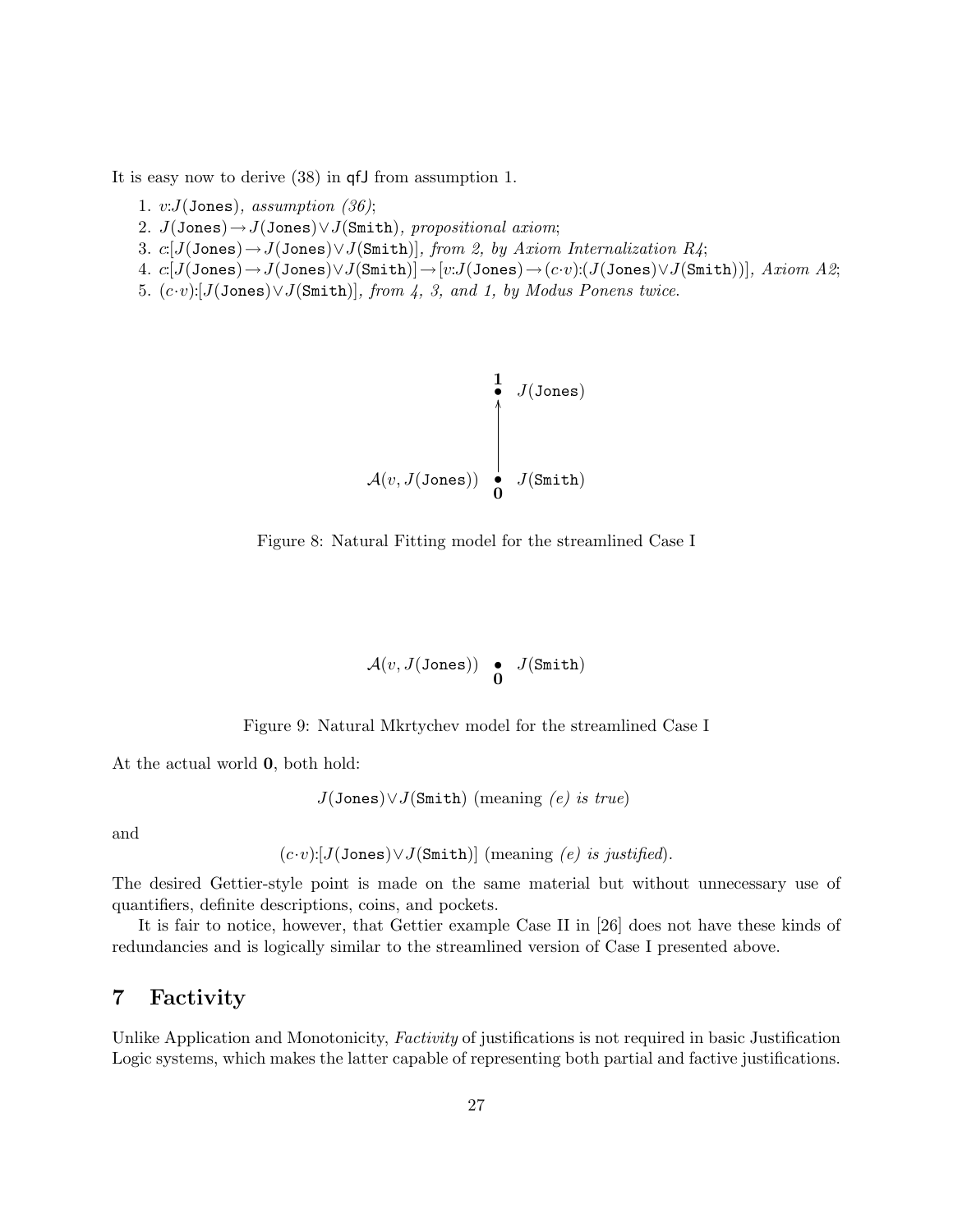Factivity states that justifications of F are factive, i.e., sufficient for an agent to conclude that  $F$  is true. This yields the Factivity Axiom

$$
t: F \to F \tag{39}
$$

which has a similar motivation as the Truth Axiom in epistemic modal logic

$$
\mathbf{K}F \to F \tag{40}
$$

widely accepted as a basic property of knowledge (Plato, Wittgenstein, Hintikka, etc.).

The Factivity Axiom first appeared in the Logic of Proofs LP as a principal feature of mathematical proofs. Indeed, in this setting  $(39)$  is valid: if there is a mathematical proof t of F, then F must be true.

Gettier examples demonstrate that a partial (i.e., not factive) justification is not sufficient to entail knowledge regardless of whether the belief is true. There should be a vehicle that connects the truth of  $F$  with the knowledge of  $F$ , and this vehicle should sufficiently reflect what is required for  $F$  to be true to warrant an agent's belief in  $F$ . Such a vehicle is what we call a factive justification.

#### Logic of Factive Justifications:

$$
JT = J + A4,
$$

with

A4. Factivity Axiom  $t: F \to F$ .

Systems  $JT_{CS}$  corresponding to Constant Specifications CS are defined as in Section 4.

**JT-models** are **J**-models with reflexive R's. The reflexivity condition makes each possible world accessible from itself which exactly corresponds to the Factivity Axiom.

**Theorem 7** For any Constant Specification CS, each of the logics  $JT_{CS}$  is sound and complete with respect to the class of JT-models respecting CS.

**Proof.** We now proceed as in the proof of Theorem 2. The only addition to soundness is establishing that the Factivity Axiom holds in reflexive models. Let R be reflexive. Suppose  $u \Vdash t$ : F. Then  $v \Vdash F$  for all v such that uRv. By reflexivity of R, uRu, hence  $u \Vdash F$  as well.

For completeness, it suffices to check that  $R$  in the canonical model is reflexive. Indeed, if  $s: F \in \Gamma$ , then, by the properties of the maximal consistent sets,  $F \in \Gamma$  as well, since JT derives  $s: F \to F$  (with any CS). Hence  $\Gamma^{\sharp} \subseteq \Gamma$  and  $\Gamma R\Gamma$ .

Theorem 8 Gettier assumptions (18) in Case I are inconsistent in Justification Logic systems with factive justifications.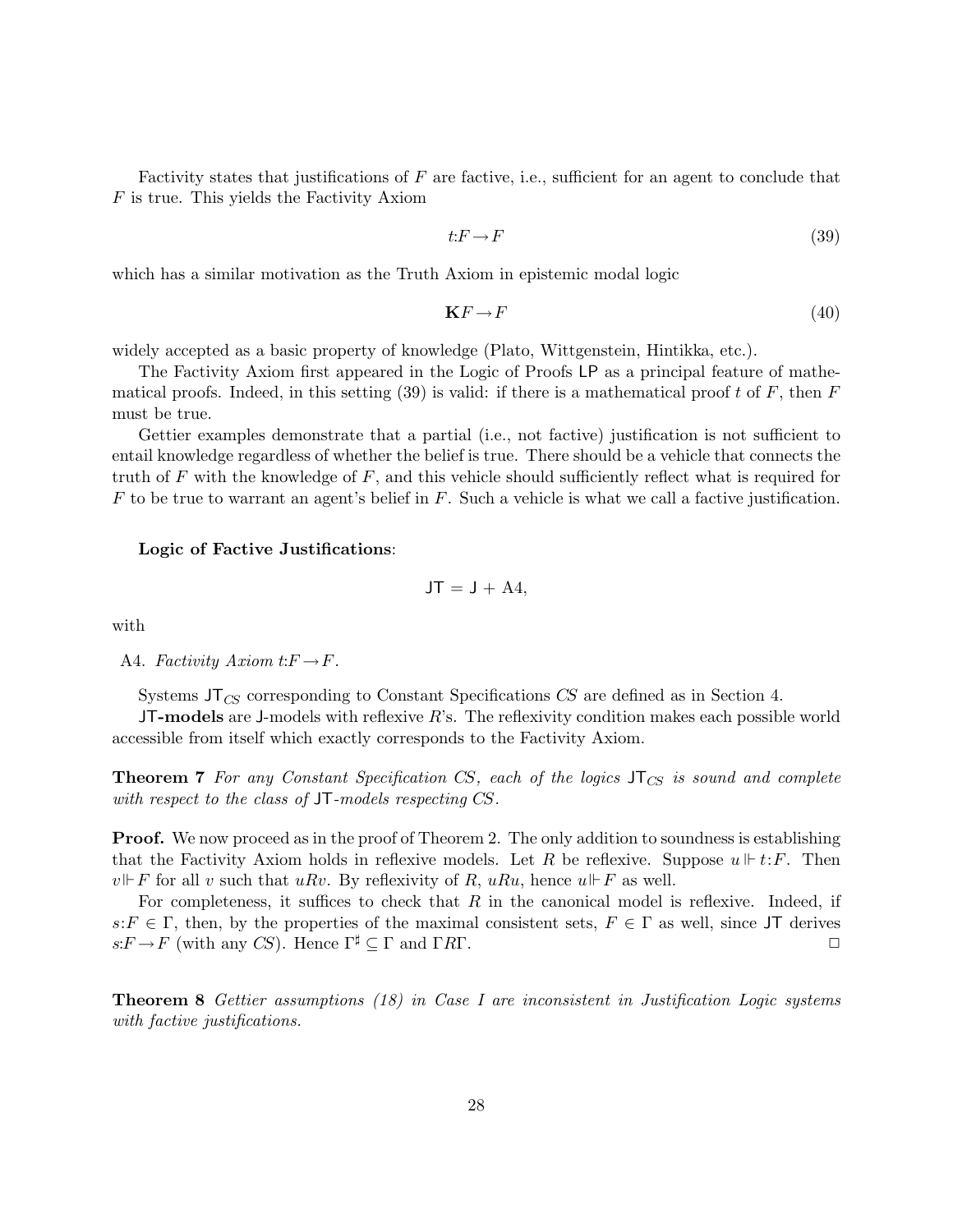**Proof.** Here is an obvious derivation of a contradiction in  $\mathsf{qfJT}$  from (18):

 $u:[(\text{Jones}=\iota xJ(x)) \wedge C(\text{Jones})], by (17);$ Jones =  $\iota xJ(x)$ , by the Factivity Axiom and some propositional logic;  $(Jones = \iota x J(x)) \rightarrow J(Jones)$ , an assumed natural property of definite descriptions; J(Jones), by Modus Ponens. This contradicts the condition  $\neg J$ (Jones) from (18).

The question is, what we have learned about Justification, Belief, Knowledge, and other epistemic matters?

Within the domain of formal epistemology, we now have a basic logic machinery to study justifications and their connections with Belief and Knowledge. Formalizing Gettier is a case study that demonstrates the method.

We show that Gettier reasoning was formally correct, with some hidden assumptions related to definite descriptions. Gettier examples belong to the area of Justification Logic dealing with partial justifications. Gettier examples are inconsistent within Justification Logic systems of factive justifications and knowledge. All this, perhaps, does not come as a surprise to epistemologists. However, these observations show that models provided by Justification Logic behave in a reasonable manner.

For epistemology, these developments are furthering the study of justification, e.g., the search for the 'fourth condition' of the JTB definition of knowledge. Justification Logic provides systematic examples of epistemological principles such as Application, Monotonicity, Logical Awareness, and their combinations, which look plausible, at least, within the propositional domain. Further discussion on these and other Justification Logic principles could be an interesting contribution in this area.

#### 7.1 Beyond Gettier: Justified True Belief With Wrong Reasons

Here is an example of a more subtle epistemic scenario which can be meaningfully analyzed in Justification Logic.

Smith has a strong piece of evidence  $(b)$  that he will obtain a faculty position (proposition  $F$ ) based on the fact that his book on epistemology is universally admired. In addition, Smith has good reason (v) to believe that his earlier Silicon Valley experience is also quite sufficient to win this job. In fact, the hiring committee could not care less about epistemology and Smith gets the job based on his Silicon Valley experience. So Smith's belief that F based on 'b' is a case of Justified True Belief, but not knowledge.

Here Smith's belief is both justified and true, but the justification  $b'$  is not the one which is responsible for knowledge.

At first glance, it looks like Justification Logic cannot rule out b as a factive justification for  $F$ in this setting. Indeed, in J from the natural set of assumptions

$$
\{b:F, v:F, v:F \to F\},\tag{41}
$$

it follows that  $b:F \to F$  and even  $t:(b:F \to F)$  for an appropriate t by simple propositional reasoning. Let us establish the former.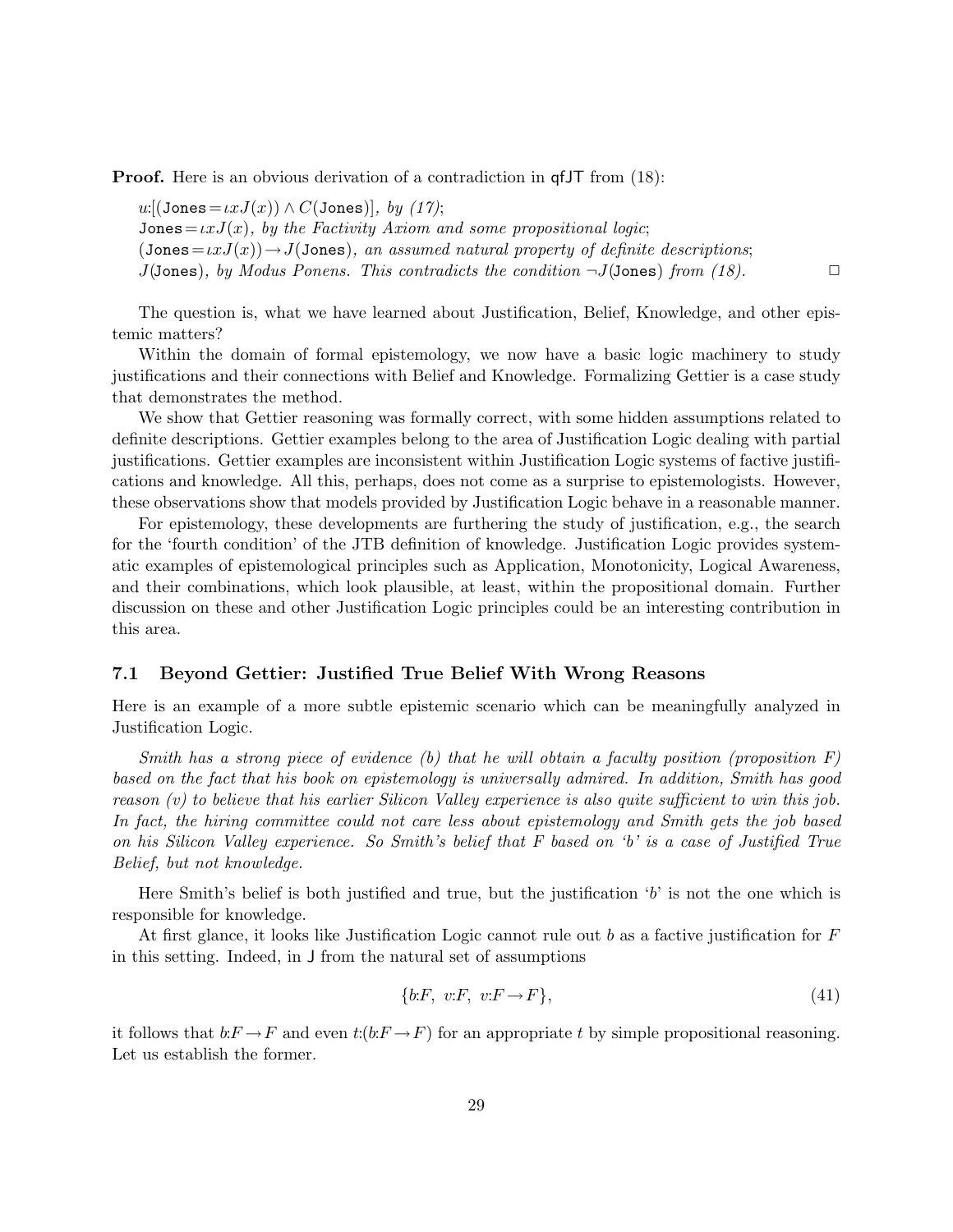1.  $v: F$  - an assumption;

- 2.  $v: F \to F$  an assumption;
- 3. F from 1 and 2, by Modus Ponens;
- 4.  $F \rightarrow (b:F \rightarrow F)$  a propositional axiom;
- 5.  $b: F \to F$  from 3 and 4, by Modus Ponens.

However, this derivation utilizes the fact that v is a factive justification for F to conclude  $b: F \to F$ .

When analyzing evidence b, we may exclude influence from evidence  $v$  by considering only the class P of justification polynomials that do not contain v. The set of assumptions (41) collapses to

$$
\{b:F\}.\tag{42}
$$

It is now an easy exercise in Justification Logic to show that b is not a factive justification if we are barred from assumptions involving v. First, we notice that logic J over  $\mathcal P$  (axioms and rules of J which do not contain  $v$ ) is sound (and complete) with respect to J-models which admissible evidence functions and forcing relations deal only with terms from  $P$ . To establish that, it is sufficient to exclude v from the language of J in Sections 3.3 and 4. Now we claim that  $b: F \to F$  is not provable in J over  $P$  from  $b.F$ , where b is a justification variable and F is a propositional variable.

Figure 10 presents an easy J-counter-model for  $b: F \to F$  with the maximal admissible function A over P:  $A(s, G)$  holds at 0 for any  $s \in \mathcal{P}$  with terms from P and any G.

$$
\textit{maximal } \mathcal{A} \textit{ over } \mathcal{P} \quad \bullet \\ \mathbf{0}
$$

Figure 10: Counter-model for factivity of b:F

At  $0, b: F$  holds, since b is an admissible evidence for F at  $0$  and there are no possible worlds accessible from 0. On the other hand,  $0 \nvert \nvert b \rvert F \rightarrow F$  since F does not hold at 0.

### 8 Additional Principles and Systems

In this section we discuss other principles and operations which may or may not be added to the core Justification Logic systems.

#### 8.1 Positive Introspection

One of the fundamental principles of knowledge is identifying knowing and knowing that one knows. In the formal modal setting, this corresponds to

$$
\mathbf{K} F \rightarrow \mathbf{K} \mathbf{K} F.
$$

This principle has the adequate explicit counterpart: the fact that agent accepts  $t$  as a sufficient evidence of F serves as a sufficient evidence that  $t$ :F. Often, such meta-evidence has a physical form, e.g., a referee report certifying that a proof of a paper is correct, a computer verification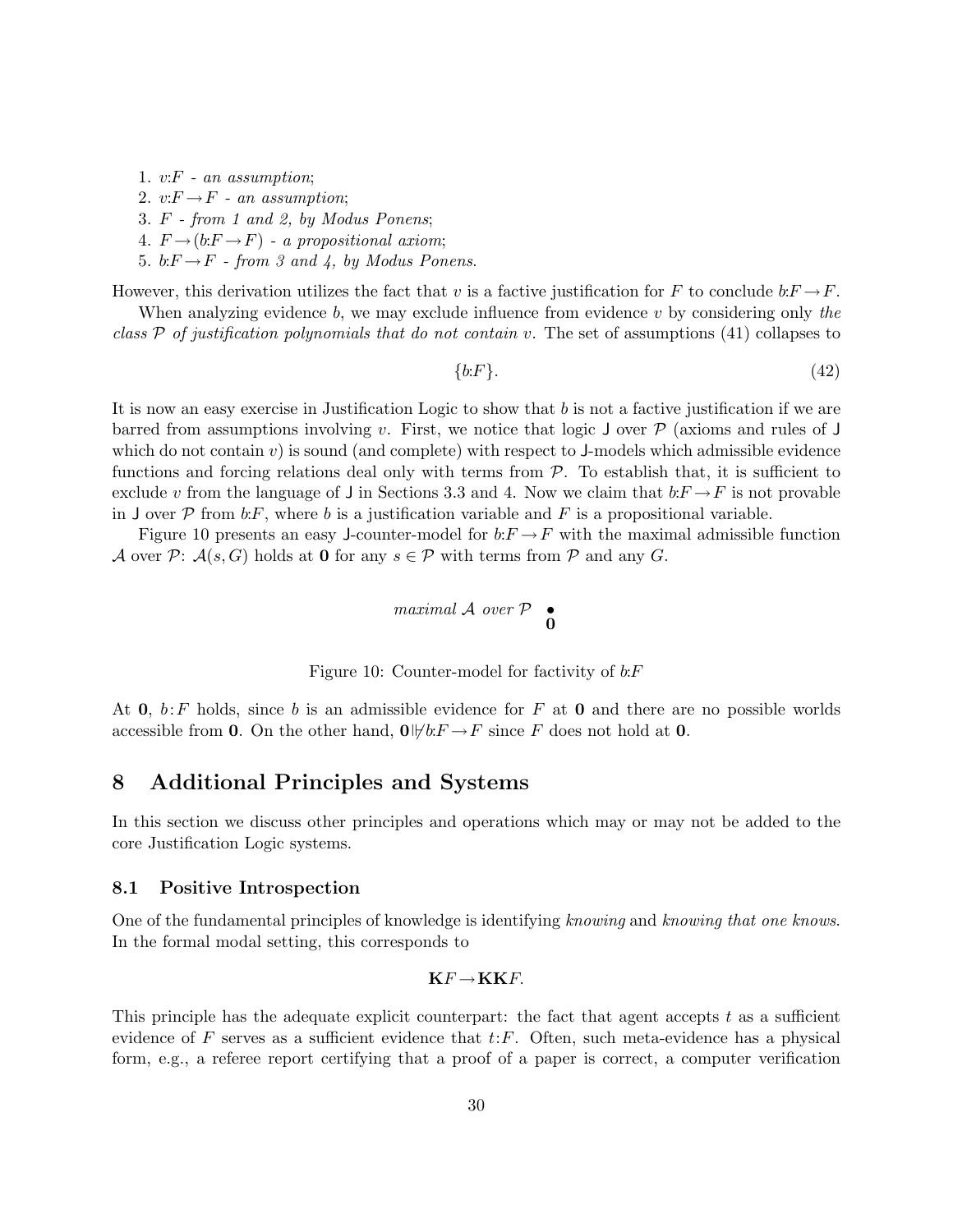output given a formal proof t of F as an input, a formal proof that t is a proof of F, etc. Positive Introspection assumes that given t, the agent produces a justification !t of t:F such that  $t: F \to \mathcal{L}$ :  $(t:F)$ . Positive Introspection in this operational form first appeared in the Logic of Proofs LP [2; 4].

$$
J4 = J + A5
$$

 $LP = JT + A5, ^7$ 

and

with

A5. Positive Introspection  $Axiom t: F \to \text{!}t:(t:F)$ .

Note that in the presence of the Positive Introspection Axiom, one could limit the scope of the Axiom Internalization Rule to making internalization of axioms which are not yet in the form c:A. This is how it has been done in LP: the Axiom Internalization can then be emulated by using  $!!c:(c:(c:(c:A))$  instead of  $a:(b:(c:A)),$  etc. Such modifications are minor and they do not affect the main theorems and applications of Justification Logic.

#### 8.2 Negative Introspection

Pacuit and Rubtsova considered in [50; 52; 53] the Negative Introspection operation '?' which verifies that a given justification assertion is false. A possible motivation for considering such an operation could be that the positive introspection operation '!' may well be regarded as capable of giving conclusive verification judgments about validity of justification assertions  $t$ : $F$ . So, when  $t$  is not a justification for F, such a '!' should conclude that  $\neg t$ : F. This is normally the case for computer proof verifiers, proof checkers in formal theories, etc. There is a nuance in this motivation though: the examples of proof verifiers and proof checkers work with both  $t$  and  $\overline{F}$  as an input, whereas the Pacuit-Rubtsova format ?t suggests that the only input for '?' is a justification t and the result ?t is supposed to justify propositions  $\neg t$ : F uniformly for all F's for which  $t$ : F does not hold. Such an operation '?' does not exist for formal mathematical proofs since  $\ell t$  should be a single proof of infinitely many propositions  $\neg t$ : F, which is impossible<sup>8</sup>. Anyway, we include Negative Introspection in the list of additional justification principles and leave the decision of whether to accept it or not to the user.

A6. Negative Introspection  $Axiom \neg t: F \rightarrow ?t:(\neg t:F)$ .

We define systems

$$
J45 = J4 + A6,
$$
  

$$
JD45 = J45 + \neg t:\perp,
$$

<sup>&</sup>lt;sup>7</sup>In our notation, LP can be assigned the name JT4. However, in virtue of a fundamental role played by LP for Justification Logic, we suggest keeping the name LP for this system.

<sup>8</sup>A reasonable proof-compliant way to represent negative introspection in Justification Logic was suggested in [9], but we will not consider it here.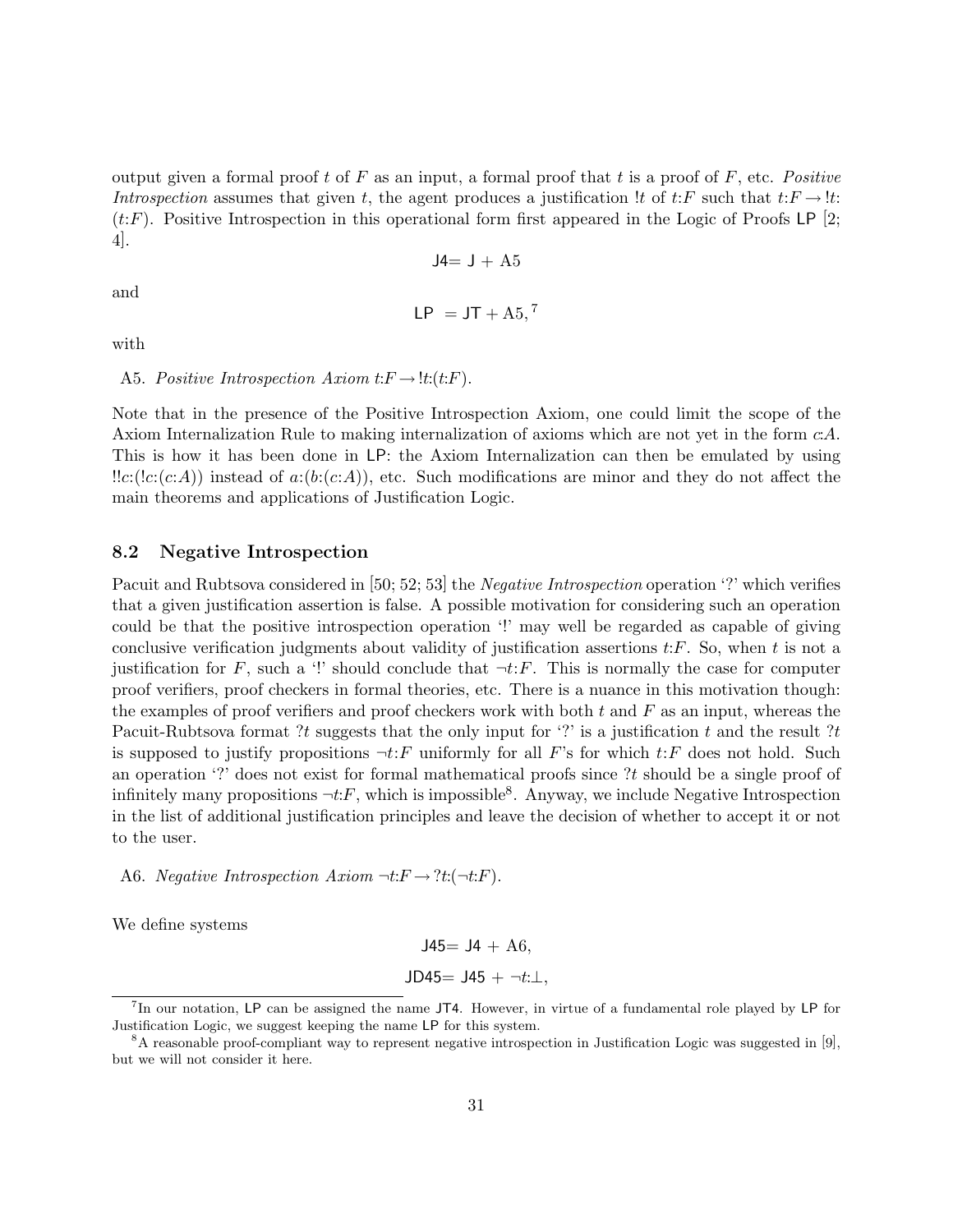and

$$
JT45 = J45 + A4.
$$

Theorem 9 J4, LP, J45, JD45, and JT45 enjoy the Deduction Theorem, closure under substitution, and Internalization:

if 
$$
\vdash F
$$
 then  $\vdash p:F$ , for some justification term p.

**Proof.** Similar to Theorem 1.  $\Box$ 

#### 8.3 More Epistemic Models

Now we define epistemic models for other Justification Logic systems.

- J4-models are J-models with *transitive*  $R$  and two additional conditions: Monotonicity with respect to R, i.e.,  $u \in \mathcal{A}(t, F)$  and  $uRv$  yield  $v \in \mathcal{A}(t, F)$ , Introspection closure:  $A(t, F) \subseteq A(!t, t: F);$
- LP-models are J4-models with *reflexive R* (these are the original Fitting models);
- J45-models are J4-models satisfying conditions:

*Negative Introspection closure:*  $[\mathcal{A}(t, F)]^c \subseteq \mathcal{A}(?t, \neg t \cdot F)$  (Here  $[X]^c$  denotes the complement of  $X.$ )

Strong Evidence:  $u \Vdash t$ : F for all  $u \in \mathcal{A}(t, F)$  (i.e., only 'actual' evidence is admissible).

Note that J45-models satisfy the *Stability* property: uRv yields ' $u \in \mathcal{A}(t, F)$  iff  $v \in \mathcal{A}(t, F)$ .' In other words, A is monotone with respect to  $R^{-1}$  as well. Indeed, the direction ' $u \in \mathcal{A}(t, F)$ yields  $v \in \mathcal{A}(t, F)$ ' is due to Monotonicity. Suppose  $u \notin \mathcal{A}(t, F)$ . By Negative Introspection closure,  $u \in \mathcal{A}(?t, \neg t \cdot F)$ . By Strong Evidence,  $u \Vdash ?t \cdot (\neg t \cdot F)$ . By the definition of forcing,  $v \Vdash \neg t$ :F, i.e.,  $v \Vdash t$ :F. By Strong Evidence,  $v \notin \mathcal{A}(t, F)$ .

Note also that the Euclidean property of the accessibility relation  $R$  is not required for J45models and is not needed to establish the soundness of J45 with respect to J45-models. However, the canonical model for J45 is Euclidean, hence both soundness and completeness claims trivially survive an additional requirement that  $R$  is Euclidean.

- JD45-models are J45-models with the *Serial* condition on the accessibility relation  $R$ : for each u there is v such that  $uRv$  holds.
- JT45-models are J45-models with reflexive  $R$ . Again, the Euclidean property (or, equivalently, symmetry) of  $R$  is not needed for soundness. However, these properties hold for the canonical JT45-model, hence they could be included into the formulation of the Completeness Theorem.

Theorem 10 Each of the logics J4, LP, J45, JD45, JT45 for any Constant Specification is sound and complete with respect to the corresponding class of epistemic models.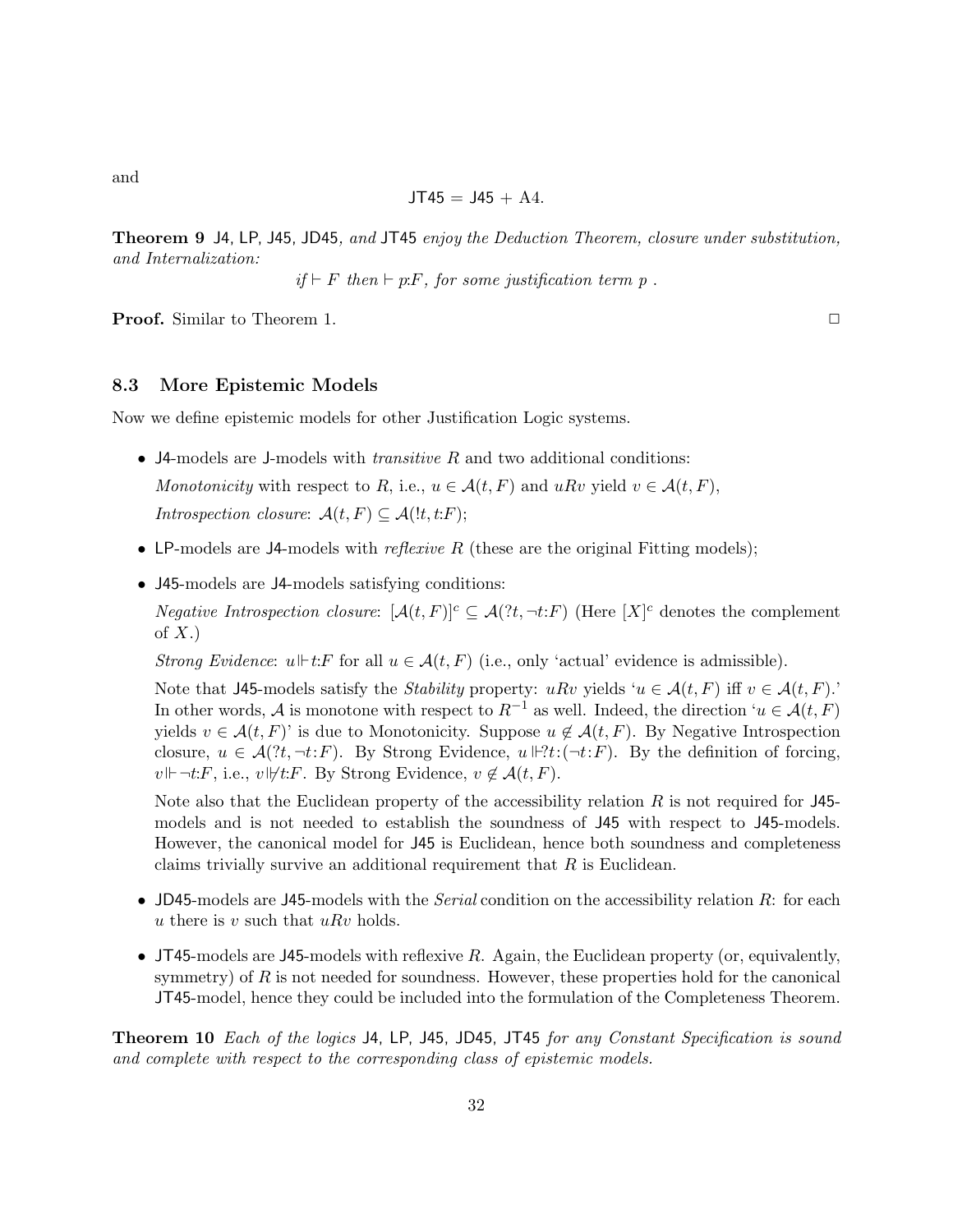Proof. We will follow the footsteps of the proof of Theorem 2.

1. J4. For soundness, it now suffices to check the validity of the Positive Introspection Axiom at each node of any J4-model. Suppose  $u \Vdash t$ : Then  $u \in \mathcal{A}(t, F)$  and  $v \Vdash F$  for each v such that  $u R v$ . By the closure condition,  $u \in \mathcal{A}(l,t;F)$ , and it remains to check that  $v \Vdash t:F$ . By monotonicity of  $\mathcal{A}, v \in \mathcal{A}(t, F)$ . Now, take any w such that vRw. By transitivity of R, uRw as well, hence  $w \Vdash F$ . Thus  $v \Vdash t$ :  $F$ ,  $u \Vdash !t$ : $t$ :  $F$ , and  $u \Vdash t$ : $F \rightarrow !t$ : $t$ : $F$ .

Completeness is again established as in Theorem 2. It only remains to check that the accessibility relation R is transitive, the admissible evidence function  $\mathcal A$  is monotone, and the additional closure condition on A holds.

**Monotonicity.** Suppose  $\Gamma R\Delta$  and  $\Gamma \in \mathcal{A}(t, F)$ , i.e.,  $t: F \in \Gamma$ . By maximality of  $\Gamma$ ,  $'t:t: F \in \Gamma$ as well, since  $J4 \vdash t: F \rightarrow \forall t: t: F$ . By definition,  $t: F \in \Delta$ , i.e.,  $\Delta \in \mathcal{A}(t, F)$ .

**Transitivity.** Suppose  $\Gamma R\Delta$ ,  $\Delta R\Sigma$ , and  $t: F \in \Gamma$ . Then, by monotonicity,  $t: F \in \Delta$ . By the definition of  $R, F \in \Sigma$ , hence  $\Gamma R \Sigma$ .

Closure. Suppose  $\Gamma \in \mathcal{A}(t, F)$ , i.e.,  $t: F \in \Gamma$ . Then, as above,  $! t: F \in \Gamma$ , hence  $\Gamma \in \mathcal{A}(t, t: F)$ .

2. LP. This is the well-studied case of the Logic of Proofs, cf. [22].

3. J45. Soundness. We have to check the Negative Introspection Axiom. Let  $u \Vdash \neg t : F$ , i.e.,  $u \not\parallel t: F$ . By Strong Evidence condition,  $u \notin \mathcal{A}(t, F)$ . By Negative Introspection closure,  $u \in \mathcal{A}(?t, \neg t \cdot F)$ . By Strong Evidence,  $u \Vdash ?t \cdot (\neg t \cdot F)$ .

Completeness. We follow the same canonical model construction as in J and J4. The only addition is checking **Negative Introspection closure**. Let  $\Gamma \notin \mathcal{A}(t, F)$ . Then  $t: F \notin \Gamma$ . By maximality,  $\neg t: F \in \Gamma$ . By Negative Introspection Axiom  $?t: (\neg t:F) \in \Gamma$ , hence  $\Gamma \in \mathcal{A}(?t, \neg t:F)$ .

Here is an additional feature of the canonical model that can be included in the formulation of the Completeness Theorem to make it more specific.

R is Euclidean. Let  $\Gamma R\Delta$  and  $\Gamma R\Delta'$ . It suffices to show that  $\Delta^{\sharp} \subseteq \Delta'$ . Let  $F \in \Delta^{\sharp}$ . Then for some t,  $t: F \in \Delta$ , i.e.,  $\Delta \in \mathcal{A}(t, F)$ . By Stability,  $\Gamma \in \mathcal{A}(t, F)$  hence  $t: F \in \Gamma$  and  $F \in \Gamma^{\sharp}$ . By the definition of  $R, F \in \Delta'$ .

4. JD45. Similar to J45.

5. JT45. For soundness it suffices to check the Factivity Axiom, which easily follows from the reflexivity of R. For completeness, follow the footsteps of 3 and note that  $R$  is reflexive. Indeed,  $\Gamma^{\sharp} \subseteq \Gamma$  for reflexive theories.

The additional features of the canonical model are as follows:  $R$  is an equivalence relation, the admissible evidence function does not distinguish equivalent worlds. This follows easily from 5.  $\Box$ 

Historical survey. The first Justification Logic system LP was introduced in 1995 in [2] (cf. also [4]). Such basic properties of Justification Logic as internalization, realization, arithmetical semantics  $[2, 4]$ , symbolic models and complexity estimates  $([16; 41; 45; 46])$ , and epistemic semantics and completeness [21; 22] were first established for LP.

A fair amount of work has already been done on Jusification Logics other then LP. Systems J, J4, and JT were first considered in [15] under different names and in a slightly different setting<sup>9</sup>. JT45

<sup>9</sup> [15] also considered variants of Justification Logic systems which in our notations would be called "JD" and "JD4."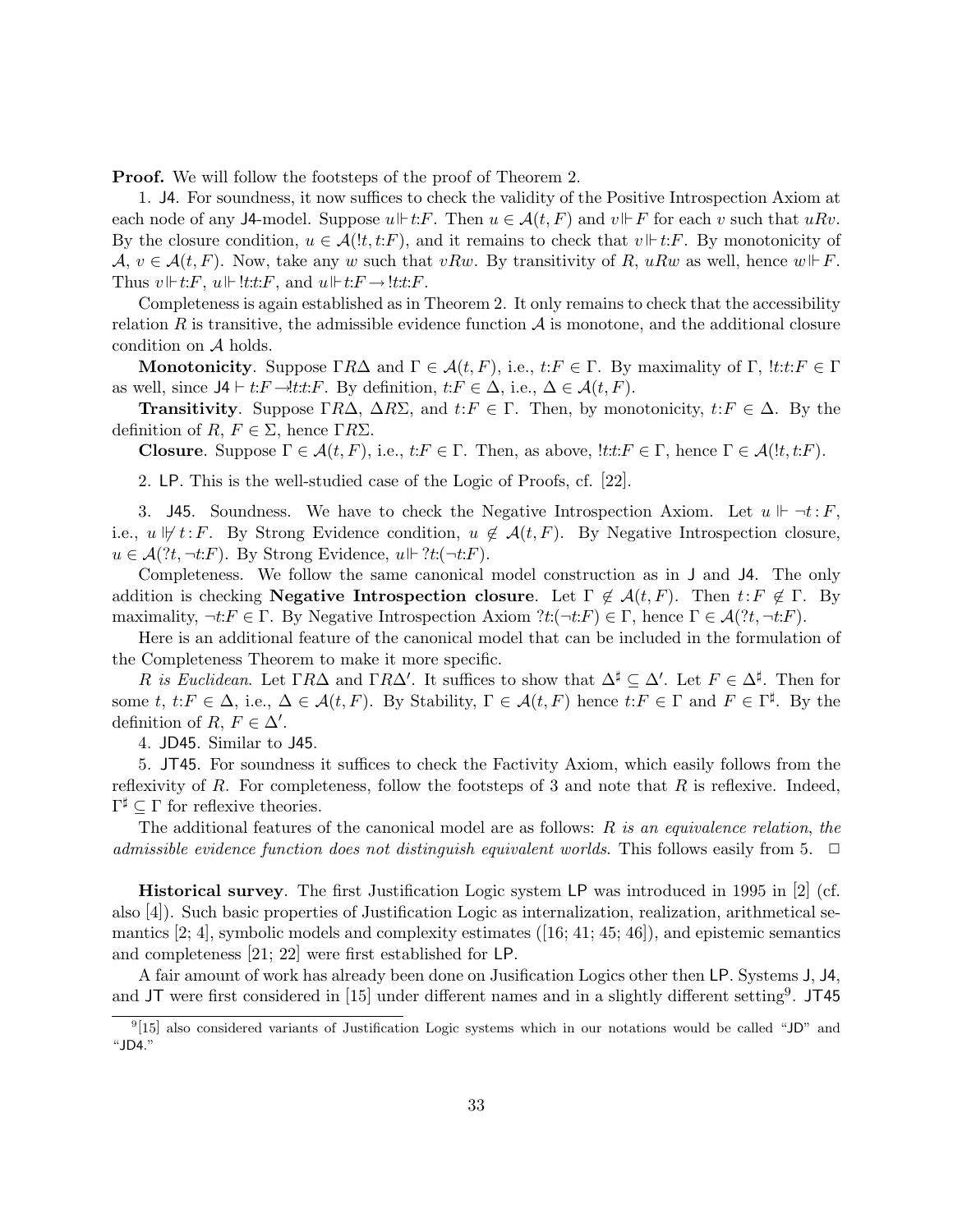appeared independently in [50] and [52; 53], and JD45 in [50]. J45 has, perhaps, first been considered in this paper. Systems combining epistemic modalities and justifications were studied in [5; 11; 12].

Mkrtychev semantics for J, JT, and J4 with Completeness Theorem were found in [41]. Complexity bounds for LP and J4 were found [41; 45].

### 9 Forgetful Projection and the Correspondence Theorem

An intuitive connection between justification assertions and the justified belief modality  $\Box$  involves the informal existential quantifier:

$$
\Box F = \text{for some } x, x \mathpunct{:}F.
$$

The language of Justification Logic does not have quantifiers over justifications, but instead has a sufficiently rich system of operations (polynomials) on justifications. We can use Skolem's idea of replacing quantifiers by functions and view Justification Logic systems as Skolemized logics of knowledge/belief. Naturally, to convert a Justification Logic sentence to the corresponding Epistemic Modal Logic sentence, one can use the **forgetful projection**  $\sim$  that replaces each occurrence of  $t$ : F by  $\Box F$ .

Example: the sentence

$$
x \nrightarrow{P} f(x) \nrightarrow{Q}
$$

can be regarded as a Skolem-style version of

$$
\exists x(x \mathpunct{:} P) \rightarrow \exists y(y \mathpunct{:} Q),
$$

which can be read as

$$
\Box P \rightarrow \Box Q,
$$

which is the forgetful projection of the original sentence  $x: P \to f(x):Q$  (here, P, Q are assumed to be atomic sentences for simplicity's sake).

Examples  $(P, Q)$  are atomic propositions):

$$
t:P \to P \qquad \leadsto \qquad \Box P \to P,
$$
  

$$
t:P \to !t:(t:P) \qquad \leadsto \qquad \Box P \to \Box \Box P,
$$
  

$$
s:(P \to Q) \to (t:P \to (s \cdot t):Q) \qquad \leadsto \qquad \Box (P \to Q) \to (\Box P \to \Box Q).
$$

Forgetful projection sometimes forgets too much, e.g., a logical triviality  $x: P \to x: P$ , a meaningful principle  $x: P \to (x+y):P$ , and a non-valid formula  $x: P \to y:P$  have the same forgetful projection  $\Box P \to \Box P$  $\Box P$ . However, ' $\sim$ ' always maps valid formulas of Justification Logic to valid formulas of Epistemic Logic. The converse also holds: any valid formula of Epistemic Logic is a forgetful projection of some valid formula of Justification Logic. This follows from Correspondence Theorem 11. We assume that ' $\sim$ ' is naturally extended from sentences to logics.

Theorem 11 [Consolidated Correspondence Theorem]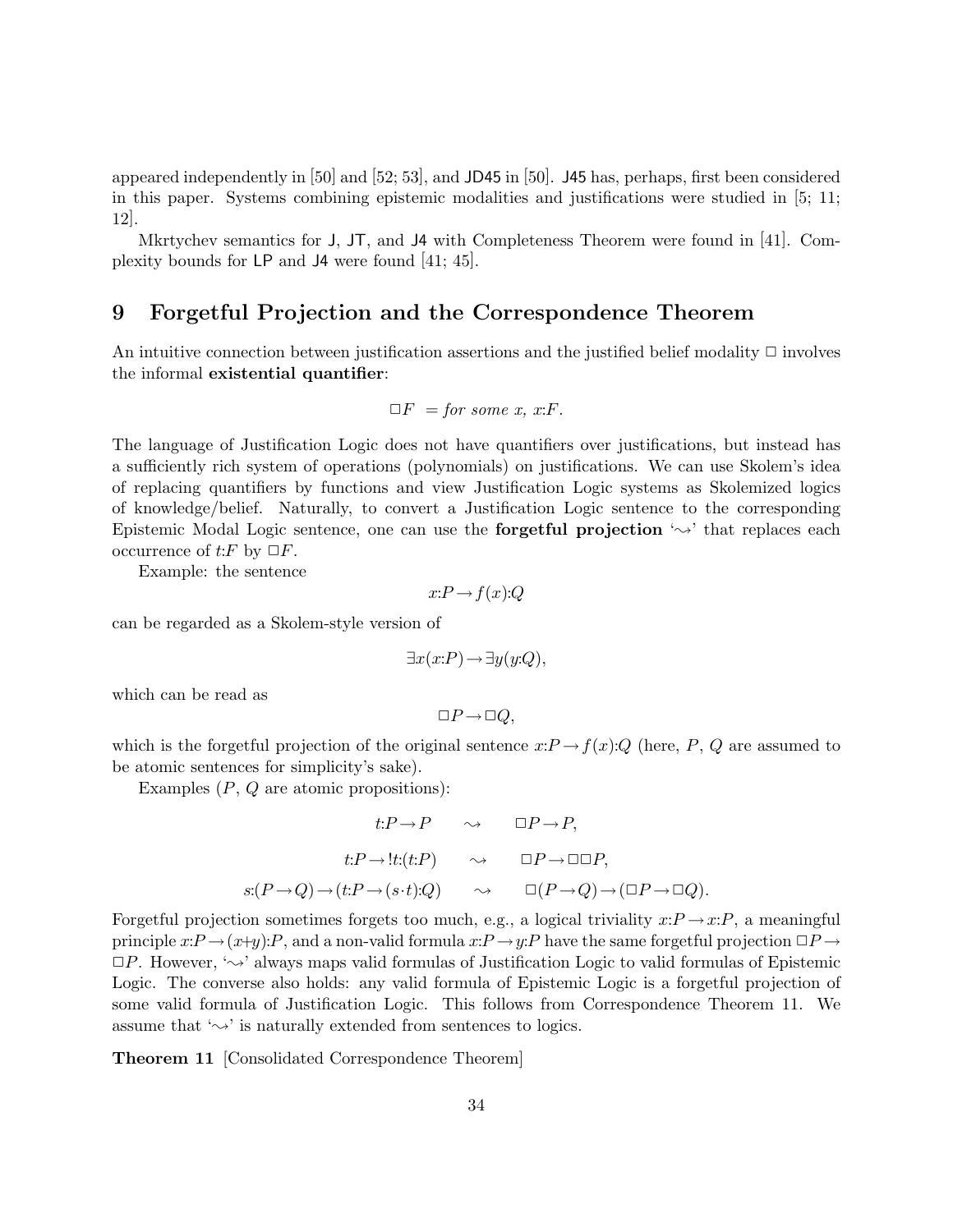1. J  $\rightsquigarrow$  K 2. JT  $\rightsquigarrow$  T 3. J4  $\rightsquigarrow$  K4 4. LP  $\sim$  S4 5. J45  $\sim$  K45 6. JD45  $\rightsquigarrow$  KD45 7. JT45  $\sim$  S5

Proof. It is straightforward that the forgetful projection of each of the Justification Logic systems J, JT, J4, LP, J45, JD45, JT45 is derivable in the corresponding epistemic modal logics K, T, K4, S4, K45, KD45, S5 respectively.

The core of Theorem 11 is the Realization Theorem: one can recover justification terms for all modal operators in valid principles of epistemic modal logics K, T, K4, S4, K45, KD45, and S5 such that the resulting formula is derivable in the corresponding Justification Logic system J, JT, J4, LP, J45, JD45, and JT45. The important feature of the Realization Theorem is that it recovers realizing functions according to the **existential reading of the modality**, i.e., negative occurrences of the modality are realized by free variables, and the positive occurrences by justification polynomials, depending on these variables. For example,  $\Box F \to \Box G$  will be realized by  $x: F' \to f(x): G'$  where  $F', G'$ are realizations of F and G respectively. The proof of the Realization Theorem for 4 is given in  $[2;$ 4], cases 1–3 are covered in [15]. The Realization Theorem for 6 is established in [50], 7 is covered in [50; 52; 53], and the proof for 5 is very similar to [52; 53] and can be safely omitted here.  $\Box$ 

The Correspondence Theorem shows that the major epistemic modal logics K, K4, K45, KD45 (for belief) and T, S4, S5 (for knowledge) have exact Justification Logic counterparts J, J4, J45, JD45 (for partial justifications) and JT, LP, JT45 (for factive justifications).

#### 9.1 Foundational Consequences of the Correspondence Theorem

Is there anything new that we have learned from the Correspondence Theorem about epistemic modal logics?

First of all, this theorem provides a new semantics for major modal logics. In addition to the traditional Kripke-style 'universal' reading of  $\Box F$  as

F holds in all possible situations,

there is now a rigorous 'existential' semantics for  $\Box F$  that reads as

there is a witness (proof, justification) for F.

Perhaps the justification semantics plays a similar role for modal logic to that played by Kleene realizability for intuitionistic logic. In this respect, modal logic can be compared to intuitionistic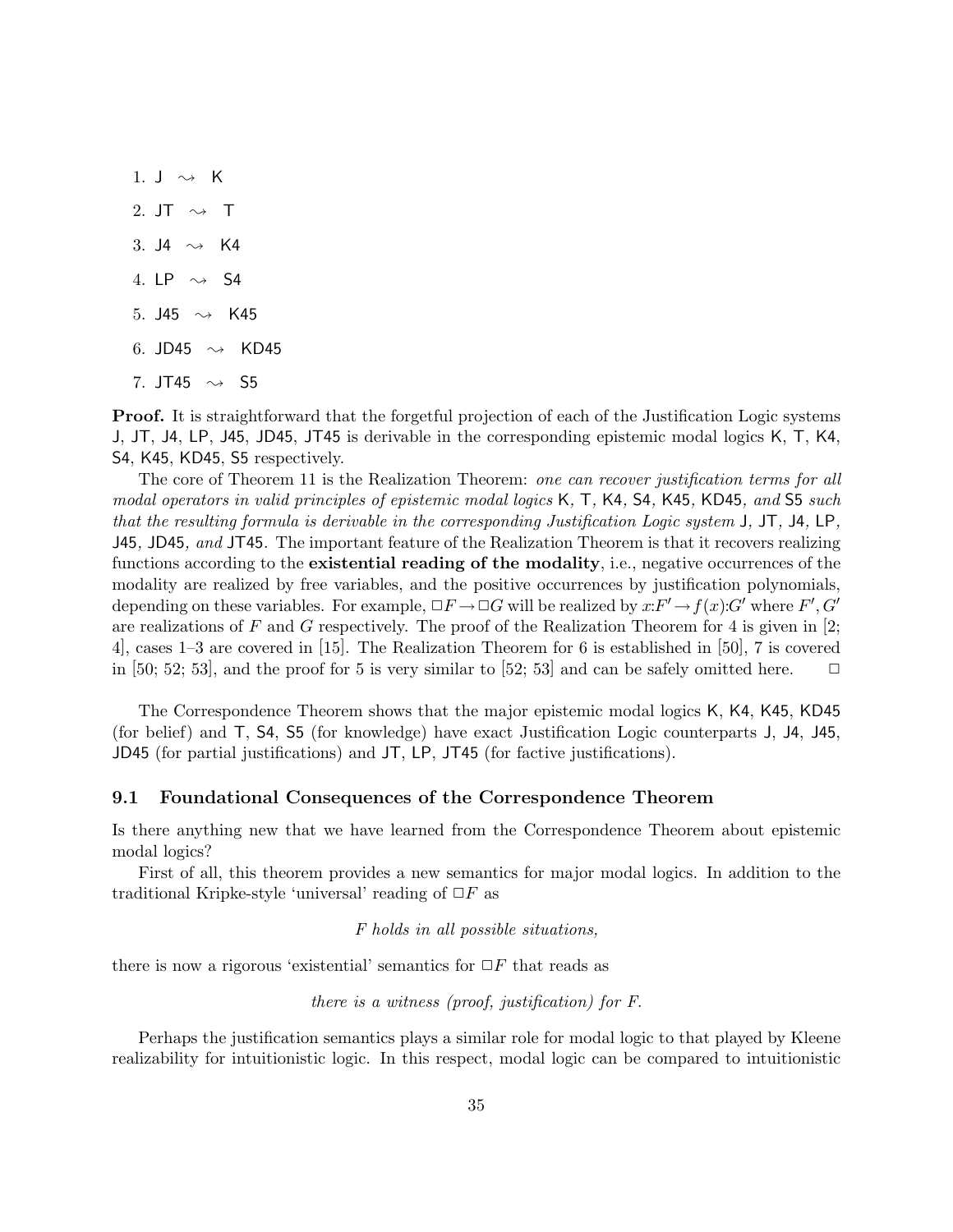logic. In both cases, the intended semantics was existential: the Brouwer-Heyting-Kolmogorov interpretation of intuitionistic logic  $([33; 60; 61])$  and Gödel's provability reading of S4  $([27; 28])$ . In both cases, a later possible-world semantics of universal character became a highly potent and dominant technical tool. However, in both cases Kripke semantics did not solve the original semantical problems. It took Kleene realizability [36; 58], the Logic of Proofs [2; 4], and other approaches to provide exact formalizations of computational and BHK semantics for intuitionistic and modal logic.

In the epistemic context, Justification Logic and the Correspondence Theorem add a new 'justification' component to modal logics of knowledge and belief. Again, this new component was in fact an old and central notion which has been widely discussed by mainstream epistemologists but has remained off the scope of formal logical methods. The Correspondence Theorem tells us that justifications are compatible with the Hintikka-style systems and hence can be regarded as a foundation for epistemic modal logic.

Another comparison suggests itself here: Skolem functions for first-order logic which provide a functional reading of quantifiers. It might seem that Skolem functions do not add much, since they do not suggest altering first-order logic. However, Skolem functions proved to be very useful for foundations (e.g., Henkin and Herbrand models, etc.), as well as for applications (Resolution, Logic Programming, etc.).

Note that the Realization Theorem is not at all trivial. For cases 1–4, realization algorithms are known that use cut-free derivations in the corresponding modal logics [2; 4; 15; 16]. For 5–7, the Realization Theorem has been established by Fitting's method or its proper modifications [22; 50; 52; 53]. In principle, these results also produce realization procedures which are based on exhaustive search.

It would be a mistake to draw a conclusion that any modal logic has a reasonable Justification Logic counterpart. For example, the logic of formal provability GL ([8; 14]) contains the Löb Principle

$$
\Box(\Box F \to F) \to \Box F,\tag{43}
$$

which does not seem to have an epistemically acceptable explicit version. Let us consider, for example, a case when F is the propositional constant  $\perp$  for false. A Skolem-style reading of (43) suggests that there are justification terms  $s$  and  $t$  such that

$$
x(s:\perp \rightarrow \perp) \rightarrow t:\perp. \tag{44}
$$

This is intuitively false for factive justification though. Indeed,  $s:\perp \to \perp$  is the Factivity Axiom. Apply Axiom Internalization R4 to obtain  $c:[s:\perp\to\perp]$  for some constant c. This choice of c makes the antecedent of  $(44)$  intuitively true and the conclusion of  $(44)$  false<sup>10</sup>. In particular,  $(43)$  is not valid for proof interpretation (cf. [30] for a total account of which principles of GL are realizable).

<sup>&</sup>lt;sup>10</sup>To be precise, we have to substitute c for x everywhere in s and t.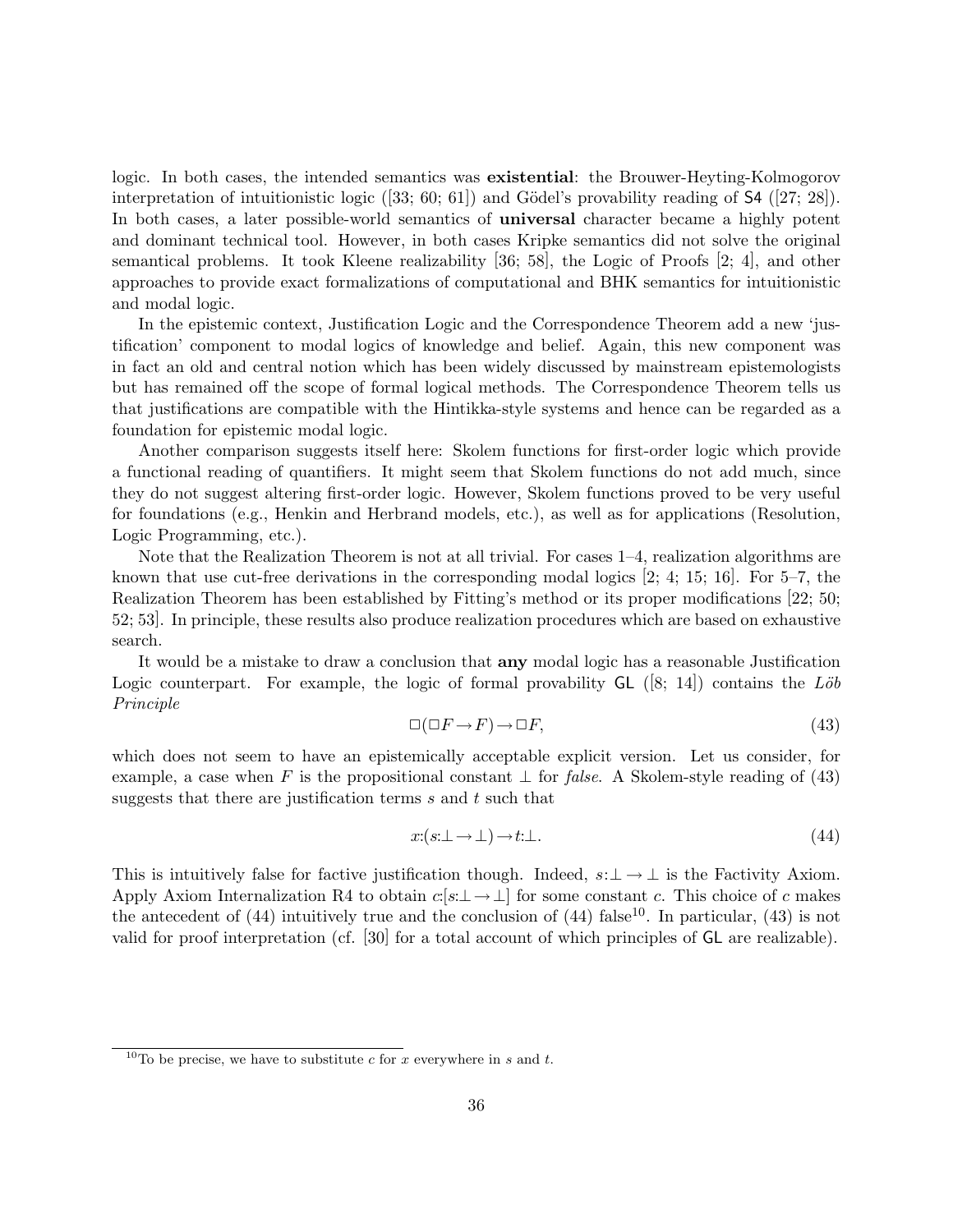### 10 Conclusions

1. Justification Logic has roots in mainstream epistemology, mathematical logic, and CS/AI. Justification Logic is capable of formalizing a significant portion of reasoning about justifications, both partial and factive. In particular, we have seen how to formalize Gettier examples in Justification Logic. This formalization has been used for verification, hidden assumption analysis, and eliminating redundancies.

2. Justification Logic provides justification-based foundations for epistemic modal logic. According to the Correspondence Theorem 11,

#### F is known

can be read as

#### there is a sufficient justification of F

for major systems of epistemic modal logic.

- 3. Among other known applications of Justification Logic, so far there are
- intended provability semantics for Gödel's provability logic S4 with the Completeness Theorem  $([2; 4])$ ;
- formalization of Brouwer-Heyting-Kolmogorov semantics for intuitionistic propositional logic with the Completeness Theorem  $([2; 4])$ ;
- general definition of Logical Omniscience property, rigorous theorems that evidence assertions in Justification Logic are not logically omniscient ([10]). This provides a general framework for treating the problem of logical omniscience;
- evidence-based approach to Common Knowledge (so-called Justified Common Knowledge) which provides a rigorous semantics to McCarthy's 'any fool knows' systems  $([1; 5; 43])$ . Justified Common Knowledge offers formal systems which are less restrictive than the usual epistemic logics with Common Knowledge [5].

4. It remains to be seen to what extent Justification Logic can be useful for analysis of empirical, perceptual, and a priori types of knowledge. From the perspective of Justification Logic, such knowledge may be considered as justified by constants (i.e., atomic justifications). Apparently, further discussion is needed here.

### 11 Acknowledgements

The author is very grateful to Walter Dean, Mel Fitting, Vladimir Krupski, Roman Kuznets, Elena Nogina, and Tudor Protopopescu, whose advice helped with this paper. Many thanks to Karen Kletter for editing this text. Thanks to audiences at the CUNY Graduate Center, Bern University, and the 2nd International Workshop on Analytic Proof Systems for comments on earlier versions of this paper.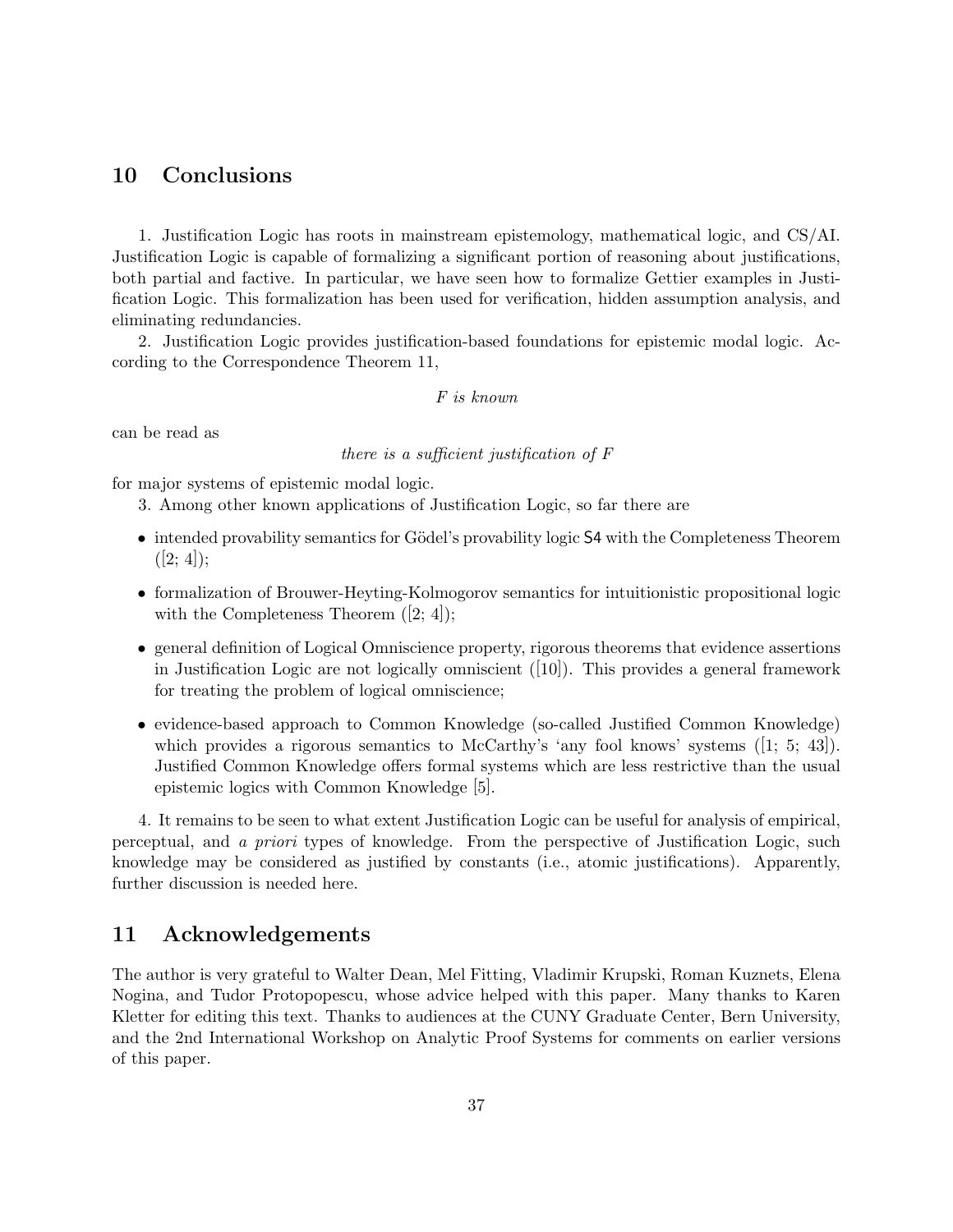### References

- [1] E. Antonakos. Justified and Common Knowledge: Limited Conservativity. In S. Artemov and A. Nerode, editors, Logical Foundations of Computer Science. International Symposium, LFCS 2007, New York, NY, USA, June 2007, Proceedings, volume 4514 of Lecture Notes in Computer Science, pages 1–11. Springer, 2007.
- [2] S. Artemov. Operational modal logic. Technical Report MSI 95-29, Cornell University, 1995.
- [3] S. Artemov. Understanding constructive semantics. Spinoza Lecture for European Association for Logic, Language and Information, Utrecht, August 1999.
- [4] S. Artemov. Explicit provability and constructive semantics. Bulletin of Symbolic Logic,  $7(1):1-36, 2001.$
- [5] S. Artemov. Justified common knowledge. Theoretical Computer Science, 357(1-3):4–22, 2006.
- [6] S. Artemov. On two models of provability. In Dov M. Gabbay, Michael Zakharyaschev, and Sergei S. Goncharov, editors, Mathematical Problems from Applied Logic II, pages 1–52. Springer - New York, 2007.
- [7] S. Artemov. Symmetric Logic of Proofs. Technical Report TR-2007016, CUNY Ph.D. Program in Computer Science, 2007.
- [8] S. Artemov and L. Beklemishev. Provability logic. In D. Gabbay and F. Guenthner, editors, Handbook of Philosophical Logic, 2nd ed., volume 13, pages 229–403. Kluwer, Dordrecht, 2004.
- [9] S. Artemov, E. Kazakov, and D. Shapiro. Epistemic logic with justifications. Technical Report CFIS 99-12, Cornell University, 1999.
- [10] S. Artemov and R. Kuznets. Logical omniscience via proof complexity. In Computer Science Logic 2006, volume 4207, pages 135–149. Springer Lecture Notes in Computer Science, 2006.
- [11] S. Artemov and E. Nogina. Logic of knowledge with justifications from the provability perspective. Technical Report TR-2004011, CUNY Ph.D. Program in Computer Science, 2004.
- [12] S. Artemov and E. Nogina. Introducing justification into epistemic logic. Journal of Logic and Computation, 15(6):1059–1073, 2005.
- [13] S. Artemov and T. Strassen. Functionality in the basic logic of proofs. Technical Report IAM 93-004, Department of Computer Science, University of Bern, Switzerland, 1993.
- [14] G. Boolos. The Logic of Provability. Cambridge University Press, Cambridge, 1993.
- [15] V. Brezhnev. On explicit counterparts of modal logics. Technical Report CFIS 2000-05, Cornell University, 2000.
- [16] V. Brezhnev and R. Kuznets. Making knowledge explicit: How hard it is. Theoretical Computer Science, 357(1-3):23–34, 2006.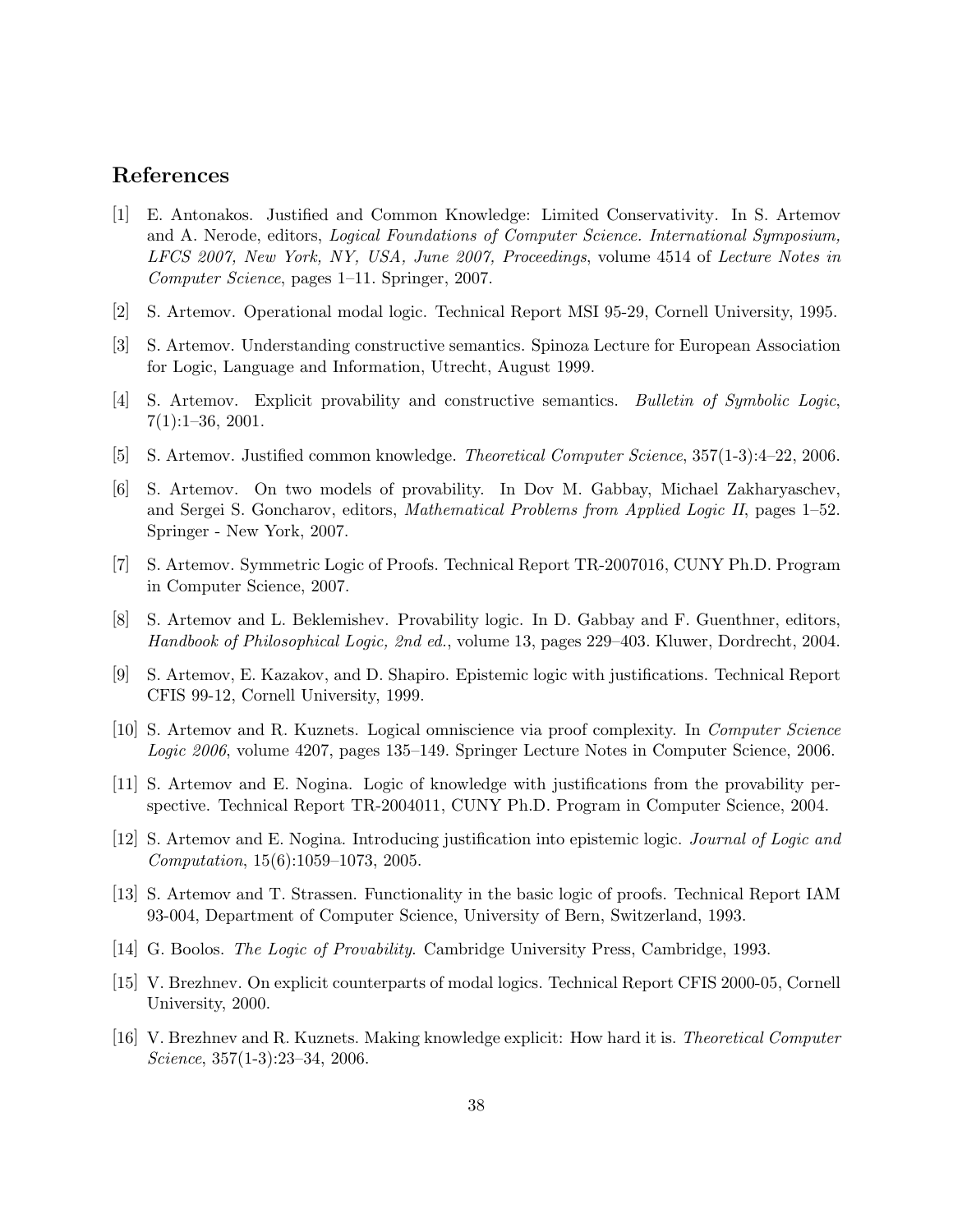- [17] F. Dretske. Conclusive reasons. Australasian Journal of Philosophy, 49:1–22, 1971.
- [18] R. Fagin and J. Halpern. Belief, awareness, and limited reasoning: Preliminary report. In Proceedings of the Ninth International Joint Conference on Artificial Intelligence (IJCAI-85), pages 491–501, 1985.
- [19] R. Fagin and J. Halpern. Belief, awareness, and limited reasoning. Artificial Intelligence, 34(1):39–76, 1988.
- [20] R. Fagin, J. Halpern, Y. Moses, and M. Vardi. Reasoning About Knowledge. MIT Press, 1995.
- [21] M. Fitting. A semantics for the logic of proofs. Technical Report TR-2003012, CUNY Ph.D. Program in Computer Science, 2003.
- [22] M. Fitting. The logic of proofs, semantically. Annals of Pure and Applied Logic, 132(1):1–25, 2005.
- [23] M. Fitting. Intensional Logic. Stanford Encyclopedia of Philosophy (http://plato.stanford.edu), February 2007.
- [24] M. Fitting and R.L. Mendelsohn. First-order Modal Logic. Kluwer Academic, 1998.
- [25] G. Frege. On sense and reference. In P. Geach and M. Black, editors, Translations of the Philosophical Writings of Gottlob Frege. Oxford: Blackwell, 1952.
- [26] E. Gettier. Is Justified True Belief Knowledge? Analysis, 23:121–123, 1963.
- [27] K. Gödel. Eine Interpretation des intuitionistischen Aussagenkalkuls. Ergebnisse Math. Kolloq., 4:39–40, 1933. English translation in: S. Feferman et al., editors, Kurt Gödel Collected Works, Vol. 1, pages 301–303. Oxford University Press, Oxford, Clarendon Press, New York, 1986.
- [28] K. Gödel. Vortrag bei Zilsel, 1938. In S. Feferman, editor, Kurt Gödel Collected Works. Volume III, pages 86–113. Oxford University Press, 1995.
- [29] A. Goldman. A causal theory of knowing. The Journal of Philosophy, 64:335–372, 1967.
- [30] E. Goris. Explicit Proofs in Formal Provability Logic. In S. Artemov and A. Nerode, editors, Logical Foundations of Computer Science. International Symposium, LFCS 2007, New York, NY, USA, June 2007, Proceedings, volume 4514 of Lecture Notes in Computer Science, pages 241–253. Springer, 2007.
- [31] V.F. Hendricks. Active Agents. Journal of Logic, Language and Information, 12(4):469–495, 2003.
- [32] V.F. Hendricks. *Mainstream and Formal Epistemology*. New York: Cambridge University Press, 2005.
- [33] A. Heyting. Mathematische Grundlagenforschung. Intuitionismus. Beweistheorie. Springer, Berlin, 1934.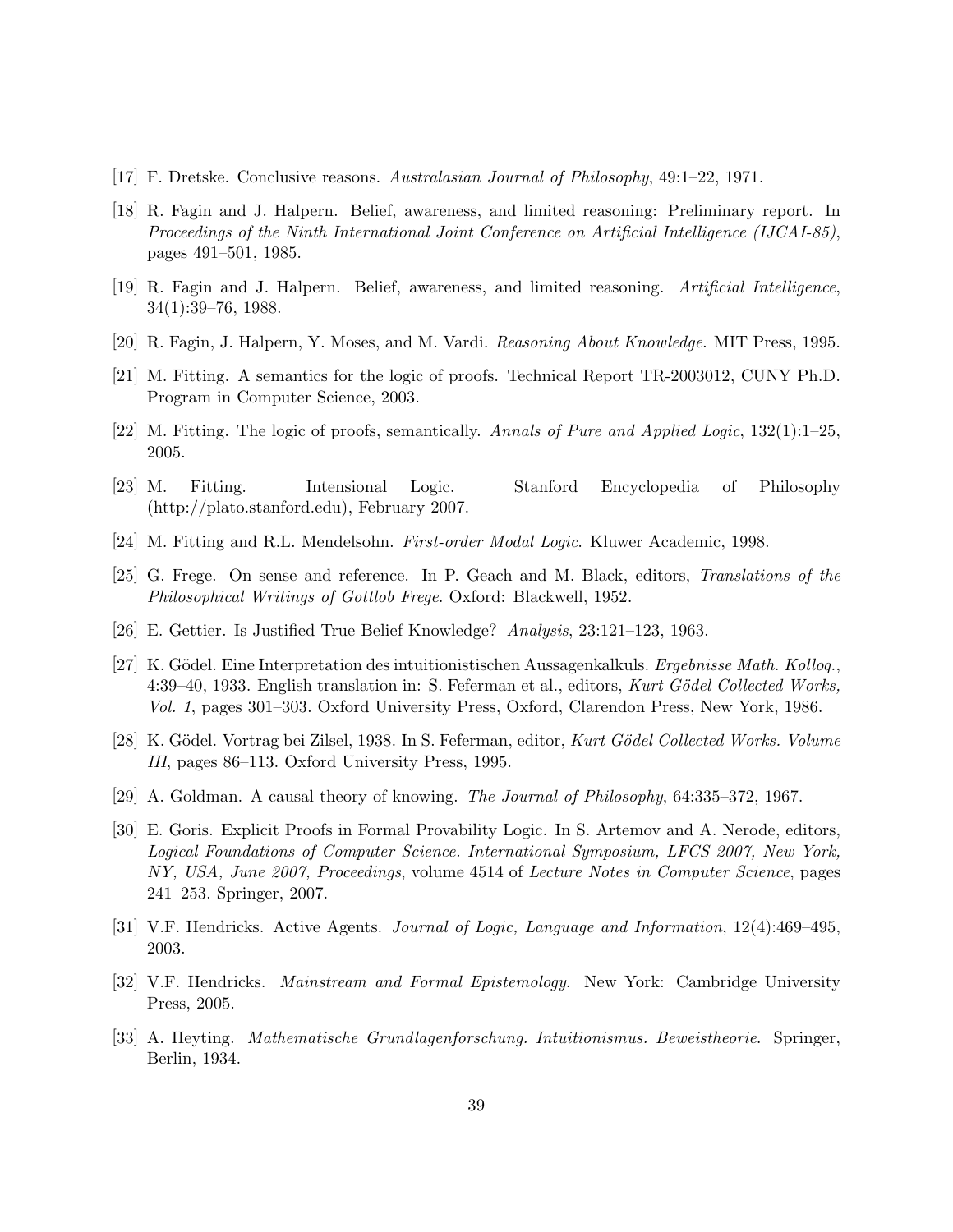- [34] J. Hintikka. Knowledge and Belief. Cornell University Press, Ithaca, 1962.
- [35] J. Hintikka. Impossible possible worlds vindicated. Journal of Philosophical Logic, 4:475–484, 1975.
- [36] S. Kleene. On the interpretation of intuitionistic number theory. The Journal of Symbolic Logic, 10(4):109–124, 1945.
- [37] S. Kleene. Introduction to Metamathematics. Van Norstrand, 1952.
- [38] N.V. Krupski. On the complexity of the reflected logic of proofs. *Theoretical Computer Science*, 357(1):136–142, 2006.
- [39] V.N. Krupski. The single-conclusion proof logic and inference rules specification. Annals of Pure and Applied Logic, 113(1-3):181–206, 2001.
- [40] V.N. Krupski. Referential logic of proofs. Theoretical Computer Science, 357(1):143–166, 2006.
- [41] R. Kuznets. On the complexity of explicit modal logics. In Computer Science Logic 2000, volume 1862 of Lecture Notes in Computer Science, pages 371–383. Springer-Verlag, 2000.
- [42] K. Lehrer and T. Paxson. Knowledge: undefeated justified true belief. The Journal of Philosophy, 66:1–22, 1969.
- [43] J. McCarthy, M. Sato, T. Hayashi, and S. Igarishi. On the model theory of knowledge. Technical Report STAN-CS-78-667, Stanford University, 1978.
- [44] J.-J. Ch. Meyer and W. van der Hoek. Epistemic Logic for AI and Computer Science. Cambridge, 1995.
- [45] R. Milnikel. Derivability in certain subsystems of the Logic of Proofs is  $\Pi_2^p$ -complete. Annals of Pure and Applied Logic, 145(3):223–239, 2007.
- [46] A. Mkrtychev. Models for the logic of proofs. In S. Adian and A. Nerode, editors, Logical Foundations of Computer Science '97, Yaroslavl', volume 1234 of Lecture Notes in Computer Science, pages 266–275. Springer, 1997.
- [47] Y. Moses. Resource-bounded knowledge. In M. Vardi, editor, Proceedings of the Second Conference on Theoretical Aspects of Reasoning about Knowledge, March 7–9, 1988, Pacific Grove, California, pages 261–276. Morgan Kaufmann Pbl., 1988.
- [48] S. Neale. Descriptions. Cambridge: MIT Press Books, 1990.
- [49] R. Nozick. Philosophical Explanations. Harvard University Press, 1981.
- [50] E. Pacuit. A note on some explicit modal logics. Technical Report PP-2006-29, University of Amsterdam. ILLC Publications, 2006.